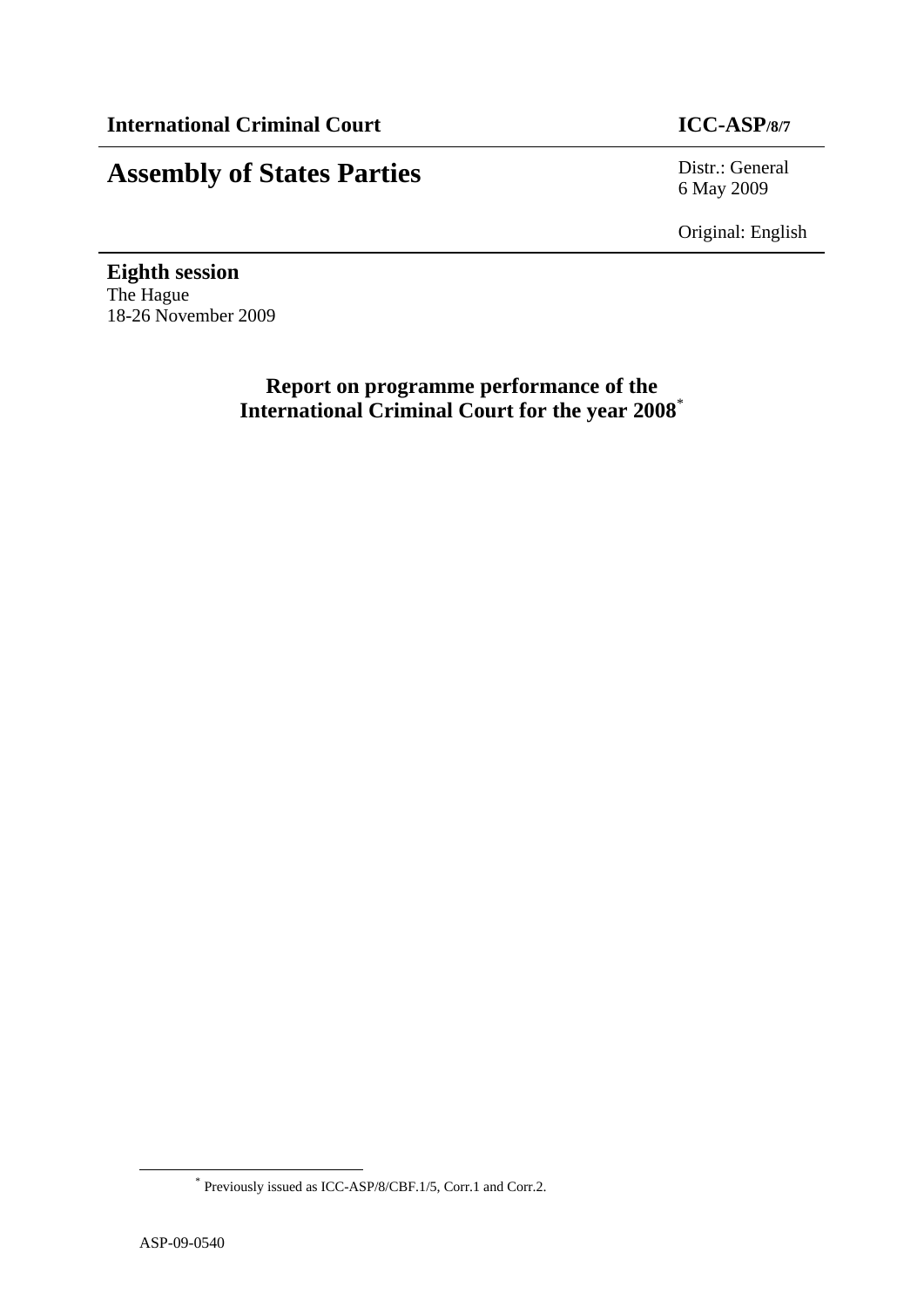### **Table of contents**

| A.        |                                                                                  |                  |                                                                                |  |  |  |  |
|-----------|----------------------------------------------------------------------------------|------------------|--------------------------------------------------------------------------------|--|--|--|--|
| <b>B.</b> |                                                                                  |                  |                                                                                |  |  |  |  |
| C.        | Significant achivements of the Secretariat of the Assembly fo States Parties  14 |                  |                                                                                |  |  |  |  |
| D.        |                                                                                  |                  | Significant achivements of the Project Office for the permanent premises  15   |  |  |  |  |
| E.        |                                                                                  |                  |                                                                                |  |  |  |  |
|           |                                                                                  |                  | Overview of the budgetary performance of the International Criminal Court  15  |  |  |  |  |
|           |                                                                                  |                  |                                                                                |  |  |  |  |
|           |                                                                                  |                  |                                                                                |  |  |  |  |
| Annex I:  |                                                                                  |                  |                                                                                |  |  |  |  |
|           |                                                                                  | $1_{-}$          |                                                                                |  |  |  |  |
|           |                                                                                  | 2.               |                                                                                |  |  |  |  |
| Annex II: |                                                                                  |                  |                                                                                |  |  |  |  |
|           |                                                                                  | 1.               |                                                                                |  |  |  |  |
|           |                                                                                  | 2.               | Programme 2200: Jurisdiction, Complementarity and Cooperation                  |  |  |  |  |
|           |                                                                                  | 3.               |                                                                                |  |  |  |  |
|           |                                                                                  | $\overline{4}$ . |                                                                                |  |  |  |  |
|           |                                                                                  |                  |                                                                                |  |  |  |  |
|           |                                                                                  | 1.               |                                                                                |  |  |  |  |
|           |                                                                                  | 2.               | Programme 3200: Common Administrative Services Division 28                     |  |  |  |  |
|           |                                                                                  | 3.               |                                                                                |  |  |  |  |
|           |                                                                                  | $\overline{4}$ . | Programme 3400: Public Information and Documentation Section  31               |  |  |  |  |
|           |                                                                                  | 5.               |                                                                                |  |  |  |  |
|           |                                                                                  |                  | Annex IV: Major Programme IV: Secretariat of the Assembly of States Parties 35 |  |  |  |  |
| Annex V:  |                                                                                  |                  |                                                                                |  |  |  |  |
|           | Annex VI: Major Programme VII: Project Office for the Permanent Premises  41     |                  |                                                                                |  |  |  |  |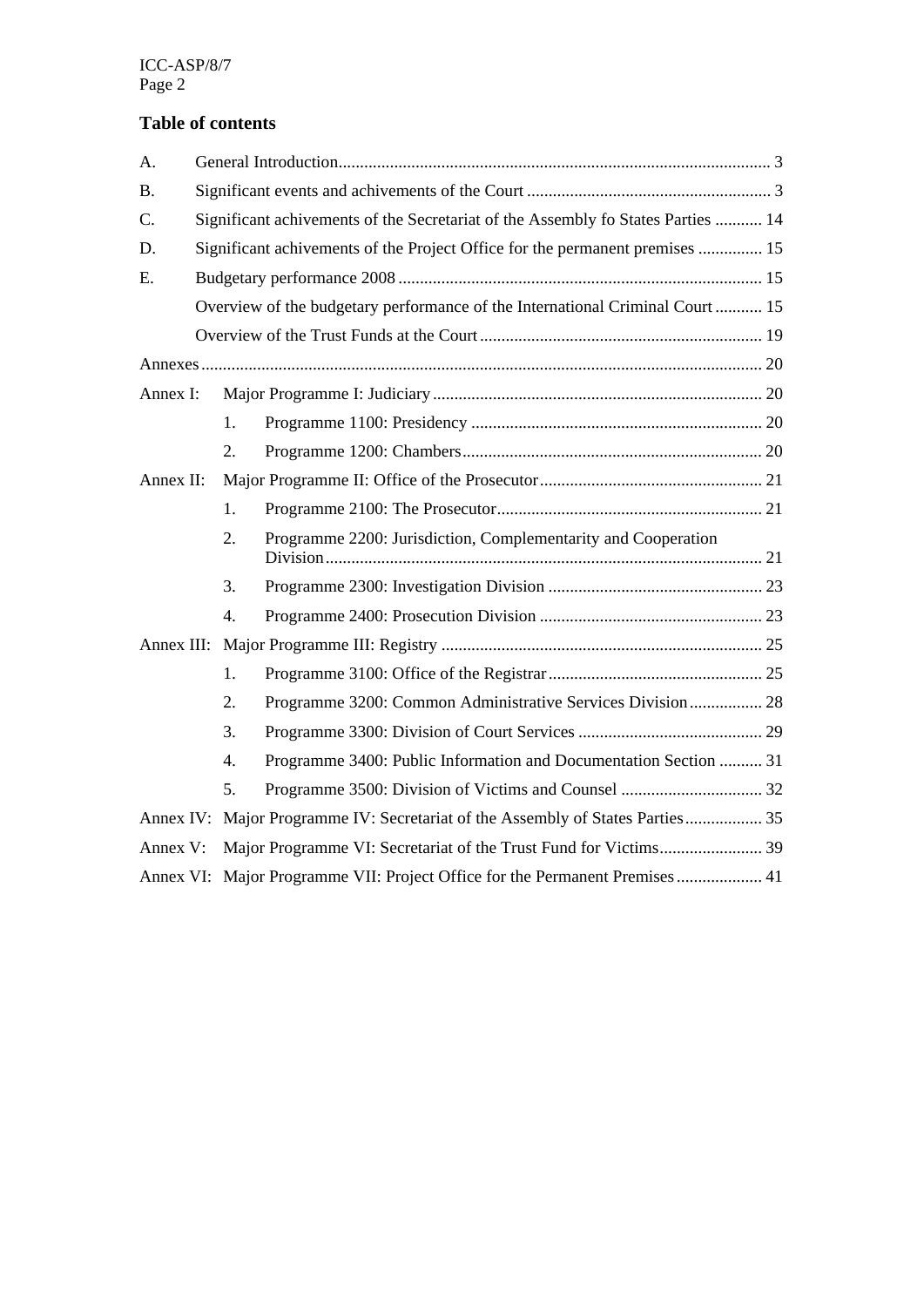#### **A. General introduction**

1. This report contains a list of significant achievements of each organ of the Court and the Secretariat of the Assembly of States Parties for 2008. The report includes a breakdown of expenditure<sup>1</sup> by major programme and programme and a staffing table that details actual vs. budgeted staffing levels as requested by the Committee on Budget and Finance<sup>2</sup> ("the Committee"). In addition, a detailed review of programme performance by section of the annual budget programme with reference to objectives, expected accomplishments, indicators of achievement and performance indicators is included in annexes I to VI.

#### **B. Significant events and achievements of the Court**

#### **1. Situation in Uganda**

#### **a) Analytical, investigative and prosecutorial activities**

- i) Continued the monitoring of crimes committed after the issuance of the arrest warrants against Joseph Kony *et al*. in July 2005;
- ii) Investigated the reported death of one of the suspects Vincent Otti and reported to the Chambers;
- iii) Monitored the supply networks, direct or indirect assistance that could benefit the suspects and help them abscond;
- iv) Continuously monitored the situation of its witnesses in the Uganda situation and proceeded in coordination with the Court's victims and Witness Unit when necessary to take measures to ensure their protection and avoid "any foreseeable risk" for them;
- v) Continued contacts with the witnesses;
- vi) Continued preparation for disclosure; and
- vii) Continued to monitor crimes committed by other parties such as the Uganda People's Defence Forces ("UPDF") and requested information from the government on national proceedings.

#### **b) Judicial proceedings**

Pre-Trial Chamber II granted the status of victims to 19 applicants. The total number of victims participating in this proceeding is 21.

#### **The Prosecutor v. Joseph Kony, Vincent Otti, Okot Odhiambo and Dominic Ongwen**

i) On 21 October 2008, Pre-Trial Chamber II issued a request to the Government of the Democratic Republic of Congo ("the DRC") to provide the Chamber with detailed information, preferably no later than 17 November 2008, on the measures taken for the execution of the warrants of arrest issued in 2005 against the four suspects;

<sup>&</sup>lt;u>1</u>  $1$  Expenditure 2008 is based on preliminary, unaudited figures which are subject to change.

 $\frac{1}{2}$  ICC-ASP/5/32, part II.D.6(a), para. 23.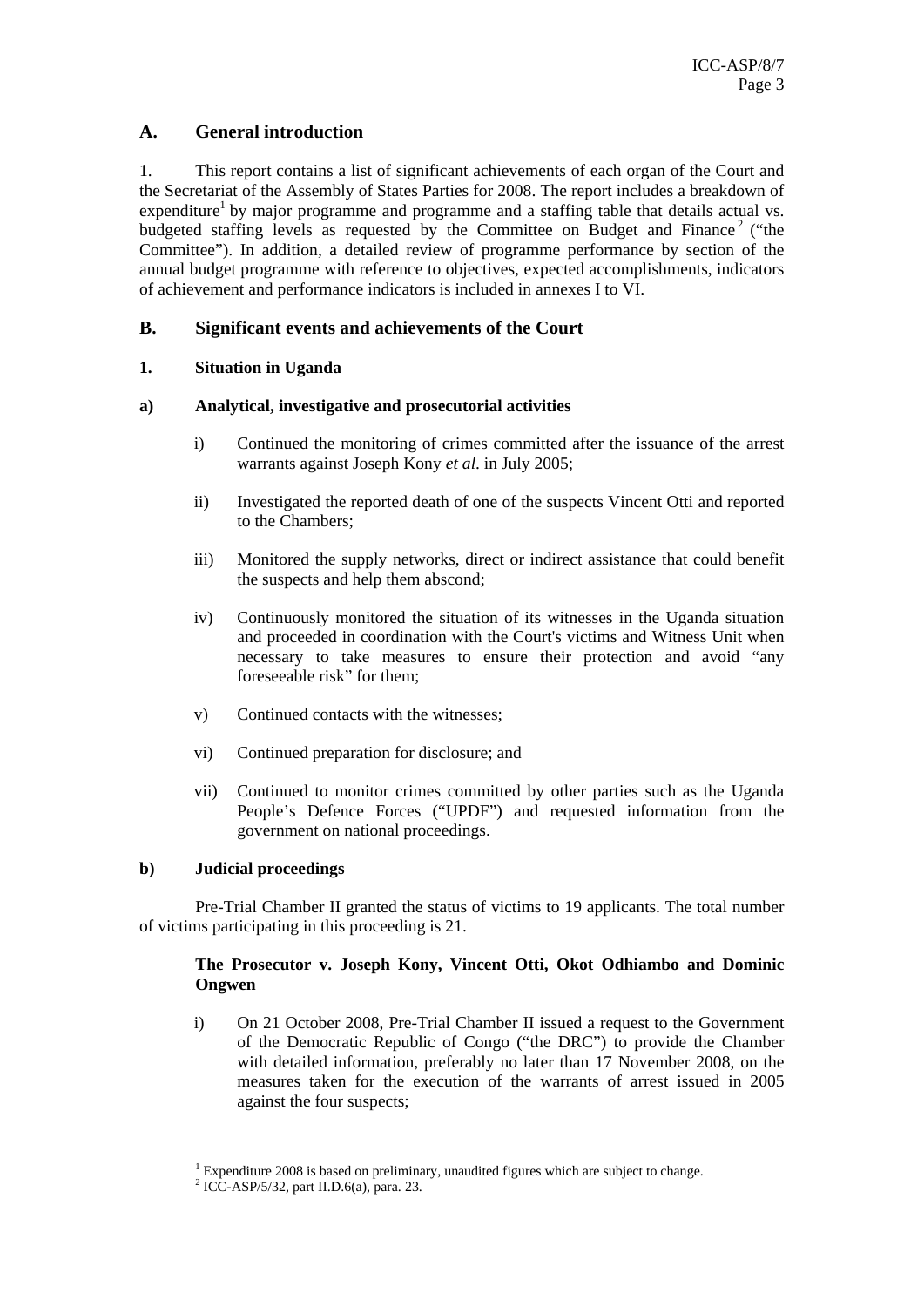- ii) On 21 October 2008, Pre-Trial Chamber II initiated proceedings under article 19; and
- iii) Pre-Trial Chamber II granted the status of victim to 35 applicants in 2008.

#### **c) Arrests and surrenders**

The arrest warrants have not yet been executed.

#### **d) Registry activities**

- i) Filled a total of 176 documents (including annexes) for a total of 2.885 pages on issues pertaining, inter alia, to witness protection, victim participation and detention;
- ii) One hundred and seventy-three outreach activities were carried out with 32,312 people reached compared to 8,874 in 20067 and 300 in 2006. In terms of radio and television broadcasts, one-hour weekly radio programmes have been broadcast by outreach partners in the local languages of the sub-region, Acholi, Teso, Madi and Lango, with 8,000,000 individuals likely informed;<sup>3</sup>
- iii) Processed 272 applications from victims to participate in proceedings. The Office of Public Counsel for Victims has been appointed to represent the interests of victims granted the right to participate in these proceedings;
- iv) The field office supported 56 external missions and about 20 internal missions per month; and
- v) Conducted two missions to Kampala/Uganda to meet with Government representatives on the outstanding arrest warrants against Joseph Kony, Okot Odhiambo and Dominic Ongwen and other requests for cooperation. Held meetings with NGOs, journalists and representatives of United Nations agencies.

#### **2. Situation in the DRC**

#### **a) Analytical, investigative and prosecutorial activities**

- i) Further prepared for the trial against Thomas Lubanga Dyilo;
- ii) Disclosed incriminatory and potentially exculpatory evidence to the defence;
- iii) Reached agreements on disclosure of material protected under article 54, paragraph 3 (e) of the Statute with all information providers, leading to a disclosure of all relevant information;
- iv) Filed 69 submissions with a total of 6,134 pages with the Trial Chamber and the Appeals Chamber;
- v) Litigated the case against Germain Katanga and Mathieu Ngudjolo Chui before the Pre-Trial Chamber in status conferences and during the hearing on the confirmation of charges;

 <sup>3</sup> <sup>3</sup> Please note that the statistics related to outreach are taken from the 2008 Annual Report of Outreach, covering the period from October 2007 to September 2008.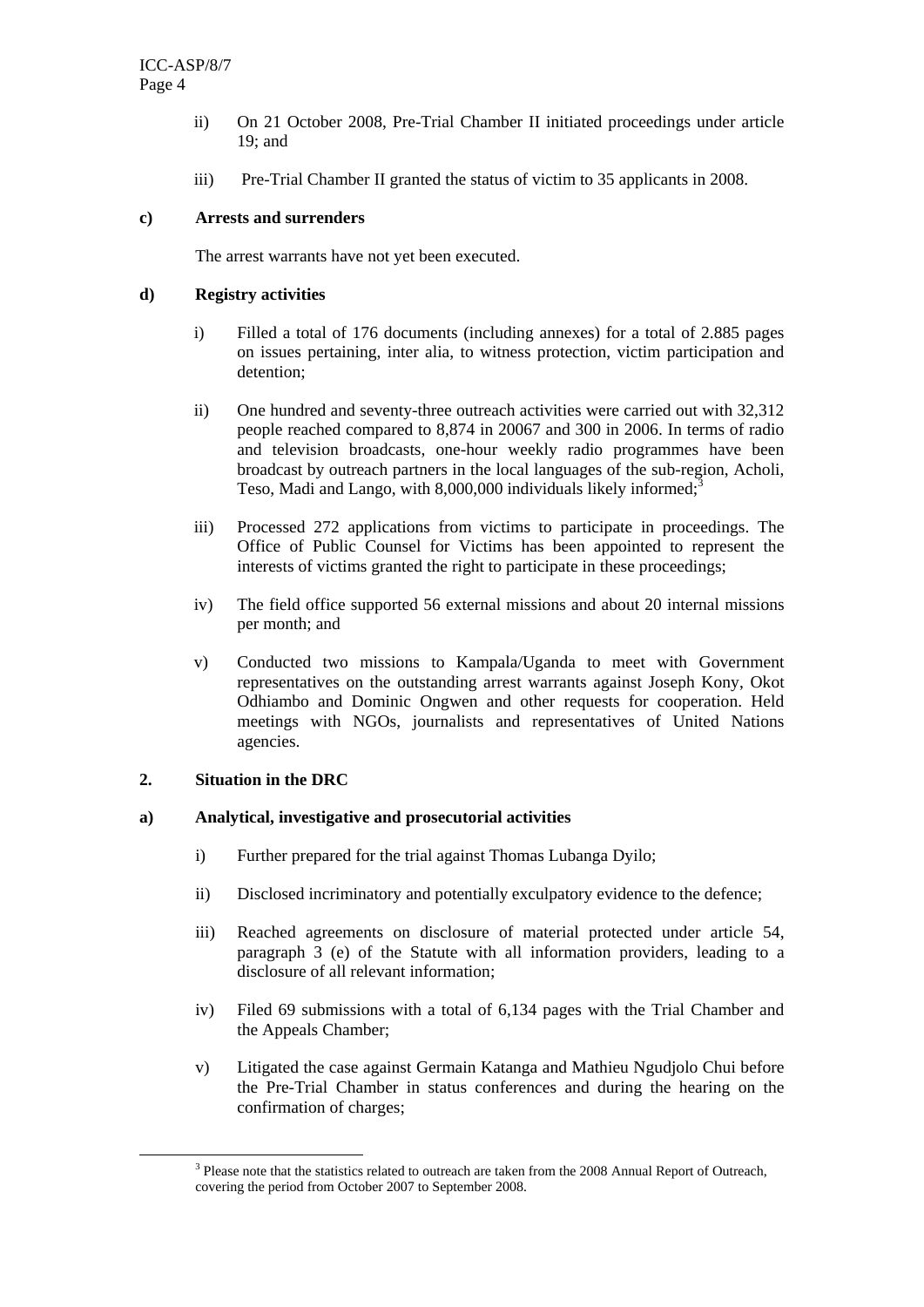- vi) Filed 30 submissions with a total of 4,292 pages with the Pre-Trial Chamber;
- vii) Concluded the analysis of information on the Kivus and selected a third case. Alleged crimes to be investigated include forcible transfers of population, killings and mass sexual violence committed by all groups involved;
- viii) Conducted 80 investigative missions;
- ix) Continuously monitored the situation of its witnesses in the DRC, and proceeded in coordination with the Court's Victims and Witness Unit when necessary to take measures to ensure their protection and avoid "any foreseeable risk" for them;
- x) In cooperation with the Office of the Prosecutor, necessary arrangements were put in place to ensure the arrest of Mr. Ngudijolo Chui and his transfer to The Hague; and
- xi) Conducted a mission to the DRC in June 2008 focused on the execution of outstanding arrest warrant against Bosco Ntaganda and other requests for cooperation and held meetings with media representatives, NGOs.

#### **b) Judicial proceedings**

Pre-Trial Chamber I granted the status of victim to 121 applicants. The total number of victims participating in this proceeding is 196.

#### **The Prosecutor v. Thomas Lubanga Dyilo**

- i) On 13 June, Trial Chamber I ordered a stay of all proceedings and on 2 July ordered the unconditional release of the accused, finding that the Prosecutor withheld from the defence and the judges potentially exculpatory evidence obtained on condition of confidentiality;
- ii) On 7 July, the Appeals Chamber suspended the effect of the decision on release while it considered the appeals;
- iii) On 21 October, the Appeals Chamber confirmed the stay of proceedings and remanded the matter of Mr. Lubanga's release to Trial Chamber I for a new determination;
- iv) On 18 November, Trial Chamber I lifted the stay of proceedings and provisionally scheduled the trial to start on 26 January 2009; and
- v) Trial Chamber I recognized 92 victims to participate in the Lubanga case (plus one in January 2009). There are 92 victims who currently participate in the trial of Thomas Lubanga Dyilo.

#### **The Prosecutor v. Germain Katanga and Mathieu Ngudjolo Chui**

i) On 7 February 2008, Mr. Mathieu Ngudjolo Chui was surrendered to the Court by the DRC pursuant to a sealed warrant of arrest issued by Pre-Trial Chamber I in 2007;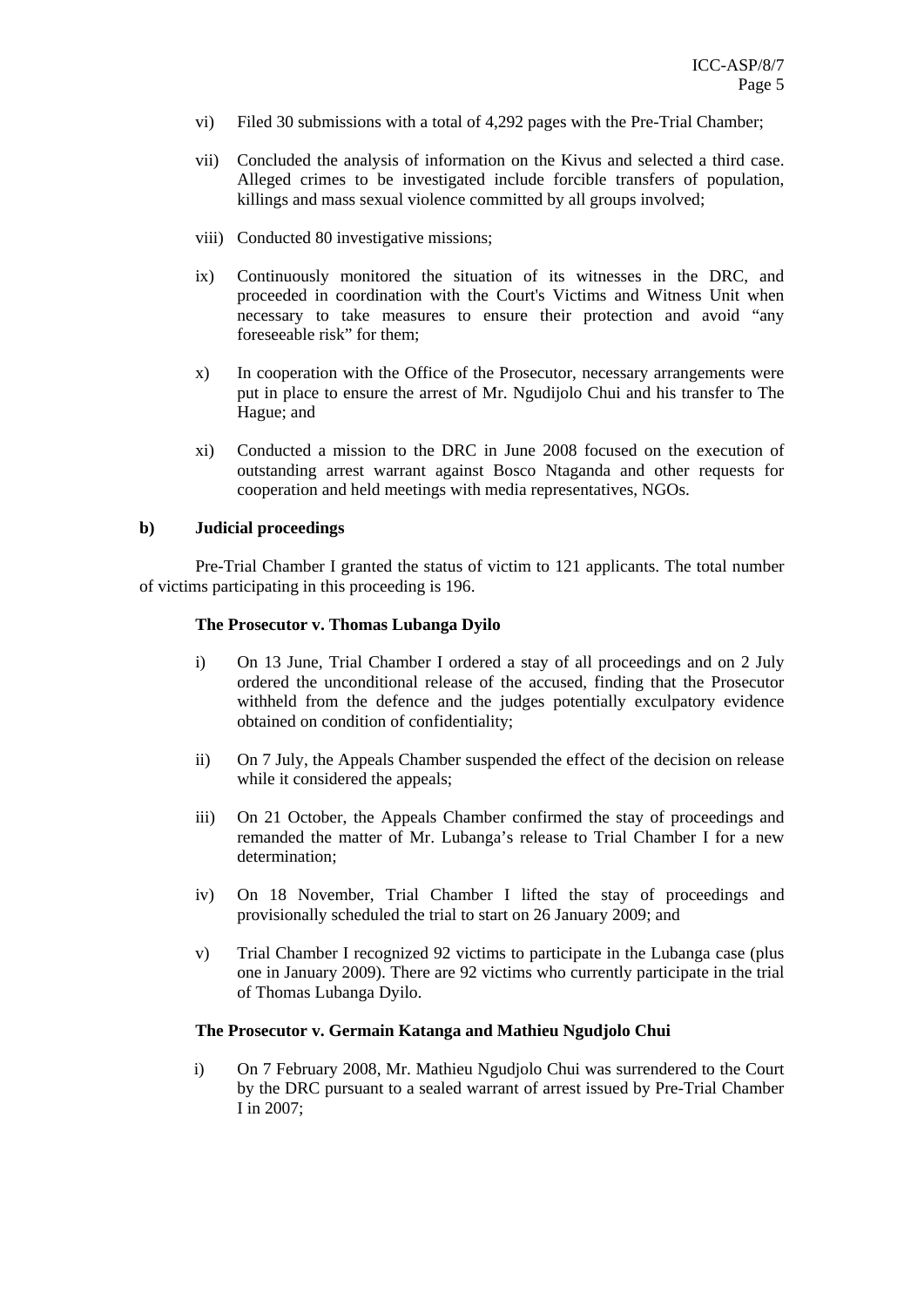- ii) On 10 March, Pre-Trial Chamber I joined the case of Mr. Ngudjolo Chui with that of Mr. Germain Katanga, who had been surrendered to the Court by the DRC on 18 October 2007;
- iii) On 9 June, the Appeals Chamber upheld the joinder of the two cases;
- iv) From 27 June to 16 July, Pre-Trial Chamber I held a confirmation of charges hearing in the case;
- v) On 26 September, Pre-Trial Chamber I confirmed 10 counts of crimes against humanity or war crimes against each of the two individuals and committed them to trial; and
- vi) Pre-Trail Chamber I granted the status of victim to 57 applicants.

#### *The Prosecutor v. Bosco Ntaganda*

- i) On 28 April 2008, Pre-Trial Chamber I, following a request from the Prosecutor, unsealed a warrant of arrest issued on 22 August 2006 for Mr. Bosco Ntaganda;
- ii) On 22 September 2008, the Appeals Chamber unsealed a decision it had issued on 13 July 2006. In the underlying decision, the Appeals Chamber had overruled a decision of Pre-Trial Chamber I rejecting the Prosecutor's application for an arrest warrant for Mr. Ntaganda; and
- iii) At the end of 2008, Mr. Bosco Ntaganda remained at large.

#### **c) Registry activities**

- i) Conducted a mission to the DRC focused on the execution of outstanding arrest warrant against Bosco Ntaganda and other requests for cooperation. Held meetings with media representatives, NGOs;
- ii) In cooperation with the Office of the Prosecutor necessary arrangements were put in place to ensure the arrest of Mr. Ngudijolo Chui and his transfer to The Hague;
- iii) Filed a total of 1,255 documents (including annexes), altogether a total of 18,177 pages, on matters within its purview;
- iv) In the course of 79 outreach activities, some 17,736 people were directly targeted compared to 3,600 in 2007 and 2,025 in 2006. This is being complemented by radio and television broadcasts. In Ituri, an estimated audience of 1.8 million people listen to the weekly radio programmes on the Court in French and in local languages broadcast via a network of seven community radio stations;
- v) Prepared and arranged for a possible decision by the judges to hold proceedings in the DRC. No such decision was taken. However, the exercise has established a template that the Court can use for future similar requirements;
- vi) The Victims and Witnesses Unit of the Court continued its planning and preparations for witness movements and support services for the upcoming Lubanga trial, and was ready to provide services for the trial;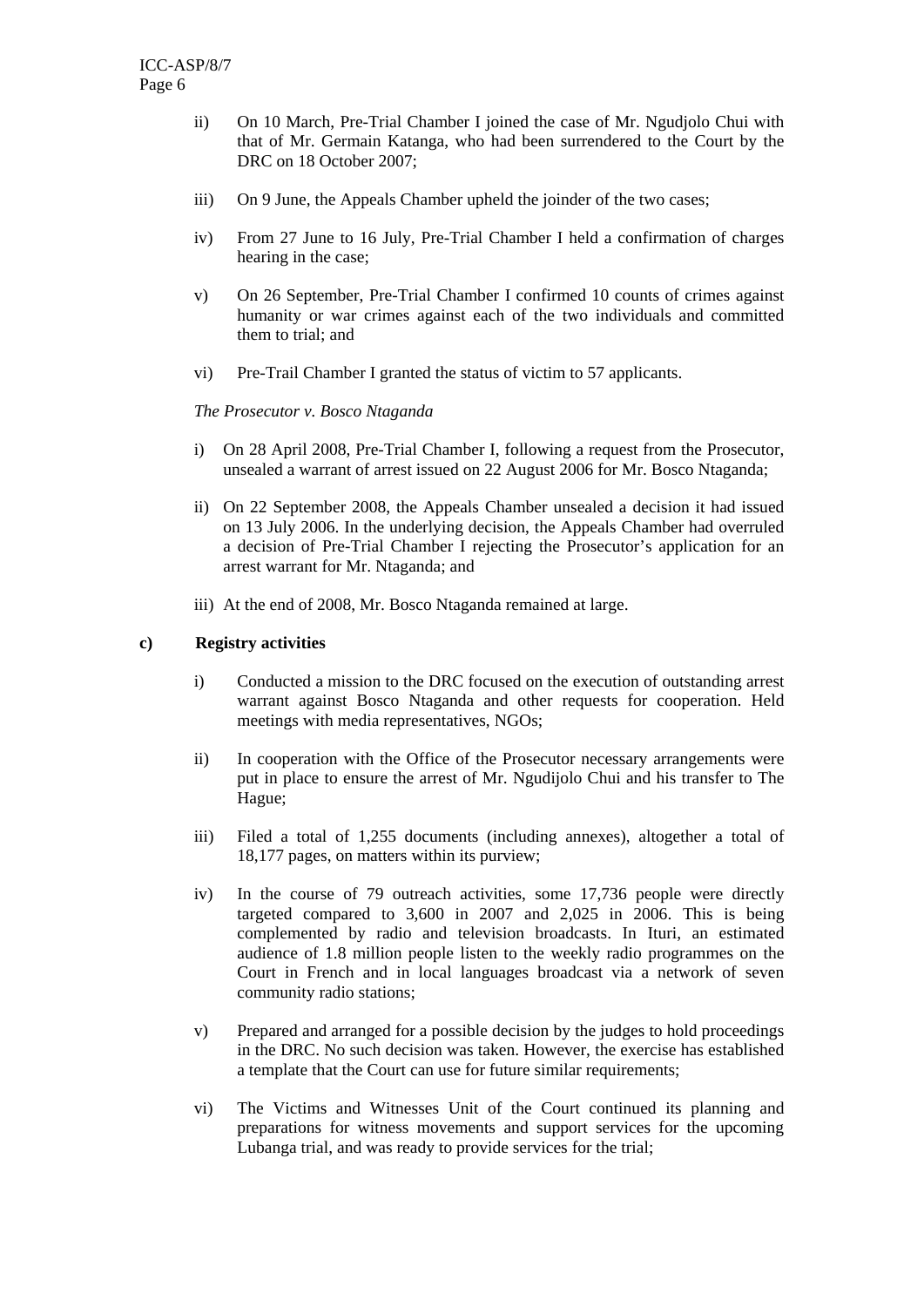- vii) Processed 270 applications from victims to participate in proceedings;
- viii) A substantial increase in activities of the various organs operating in the field has been observed, notably in Kinshasa, Bunia, Kisangani, Beni and Goma. The field offices in Kinshasa and Bunia were confronted to an increase in staff and requirement for additional office accommodations that were not planned for;
- ix) Security continues to remain a serious concern in Bunia and has necessitated international and national staff to be lodged there on a permanent basis; and
- x) The field offices supported 124 external missions and about 50 internal missions per months.

#### **3. Situation in Darfur, Sudan**

#### **a) Analytical, investigative and prosecutorial activities**

- i) Submitted an application on 14 July for an arrest warrant against the Sudanese President, Omar Hassan Ahmad Al-Bashir, for allegedly having committed the crimes of genocide, crimes against humanity and war crimes in Darfur;
- ii) Submitted an application for arrest warrants or in the alternative summons to appear against three rebel commanders for their alleged responsibility for crimes committed against African Union peacekeepers in Darfur on 29 September 2007;
- iii) Filed 5 submissions with a total of 3,546 pages into the court records of the case;
- iv) Reported twice to the United Nations Security Council in accordance with United Nations Security Council Resolution 1593 in June and December 2008 on the progress of its investigation; and
- v) Continued the consultations with the African Union, the Arab League, the European Union and NGO coalitions to enhance efforts to arrest the suspects.

#### **b) Judicial proceedings**

The 11 victims who participate in the situation in Darfur, Sudan proceedings were granted the status of victims by Pre-Trial Chamber I in 2007. No new applications were received in 2008.

#### **The Prosecutor v. Ahmad Muhammad Harun ("Ahmad Harun") and Ali Muhammad Ali Abd-al-Rahmam ("Ali Kushayb"")**

There were no new developments in the case of The Prosecutor v. Ahmad Muhammad Harun and Ali Muhammad Ali Abd-Al-Rahman because the two suspects were not arrested and surrendered.

#### **The Prosecutor v. Omar Hassan Ahmad Al-Bashir**

At the end of 2008, the application submitted by the Prosecutor for a warrant of arrest for President Oam Hassan Ahmad Al-Bashir of Sudan was being considered by the judges of Pre-Trial Chamber I.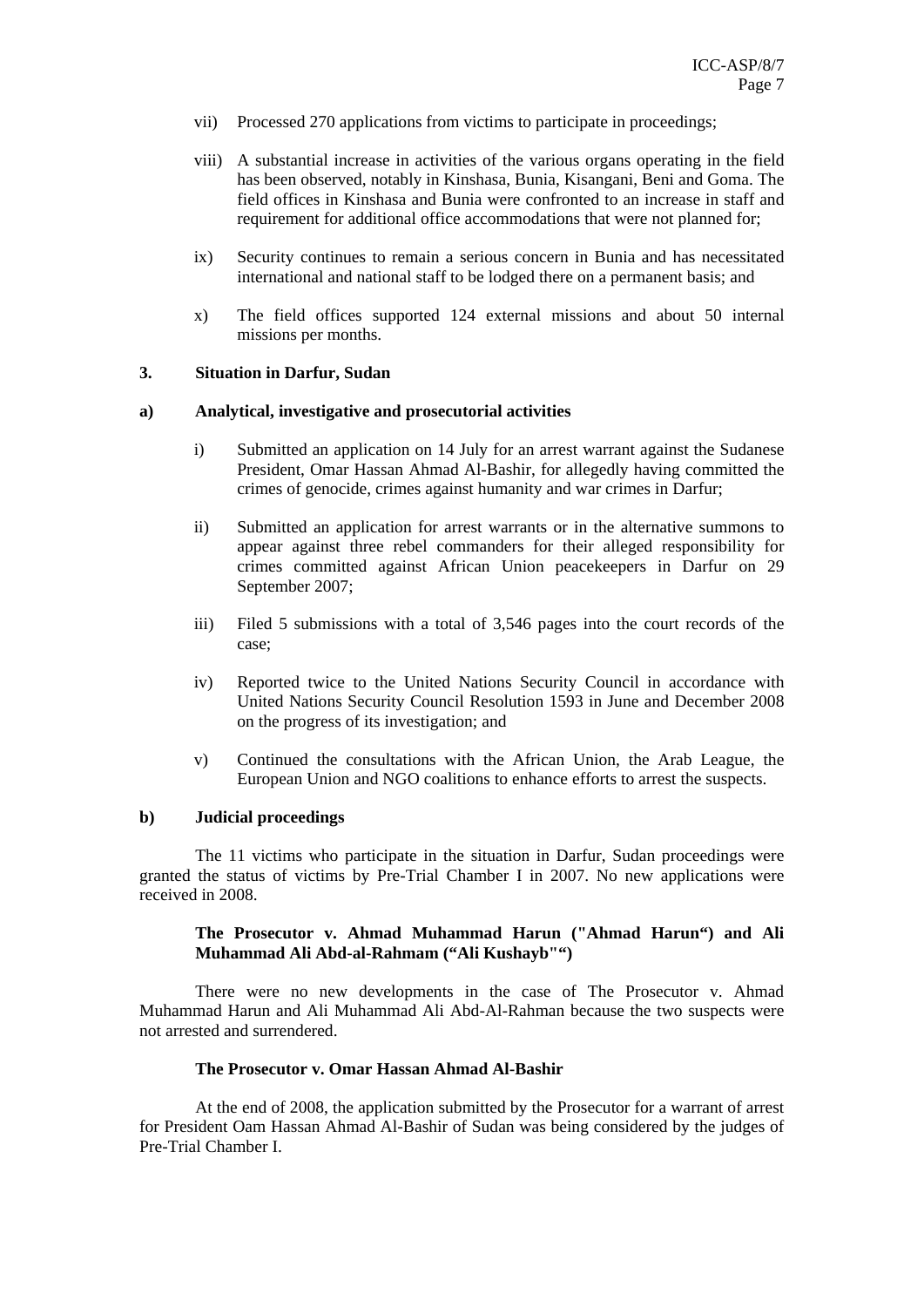#### **Darfur rebels**

At the end of 2008, the application submitted by the Prosecutor for a warrant of arrest for three alleged Darfur rebel commanders whose names were not disclosed was being considered by the judges of Pre-Trial Chamber I.

#### **c) Arrests and surrenders**

Neither of the pending arrest warrants has yet been executed.

#### **d) Registry activities**

- i) Filed a total of 86 documents (including annexes), for a total of 1,107 pages, in relation to matters within its purview;
- ii) With two staff available, one based in The Hague and the other in Abeche, Eastern Chad, 2,148 Sudanese were targeted compared to 500 directly engaged in 2007, during 16 activities held. In Eastern Chad, in partnership with *internews* radio which has an estimated coverage of 80 per cent of the camps, Sudanese refugees are being informed on a weekly basis about the Court;
- iii) In Chad, rebel factions entered Ndjamena (bypassing Abeche) in late January, resulting in the evacuation of non-essential personnel out of the country, and the loss, through ransacking, of the Court's office. Negotiations for new offices co-located with the United Nations Development Programme ("UNDP") are currently in their final negotiations;
- iv) The Court moved offices to more appropriate premises in Abeche at the beginning of the year. Security in Abeche nevertheless deteriorated with a marked spike in violent acts against the international community. For the Court, the hazards of the situation can be illustrated with the car-jacking of one of the Court's vehicle at the end of the year, accompanied with direct physical threat to its driver and passengers. The result has been increased travel restrictions (Phase 4, which remains in place today) and decreased activities throughout Chad; and
- v) The field offices supported 35 external missions and about 20 internal missions per months

#### **4. Situation in the Central African Republic ("CAR")**

#### **a) Analytical, investigative and prosecutorial activities**

- i) Concluded the investigation into alleged crimes of rape torture other crimes committed during a peak of violence in 2002 to 2003;
- ii) Submitted an application for an arrest warrant against Jean-Pierre Bemba Gombo;
- iii) Ensured tracing the whereabouts of Jean-Pierre Bemba Gombo and thus contributed to his arrest in Belgium;
- iv) Conducted search and seizure operations to collect evidence in various countries;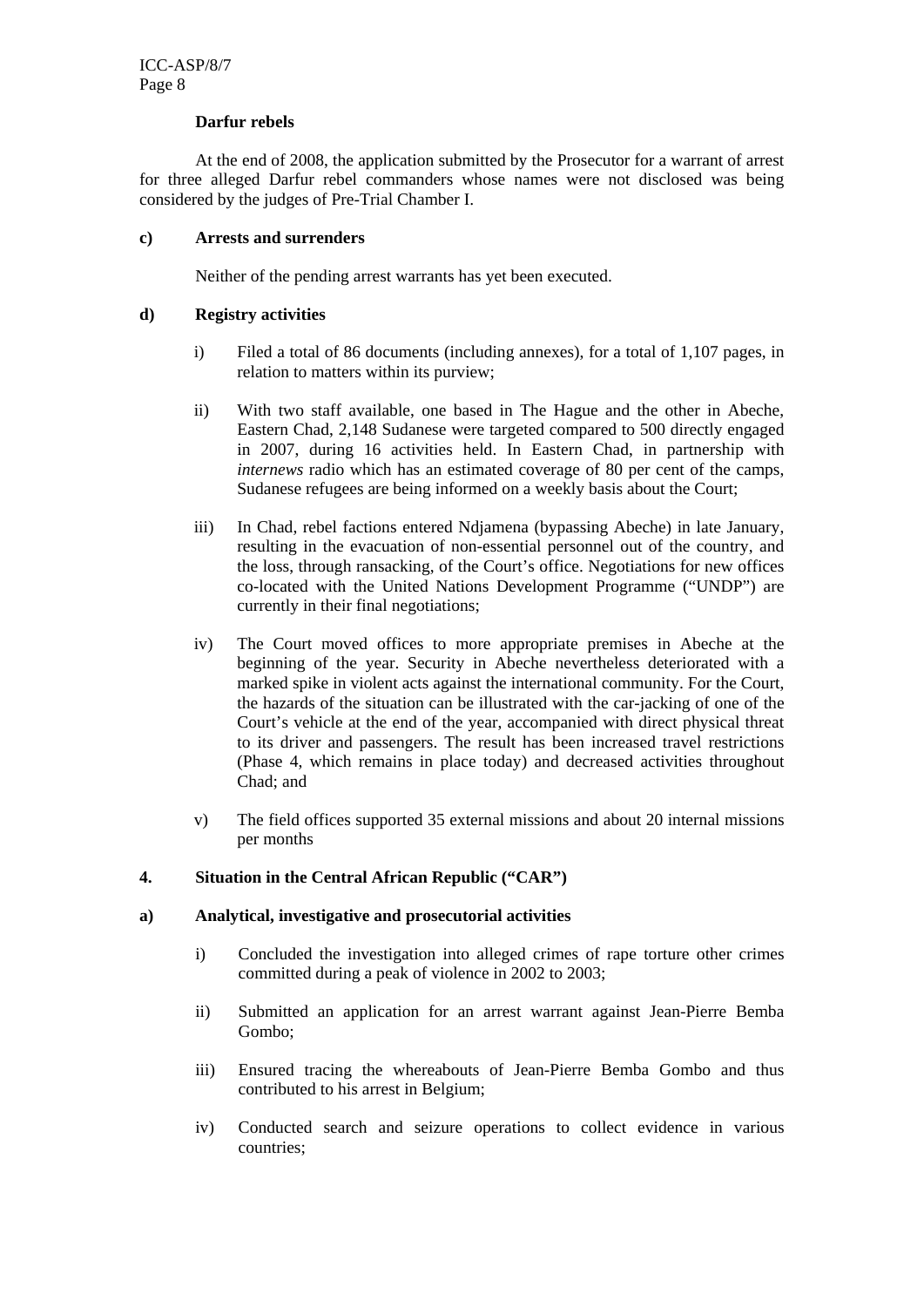- v) Secured the cooperation needed from governments and international organizations for the investigations and arrest;
- vi) Filed 37 submissions with a total of 6,423 pages into the court records of the case;
- vii) Disclosed incriminatory and potentially exculpatory evidence to the defence;
- viii) Continuously monitored the situation of its witnesses in the CAR situation and proceeded in coordination with the Court's Victims and Witness Unit when necessary to take measures to ensure their protection and avoid "any foreseeable risk" for them;
- ix) Conducted 39 investigative missions in the CAR and other countries;
- x) Continued the monitoring of other acts of violence committed more recently on the territory of the CAR and requested information on the status on national proceedings;
- xi) Conducted a mission led by the Prosecutor to the CAR to meet with victims, their representatives and other stakeholders in situ; and
- xii) Conducted three missions to secure cooperation of the CAR authorities and ensure that the political dialogue under way excluded any amnesty for crimes within the jurisdiction of the Court.

#### **b) Judicial proceedings**

#### **The Prosecutor v. Jean-Pierre Bemba Gombo**

- i) On 23 May 2008, Pre-Trial Chamber III issued a warrant of arrest for Mr. Jean-Pierre Bemba Gombo and requested Belgium to provisionally arrest Mr. Bemba;
- ii) Mr. Bemba was arrested by the Belgian authorities on 24 May 2008. This arrest was made possible by the cooperation of a number of countries including Portugal. He was surrendered to the Court and his initial appearance before the Court was held on 4 July 2008;
- iii) On 10 June 2008, the Chamber issued a new warrant of arrest, supplementing the initial counts with new charges;
- iv) On 4 July 2008, one day after his transfer to Court custody, Mr. Bemba made his initial appearance before the judges of Pre-Trial Chamber III. The Chamber scheduled a hearing on the confirmation of the charges against Mr. Bemba to begin on 4 November 2008;
- v) On 17 October 2008, Pre-Trial Chamber III decided that the confirmation hearing in the case would not commence on 4 November 2008 in order to provide the defence with more time to prepare;
- vi) On 29 December 2008, Pre-Trial Chamber III decided that the confirmation of charges hearing would take place from 12 to 15 January 2009; and
- vii) Pre-Trial Chamber III granted the status of victim to 54 applicants.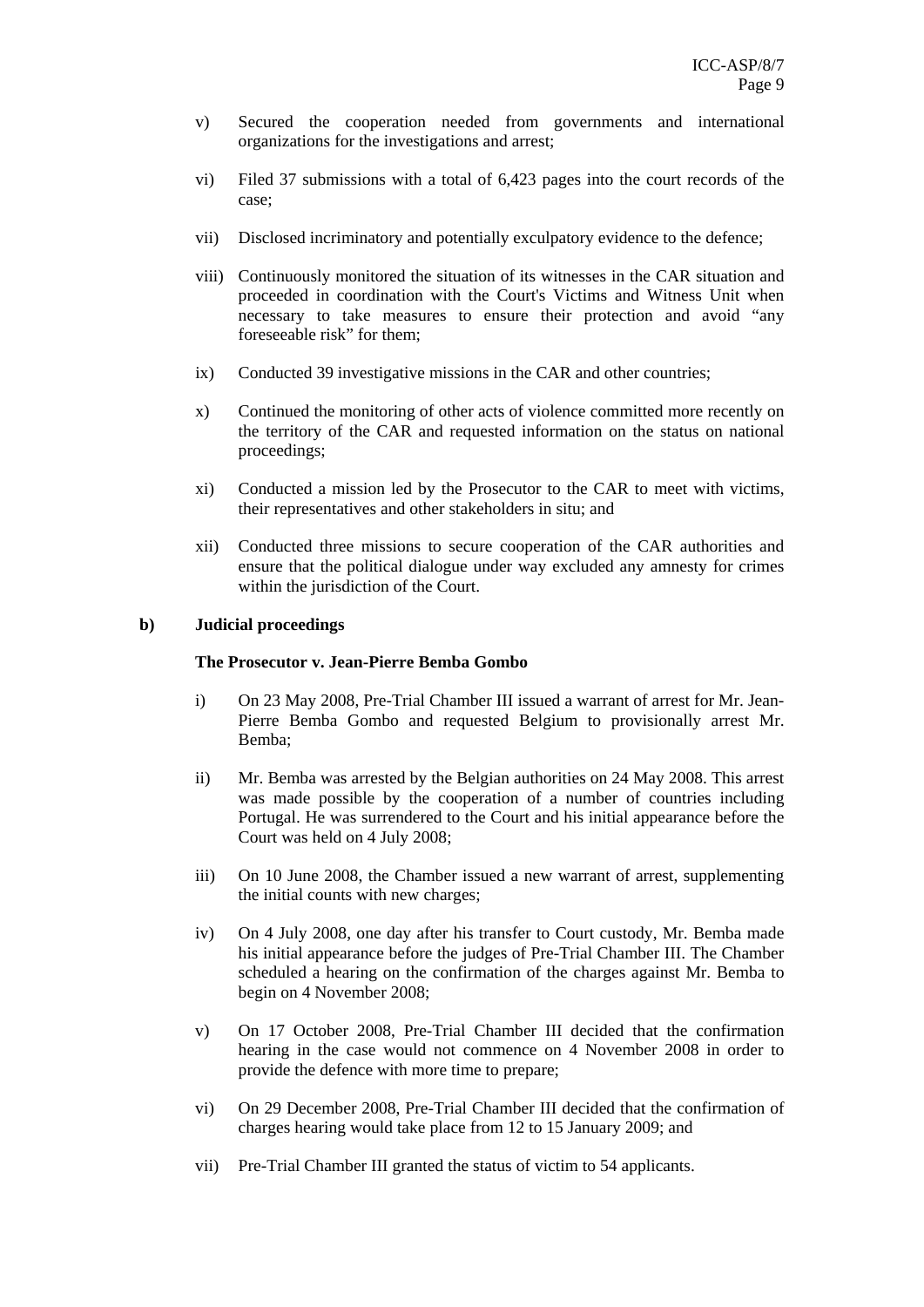#### **c) Registry activities**

- i) Conducted a mission to Bangui shortly after the transfer to the Court of Jean-Pierre Bemba Gombo. Held meetings with NGOs, Diplomatic Corps, journalists, humanitarian agencies;
- (ii) Several missions were further conducted in order to notify the warrant of arrest for Mr. Jean-Pierre Bemba Gombo, secure his arrest in cooperation with Office of the Prosecutor, organize his transfer to The Hague and ensure the execution of other orders/decisions of the Chambers, such as the freezing of assets;
- (iii) Filed a total of 343 documents (including annexes), for a total of 6,102 pages, on matters within its purview;
- (iv) Six outreach activities were undertaken, compared to one in 2007, targeting 93 individuals compared to the 30 people reached in 2007;
- (v) The Court finalized the implementation of its field office infrastructure in 2008. Although the Registry's activities throughout the year have been confined to the Bangui area, the fourth quarter saw a marked interest in carrying out operations further in the field; and
- (vi) The field office supported 73 external missions and about 20 internal missions per months.

#### **5. Other situations**

#### **a) Analytical, investigative and prosecutorial activities**

In addition to the monitoring of open source material, the Court received, acknowledged and analyzed of 4,533 communications received under article 15 of the Rome Statute. The Office of the Prosecutor conducted an in-depth analysis of situations in various countries, among them:

- i) Conducted a second mission to Colombia from 25 to 27 August 2008, led by the Prosecutor, which included meetings with senior officials from the Government, the Prosecutor's Office and the Supreme Court of Justice as well as Colombian civil society; and requested information from states in the Americas and in Europe on domestic investigations on networks of support to groups like the Fuerzas Armadas Revolucionarias Colombianas ("FARC");
- ii) On 20 August, made public that the situation in Georgia was under analysis; analyzed the situation in Georgia, in this context held meetings with government officials, received reports from Georgia and conducted a mission to the field; received over 3,000 documents related to Georgia from the Government of Russia;
- iii) Sent requests for information to the Government of Afghanistan and to Afghan human rights bodies and met with a delegation from Afghanistan in October 2008; and
- iv) Met with Côte d'Ivoire officials to secure mission on the field.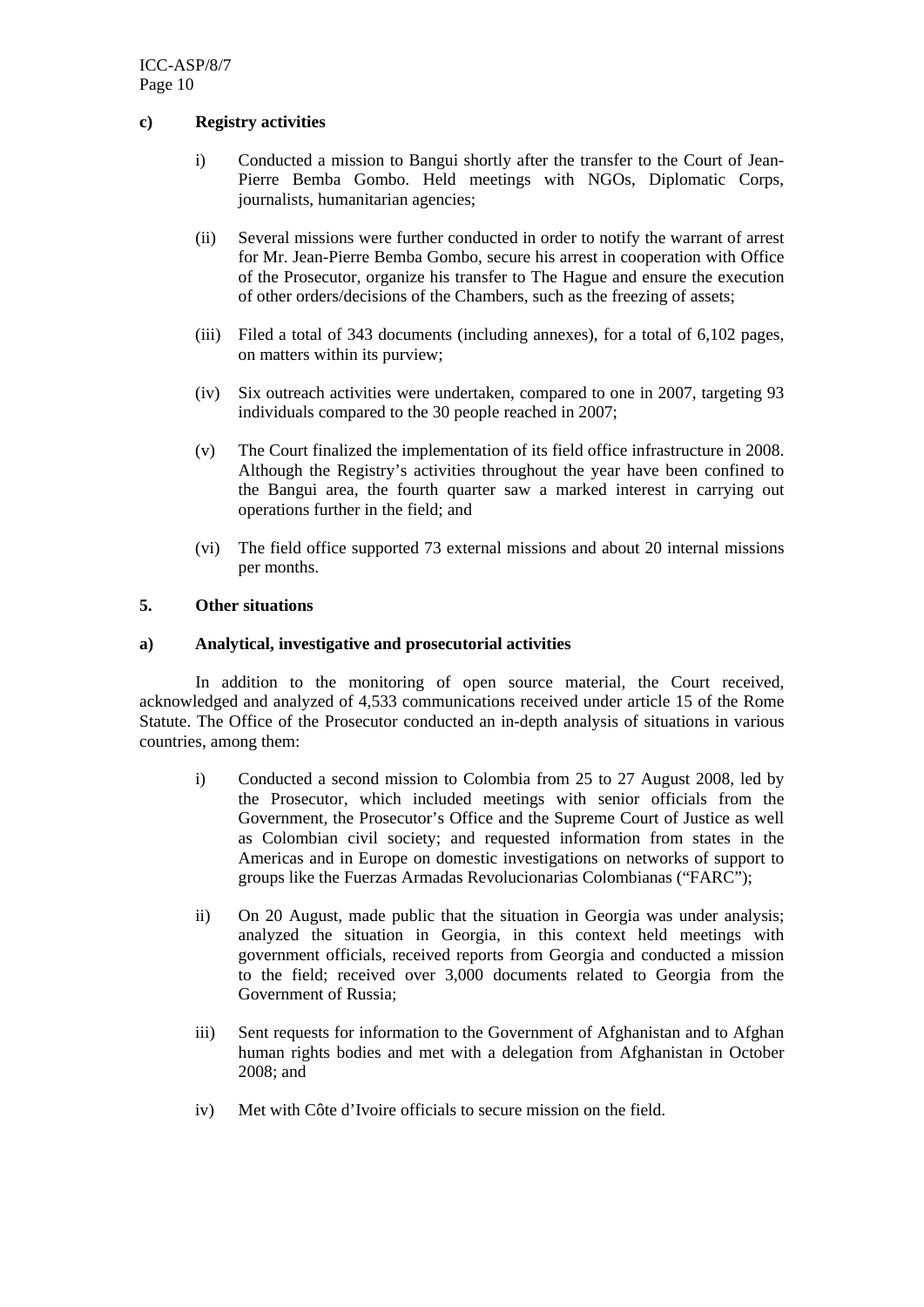#### **6. Judicial administration**

2. On 29 July 2008, Judge Navanethem Pillay submitted her resignation, effective 31 August 2008, following approval by the United Nations General Assembly of her appointment by the United Nations Secretary-General to the position of High Commissioner for Human Rights. The Presidency replaced Judge Pillay in the Appeals Division with Judge Daniel Nsereko with effect from 1 September.

3. On 24 October, the Presidency ordered the constitution of Trial Chamber II and reshuffled the Pre-Trial Chambers.

#### **7. Judicial and other support services**

#### **a) Legal aid/counsel issues**

4. The legal aid system guaranteed that three defendants in cases before the Court would receive legal representation, as well as victims participating in the proceedings and who were found to be indigent. The system ensured furthermore that assistance by counsel was available whenever necessary according to the legal framework. The Registrar issued two decisions on legal aid for defendants, one of which was a denial of the application. The latter was appealed to the Presidency which dismissed the appeal. Similarly, the Registrar issued 12 decisions on legal aid for a total of 76 victims. All decisions but one are granting legal aid to the victims. The decisions denying legal aid for a group of 17 victims was appealed before the Presidency and it dismissed the appeal. The Court provided administrative support and assistance to all legal teams representing accused or victims.

5. The Court held several consultations and activities with members of the legal profession, including a new Seminar of Counsel, which for the first time was complemented by a training program targeting lawyers who might act as counsel before the Court.

6. The Office of Public Counsel for the Defence provided ongoing representation of the interests of the defence in connection with the Darfur, DRC and Uganda situations. The Appeals Chamber granted the two appeals of the Office of Public Counsel for the Defence which were filed in the DRC situation concerning victim participation during this phase.

7. The Office of Public Counsel for Victims provided ongoing representation and assistance to 397 who victims applied to participate in the proceedings and were authorized to participate in the proceedings in connection with the Darfur, DRC and Uganda situations and related cases.

8. Finally, the Court handled 62 applications to the list of counsel, 47 were added to the list, bringing the total to 279; it further handled 30 applications to the list of assistants to counsel, 19 were added to the list, bringing total to 36. Also, five professional investigators were added to the list, bringing total to 24.

#### **b) Outreach**

9. This year, the Court was able to increase the number of outreach activities undertaken, and achieved significant rises in the audiences reached, as indicated in the situation specific statistics above. Further, new, more dynamic, outreach tools were developed, such as drama performances and video summaries of proceedings. Finally, the process of setting up a formal and standardized evaluation system was finalized. These developments and achievements are reflected in the 2008 Outreach Report.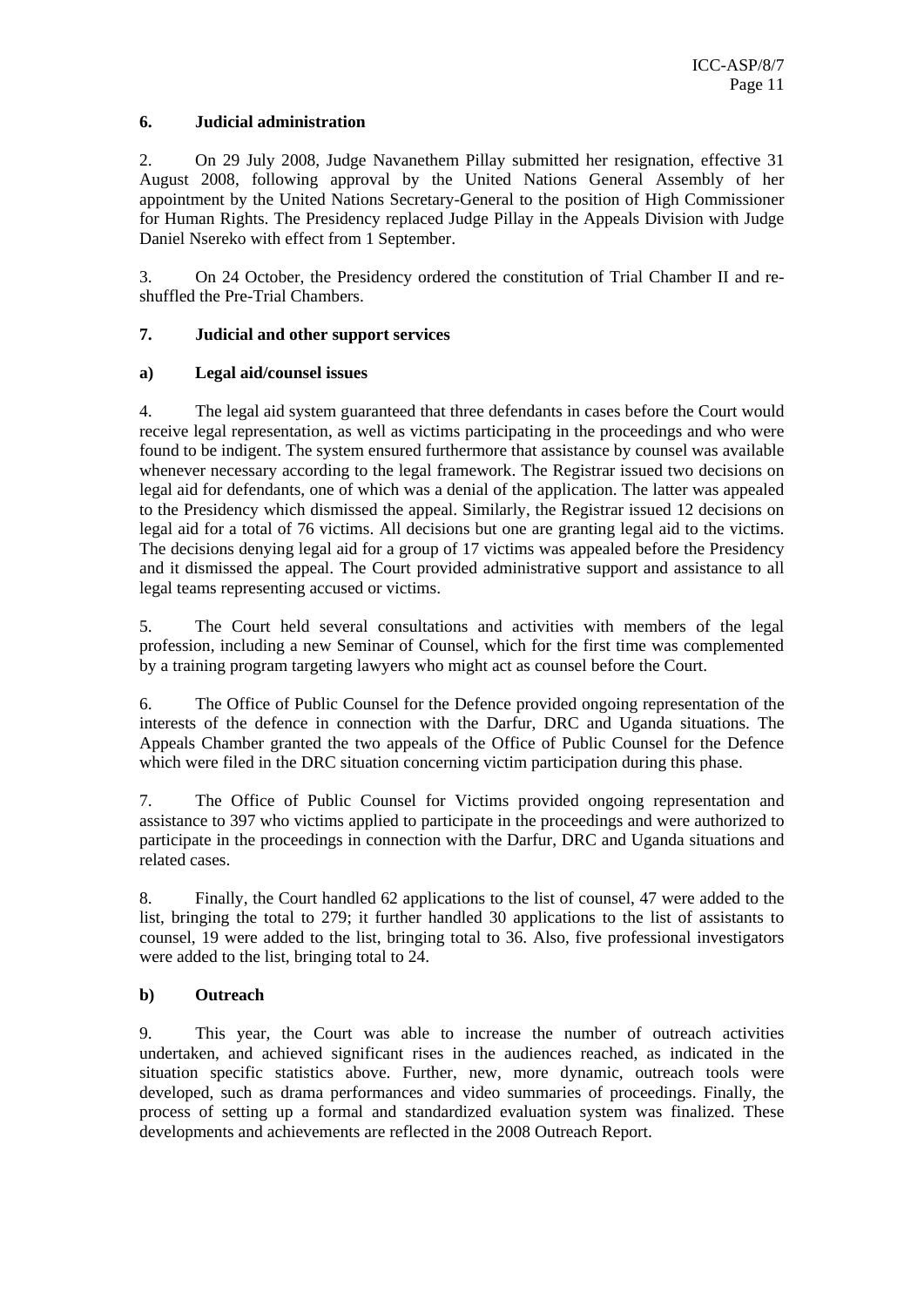ICC-ASP/8/7 Page 12

#### **c) Victim participation**

10. The Court was able to process more applications from victims, and faster, than in 2007 due to improvements in Victims Participation and Reparations Section systems and procedures. Further, the quality of applications received, in terms of completeness, has improved following training and support provided to persons assisting victims. In order to assist with the registration process, a new database for victims' applications was designed and is now almost complete. A total of 31 missions were conducted to the field in order assist victims in understanding who wished to participate in the proceedings.

11. The Court responded to numerous orders of different Chambers to assist, consult or inform victims, including organising, within a short time period, for all applicants and victims in the Uganda situation to be informed of article 19 proceedings and to provide their observations. A total of 54 documents were filed with the Chambers.

#### **d) Witness protection**

12. The Court maintained 55 protection cases involving over 300 individuals across the four situations. A strong and operational presence was maintained in the field, involved in operations across all situations. The Court maintained local protection measures and initial response system (IRS) in Uganda, in DRC, in the Darfur situation and in the CAR, as well as its ability to provide support services in these situations. The IRS was tested in each situation with satisfactory results.

#### **e) Translation and interpretation**

13. One thousand and eighty-nine days of interpretation in court and conference. Two hundred and twenty-nine days of interpretation in the field. Twenty one thousand, seven hundred pages translated or edited

#### **f) E-Court**

14. Like in other international tribunals and national courts, the Court has put in place a series of Information Technology products to support its daily judicial and operational management and its proceedings. These technologies are made available to participants to enable them to participate in proceedings, to manage their materials and to exchange information electronically, providing secure remote access to participants not seated at the Court and increasing efficiencies for all parties involved. This includes real-time transcript of all proceedings made available to all authorized participants, whether in the courtroom or authorized to follow proceedings from their desks.

#### **8. Agreements and cooperation**

15. On 5 February 2008, the Court signed a Memorandum of Understanding between the International Criminal Court and the Asian-African Legal Consultative Organization with the goal of enhancing cooperation in promoting awareness of international criminal law.

16. On 1 March 2008, the Headquarters Agreement between the International Criminal Court and the Kingdom of the Netherlands, signed by the President and the Minister of Foreign Affairs of the Netherlands, H.E. Maxime Verhagen, on 7 June 2007, entered into force.

17. On 10 March 2008, agreed modifications to "Security Arrangements between the EU Council General Secretariat Security Office and the European Commission Security Directorate and the International Criminal Court Safety and Security Section for the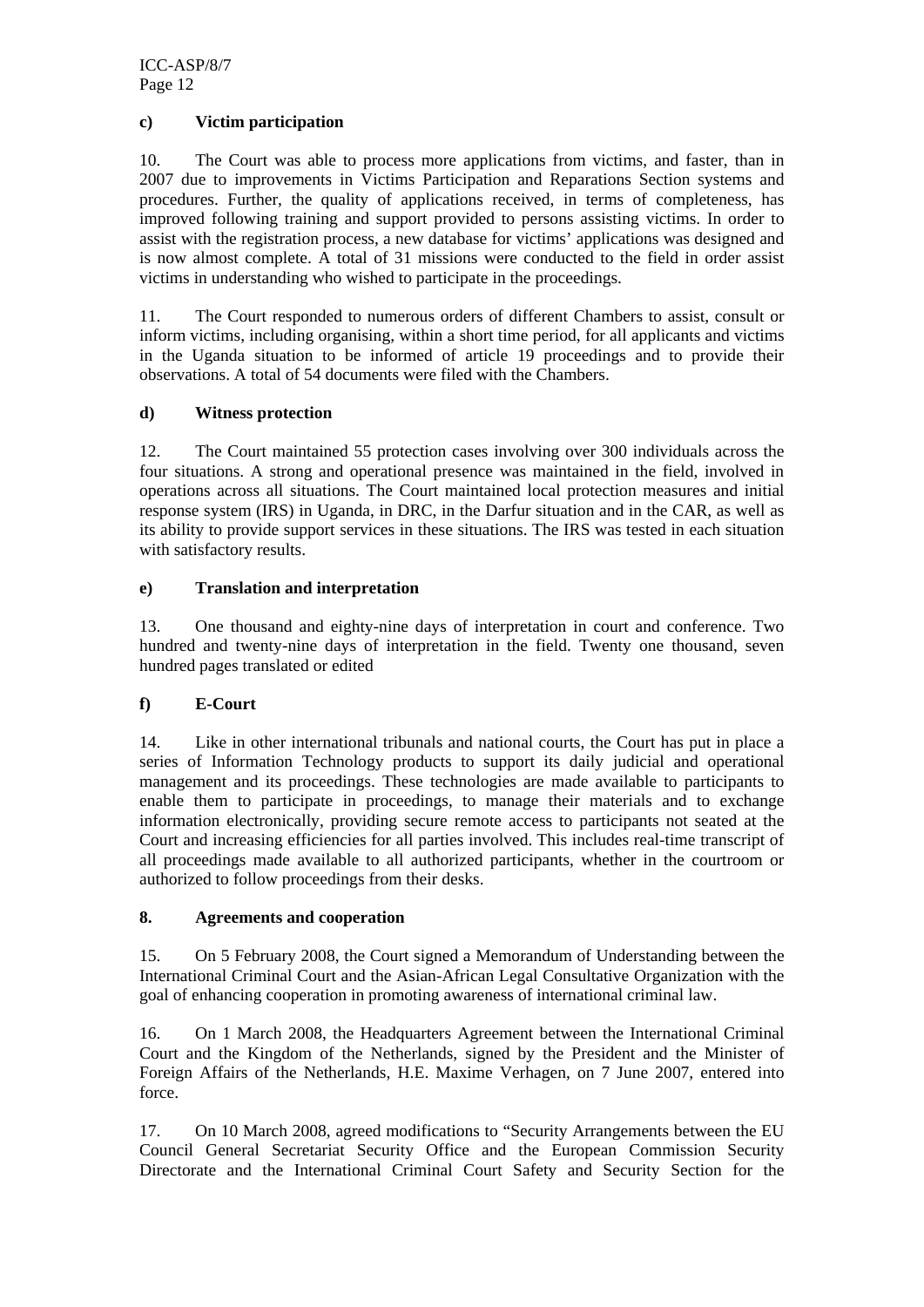Protection of Classified Information Exchanged between the EU and the ICC" entered into force.

18. The Court signed one additional Relocation of Witnesses Agreement, bringing the total to 10 agreements.

#### **9. Strategic Plan**

19. Under the direction of the Coordination Council and having consulted with internal and external stakeholders, the Court completed the first update of its Strategic Plan. As a result, the number of strategic objectives has decreased from 30 to 18. The Court continued the implementation of the Strategic Plan for Outreach and reported on this implementation to the seventh session of the Assembly.

20. The Court continued, in consultation with The Hague Working Group, to develop strategies for human resources and victims issues. An interim report on human resources was submitted to the Committee on Budget and Finance in April 2008.

#### **10. Governance**

21. The Court reviewed and improved its corporate governance arrangements with the adoption of ICC/PRESD/G/2008/1 setting out the Terms of Reference of the Audit Committee and with the adoption of amendments to the Charter of Internal Audit. In light of comments from the Assembly specific aspects of these documents are being reviewed in 2009. Furthermore, the Court is working, in coordination with The Hague Working Group, on the development of an independent oversight mechanism to strengthen its capacity to investigate staff misconduct.

#### **11. Human resources**

#### **a) Performance management**

22. In 2008, significant progress has been made in improving the Court's application of the performance management system. In August 2008, a plan for improving and fully institutionalizing the system was communicated to all major programmes.

#### **b) Career opportunities**

23. Increasingly, there are examples of a more systematic approach to career development of Court staff. In the Office of the Prosecutor, for example, career paths have been established for investigators and analysts, whose levels range from junior (P-1/P-2) and trial lawyers. The high number of internal placements is an encouraging indication of an increase in career development opportunities for staff. To the extent its resources have permitted, the Human Resources Section has increasingly provided career counselling to staff. This includes both temporary and permanent transition support.

#### **12. Risk management**

24. The Court started a comprehensive risk assessment project that will eventually lead to the implementation of an extensive risk management programme for the Court. The first phase of the project (risk identification and impact analysis) was concluded in 2008 with a holistic appraisal of the internal and external risks to the Court. The second phase of the project (risk prioritisation and strategy selection**)** was planned to be started early 2009.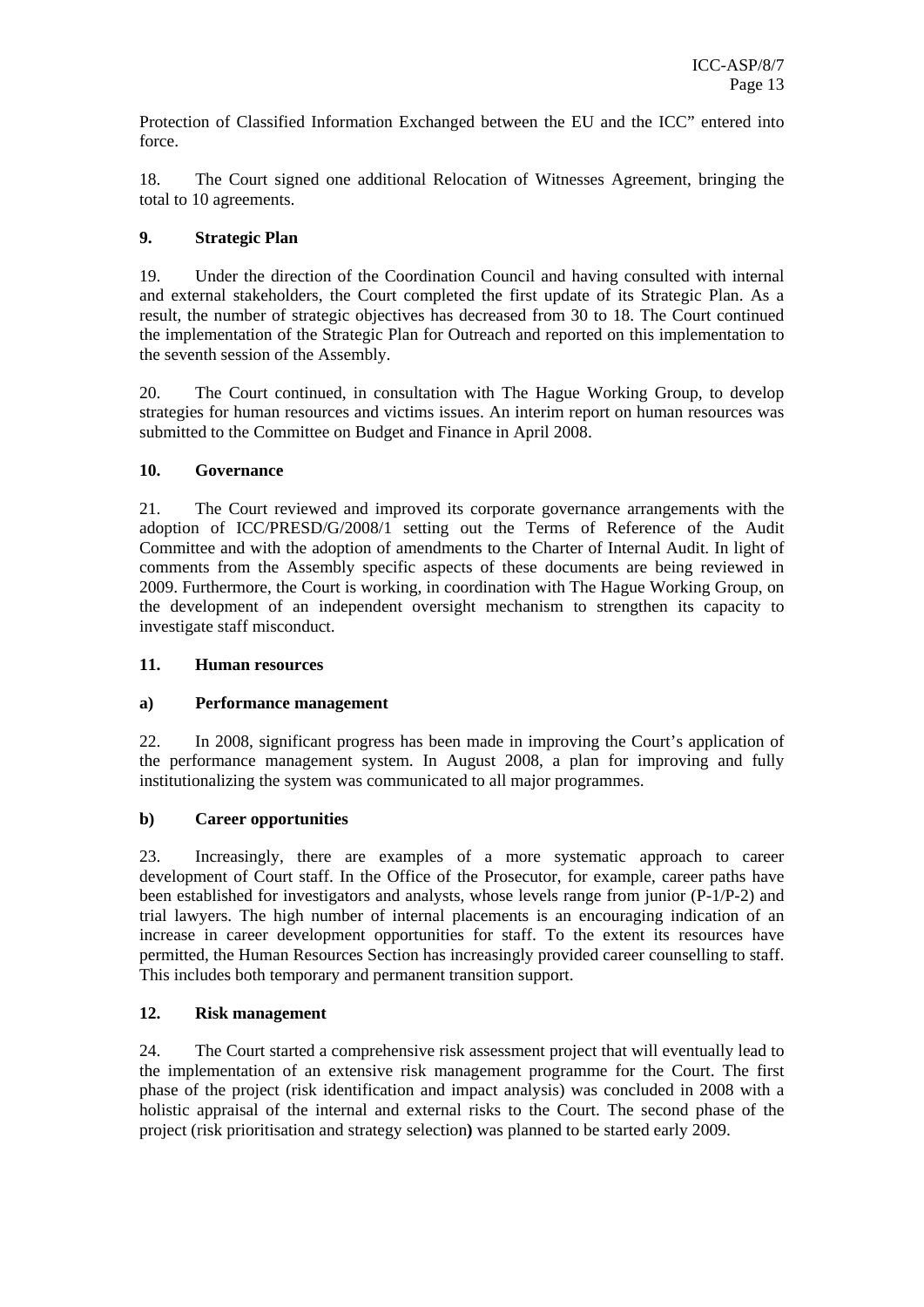#### **13. Move to new interim premises**

25. To respond to the Court's problems of space allocation within its current premises, the host State had planned the hand-over to the Court of a new building in the vicinity of the current headquarter in the course of 2008. This new building was made available at the end of the year. The first employees of the Court moved in by 8 December 2008 and further roll-out of staff relocation was planned for the beginning of 2009.

#### **14. Transfer of funds**

26. €205,600 were transferred within the Court Management Section from staff cost to contractual services. This was done to cover the costs of outsourcing the provision of English transcription services thereby enabling the section to constitute quickly a team of court reporters to cover the Court's judicial activities.

27. An additional redeployment of €274,000 was done in 2008 as a consequence of the re-organisation of the Records Management Unit dealing with TRIM archiving systems. The unit and related funds were redeployed from the General Services Section to the Information and Communication Technologies Section, as indicated in the Court's 2009 proposed budget<sup>4</sup>.

#### **C. Significant achievements of the Secretariat of the Assembly of States Parties**

28. The Secretariat continued to provide substantive and conference servicing to the Assembly of States Parties (the Assembly) and its organs. Significant achievements of the Secretariat in 2008 included:

- a) Organized and serviced the five-day resumed sixth session of the Assembly in New York and the seventh session of the Assembly in The Hague;
- b) Serviced the subsidiary bodies of the Assembly, in particular, the Bureau and its Working Groups, the Special Working Group on the Crime of Aggression, the Oversight Committee on permanent premises;
- c) Organized and serviced two sessions of the Committee on Budget and Finance in The Hague;
- d) Provided legal and substantive secretariat services, such as the provision of documentation, reports and analytical summaries to the Assembly and its subsidiary bodies, including the preparation of documentation relating to the election of judges and members of the Committee on Budget and Finance;
- e) Provided advice to the Assembly, the Bureau and subsidiary bodies on legal and substantive issues relating to the work of the Assembly;
- f) Discharged its mandate regarding the Plan of Action pursuant to resolutions ICC-ASP/5/Res.3 and ICC-ASP/6/Res.2, resulting in the accessibility of information provided on the website of the Assembly;
- g) Secured contributions to and managed the trust fund for the participation of the least developed countries and other developing States in the work of the Assembly, thus facilitating the participation of 38 representatives in the sessions of the Assembly held in 2008; and

 <sup>4</sup> ICC-ASP/7/20.II.A.para 232.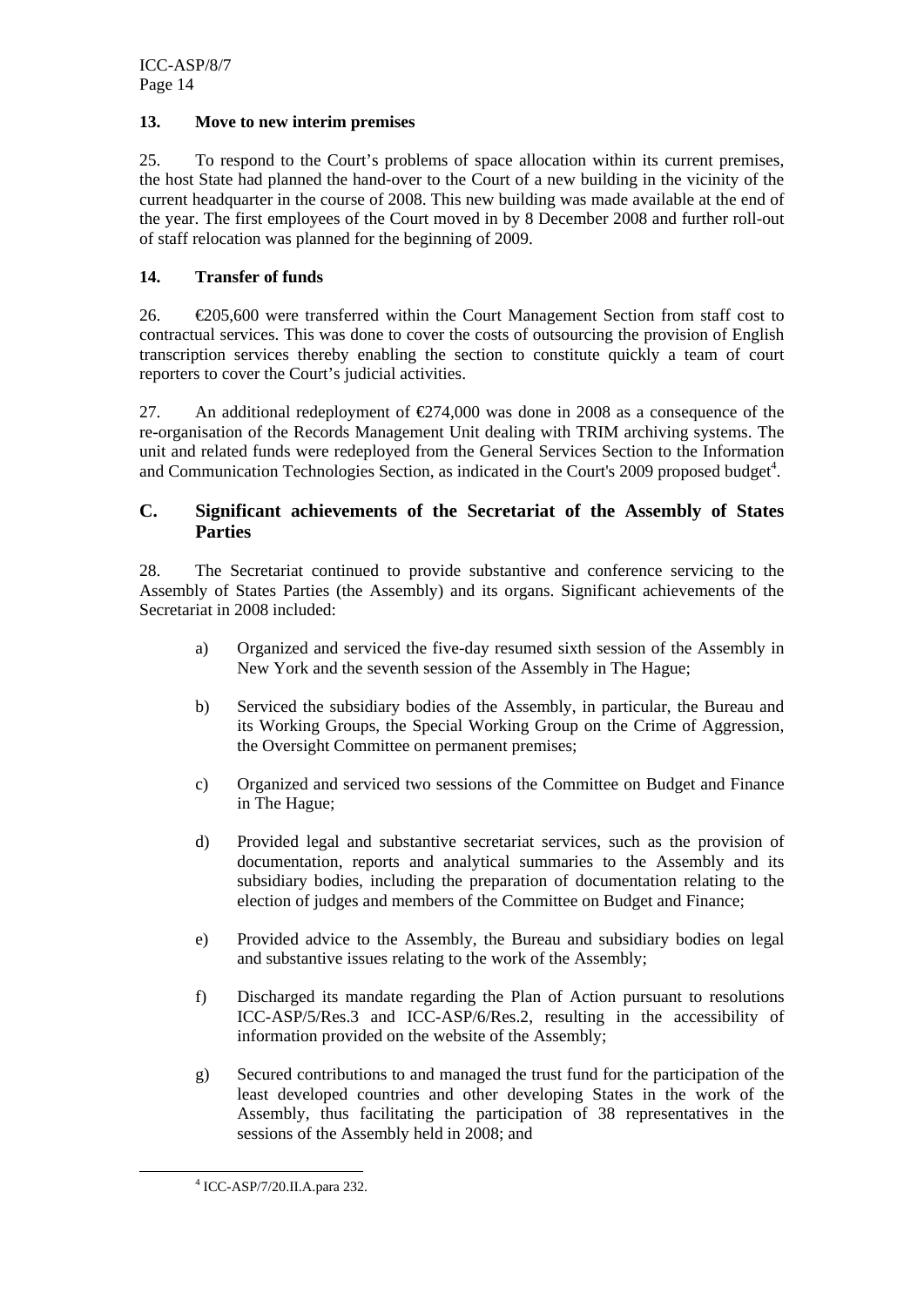h) Corresponded with governments, the Court, intergovernmental organizations, non-governmental organizations and other relevant bodies and individuals on matters relating to the work of the Assembly.

#### **D. Significant achievements of the Project office for the permanent premises**

29. Based on the decision by the Assembly of States Parties during its sixth session, the Project Office for the permanent premises was created<sup>5</sup> in 2008. The objective of the Office is to provide the Court with the necessary permanent premises to meet the organisation's strategic goals and objectives through the development, planning and ultimately implementation of permanent premises for the Court. The Project Director who will be heading this major programme took office in October 2008.

#### **E. Budgetary performance 2008**

#### **Overview of the budgetary performance of the International Criminal Court**

30. The overall implementation rate of the Court, including the Contingency Fund expenditure, is 93.3 per cent or a total of  $\epsilon$ 84.3 million against an approved budget of  $\epsilon$ 90.4 million.

31. Key issues which have influenced the Court's ability to fully implement the 2008 programme budget include the lack of trials, pace of recruitment, and travel restrictions due to security risk.

32. The major programmes affected by the lack of trial are the Judiciary, Office of the Prosecutor and the Registry. The programmes most affected by the travel restrictions due to security risks are programmes of the Prosecutor and the Security Section and Division of Court Services of the Registry. Delayed recruitment affected primarily the Office of the Prosecutor and the Office of the Registrar.

33. As a result of recruitment issues (delayed recruitment and leavers), the Court has utilized General Temporary Assistance (GTA) resulting in over expenditures for this cost category.

34. Major programme VI experienced an implementation rate of 99.0 per cent.

35. For major programme IV, the low implementation rate of 75.3 per cent reflects delayed recruitment of established posts and the usage of GTAs in support of meetings being less than budgeted. The lower implementation is also attributed to the variations in conference servicing costs resulting from the different venues of the sessions of the Assembly and the duration of the sessions, greater efficiency in the production of documentation and in the use of interpretation services.

36. Table 1 provides a summary of appropriation, expenditure, variance and implementation rates by major programme and programme.

 <sup>5</sup> *Official Records of the Assembly of States Parties to the Rome Statute of the International Criminal Court, Sixth Session, New York, 30 November to 14 December 2007*(International Criminal Court publication, ICC-ASP/6/20), vol I, part II, resolution ICC-ASP/6/Res. 1, paragraph 10.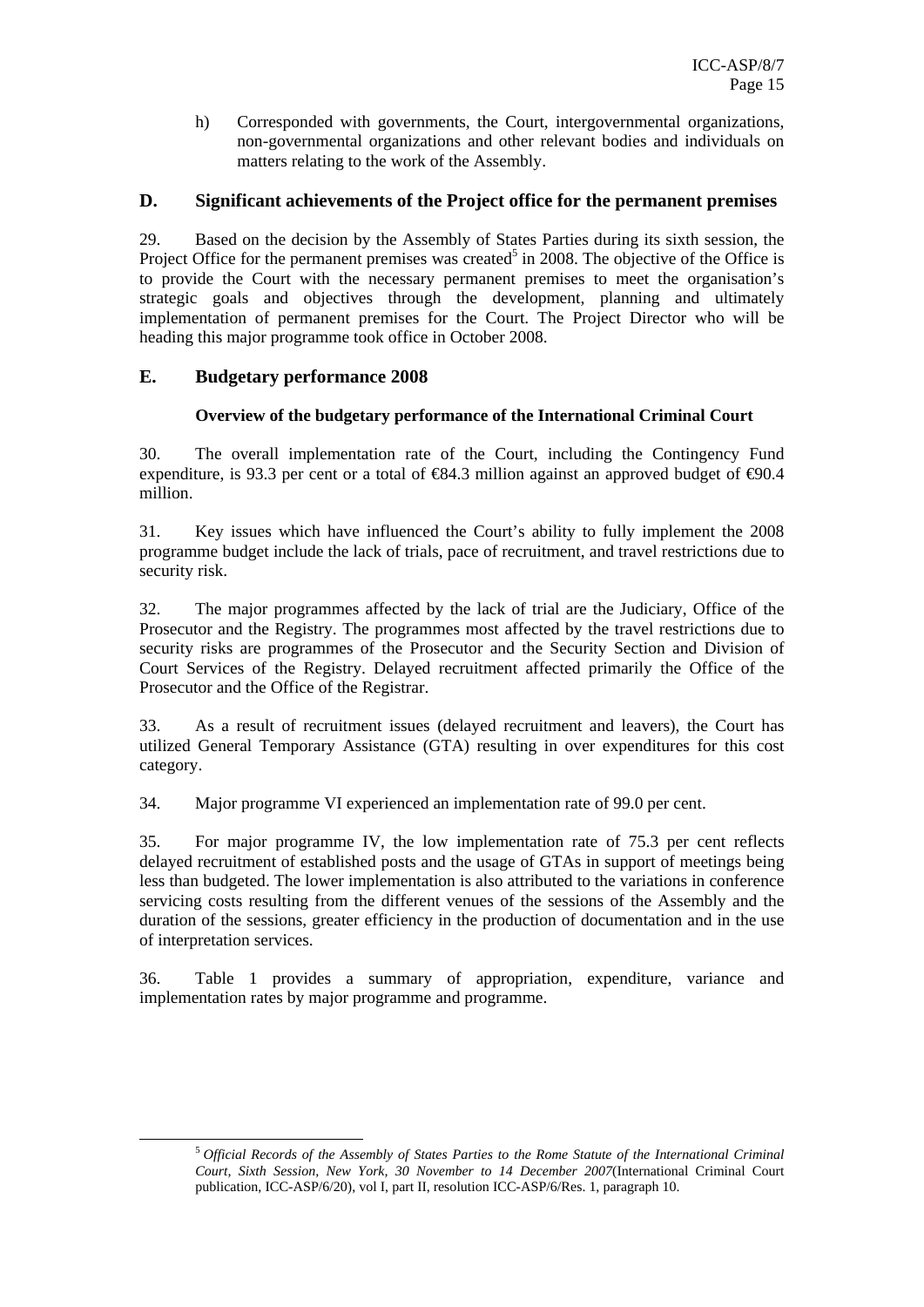| <b>Table 1:</b> Budget performance 2008 by major programme and programme $(\text{\textsterling}000)$ |  |  |  |  |
|------------------------------------------------------------------------------------------------------|--|--|--|--|
|                                                                                                      |  |  |  |  |

| Major programme/programme                                      | Appropriation | <b>Expenditure</b> | <b>Variance</b> | Implementati<br>on rate in % |
|----------------------------------------------------------------|---------------|--------------------|-----------------|------------------------------|
| Major programme I                                              |               |                    |                 |                              |
| <b>Judiciary</b>                                               | 10,279        | 9,571              | 708             | 93.1                         |
| Presidency (*)                                                 | 2,544         | 2,297              | 247             | 90.3                         |
| Chambers                                                       | 7,735         | 7,274              | 461             | 94.0                         |
| Major programme II                                             |               |                    |                 |                              |
| <b>Office of the Prosecutor</b>                                | 22,472        | 21,274             | 1,198           | 94.7                         |
| Prosecutor                                                     | 5,686         | 5,228              | 458             | 91.9                         |
| Jurisdiction, Complementarity<br>and Cooperation Division      | 1,806         | 1,773              | 33              | 98.2                         |
| <b>Investigation Division</b>                                  | 11,726        | 10,339             | 1,387           | 88.2                         |
| <b>Prosecution Division</b>                                    | 3,254         | 3,934              | $-680$          | 120.9                        |
| Major programme III                                            |               |                    |                 |                              |
| <b>Registry</b>                                                | 52,437        | 49,394             | 3,043           | 94.2                         |
| Office of the Registrar                                        | 9,010         | 7,680              | 1,330           | 85.2                         |
| Common Administrative<br><b>Services Division</b>              | 21,961        | 21,798             | 163             | 99.3                         |
| Division of Court Services                                     | 14,066        | 12,341             | 1,725           | 87.7                         |
| Public Information and<br><b>Documentation Section</b>         | 2,944         | 2,656              | 288             | 90.2                         |
| Division of Victims and Counsel                                | 4,456         | 4,919              | $-463$          | 110.4                        |
| Major programme IV                                             |               |                    |                 |                              |
| <b>Secretariat of the Assembly of</b><br><b>States Parties</b> | 3,996         | 3,007              | 989             | 75.3                         |
| Major programme VI                                             |               |                    |                 |                              |
| <b>Secretariat of the Trust Fund</b><br>for Victims            | 989           | 979                | 10              | 99.0                         |
| Major programme VII                                            |               |                    |                 |                              |
| Project office for the<br>permanent premises                   | 209           | 84                 | 125             | 40.2                         |
| <b>Total Court</b>                                             | 90,382        | 84,309             | 6,073           | 93.3                         |

(\*) The Presidency includes provision for the New York Liaison Office.

Note: Expenditure includes expenses made to CON2008.

If software maintenance were distributed from the Registry to all organs according to their respective head count the appropriations would be in thousands of euros: Judiciary: 10,425.9, Office of the Registrar: 2,3201.2, Registry: 51,511.7, Secretariat of the Assembly of States Parties: 4,028.8, Secretariat of the Trust Fund for Victims: 1,006.0 and Permanent premises project : 208.5.

Expenditure includes expenses made to CON2008.

Expenditure 2008 based on preliminary, unaudited figures which are subject to change.

37. Table 2 provides an overview split by basic and situation-related expenditure. The basic component shows a 93.2 per cent implementation rate whereas the situation-related element at 93.4 per cent reflects the impact of the above cited issues.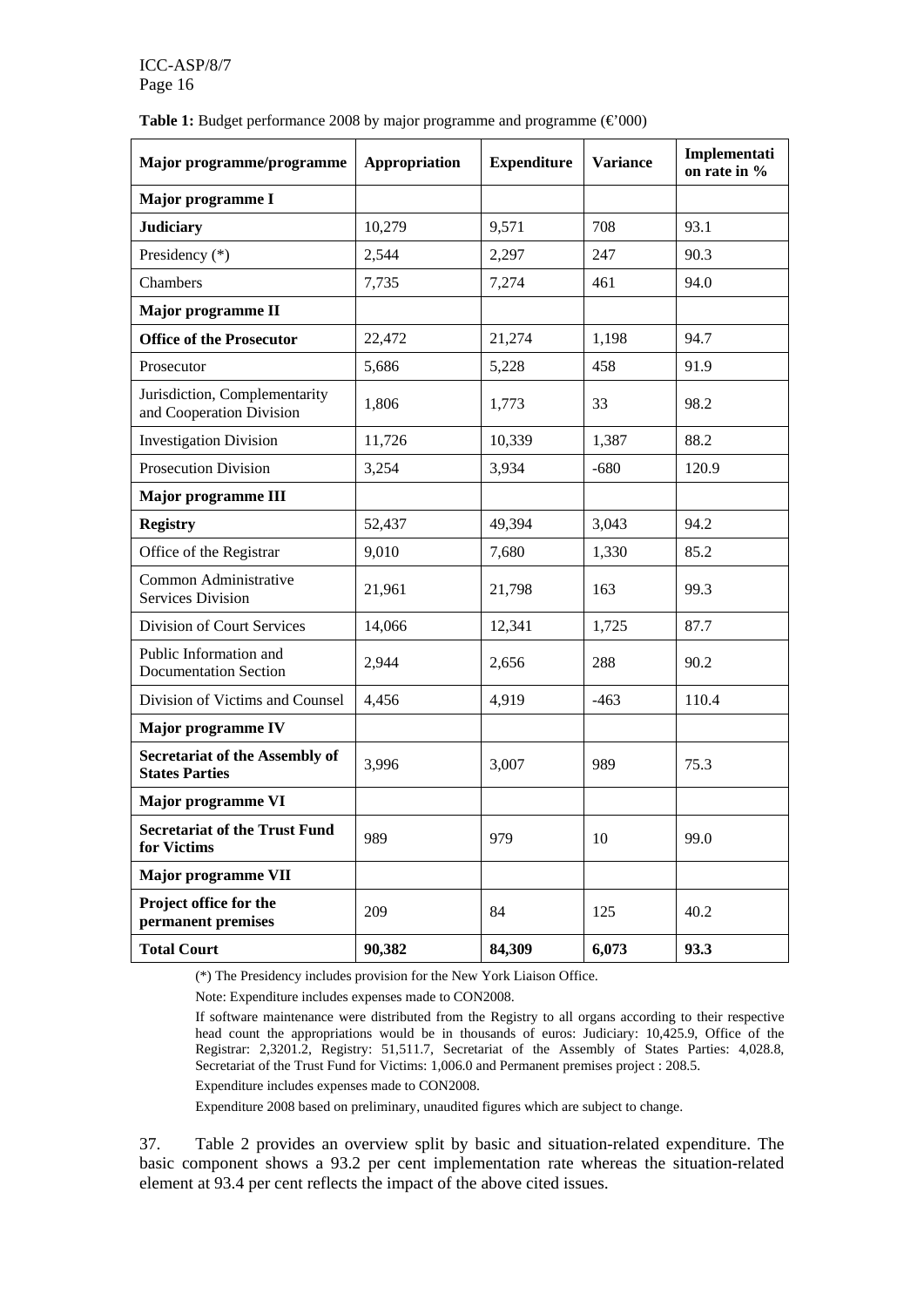|                                                                   | <b>Basic</b>  |                    |                              | <b>Situation-related</b> |                    |                              |
|-------------------------------------------------------------------|---------------|--------------------|------------------------------|--------------------------|--------------------|------------------------------|
| Major programme and<br>programme                                  | Appropriation | <b>Expenditure</b> | Implementati<br>on rate in % | <b>Appropriation</b>     | <b>Expenditure</b> | Implementati<br>on rate in % |
| Major programme I:                                                |               |                    |                              |                          |                    |                              |
| <b>Judiciary</b>                                                  | 9,756         | 8,965              | 91.9                         | 523                      | 606                | 115.9                        |
| Presidency                                                        | 2,544         | 2,297              | 90.3                         |                          |                    |                              |
| Chambers                                                          | 7,212         | 6,668              | 92.5                         | 523                      | 606                | 115.9                        |
| Major programme II                                                |               |                    |                              |                          |                    |                              |
| <b>Office of the Prosecutor</b>                                   | 4,426         | 4,410              | 99.6                         | 18,046                   | 16,864             | 93.5                         |
| Prosecutor                                                        | 2,712         | 2,652              | 97.8                         | 2,974                    | 2,576              | 86.6                         |
| Jurisdiction,<br>Complementarity and<br>Cooperation Division      | 801           | 770                | 96.1                         | 1,005                    | 1,003              | 99.8                         |
| <b>Investigation Division</b>                                     | 372           | 375                | 100.8                        | 11,354                   | 9,964              | 87.8                         |
| Prosecution Division                                              | 541           | 613                | 113.3                        | 2,713                    | 3,321              | 122.4                        |
| Major programme III                                               |               |                    |                              |                          |                    |                              |
| <b>Registry</b>                                                   | 28,573        | 27,447             | 96.1                         | 23,864                   | 21,947             | 92.0                         |
| Office of the Registrar                                           | 6,485         | 5,852              | 90.2                         | 2,525                    | 1,828              | 72.4                         |
| Common Administrative<br>Services Division                        | 14,277        | 13,906             | 97.4                         | 7,684                    | 7,892              | 102.7                        |
| Division of Court Services                                        | 4,996         | 4,926              | 98.6                         | 9,070                    | 7,415              | 81.8                         |
| Public Information and<br><b>Documentation Section</b>            | 1,372         | 1,236              | 90.1                         | 1,572                    | 1,420              | 90.3                         |
| Division of Victims and<br>Counsel                                | 1,443         | 1,527              | 105.8                        | 3,013                    | 3,392              | 112.6                        |
| Major programme IV                                                |               |                    |                              |                          |                    |                              |
| Secretariat of the<br><b>Assembly of States</b><br><b>Parties</b> | 3,996         | 3,007              | 75.3                         |                          |                    |                              |
| Major programme VI                                                |               |                    |                              |                          |                    |                              |
| <b>Secretariat of the Trust</b><br><b>Fund for Victims</b>        | 692           | 476                | 68.8                         | 297                      | 503                | 169.4                        |
| Major programme VII                                               |               |                    |                              |                          |                    |                              |
| Project office permanent<br>premises                              | 209           | 84                 | 40.2                         |                          |                    |                              |
| <b>Total Court</b>                                                | 47,652        | 44,389             | 93.2                         | 42,730                   | 39,920             | 93.4                         |

**Table 2:** Budget implementation 2008 by basic and situation-related expenditure ( $\epsilon$ 000)

(\*) The Presidency includes provision for the New York Liaison Office.

Note: If software maintenance were distributed from the Registry to all organs according to their respective head count the appropriations would be in thousands of euros: Judiciary: 10,425.9, Office of the Registrar: 2,3201.2, Registry: 51,511.7, Secretariat of the Assembly of States Parties: 4,028.8, Secretariat of the Trust Fund for Victims: 1,006.0 and Permanent premises project: 208.5.

Situation-related expenditure includes expenses made to CON2008.

Expenditure 2008 based on preliminary, unaudited figures which are subject to change.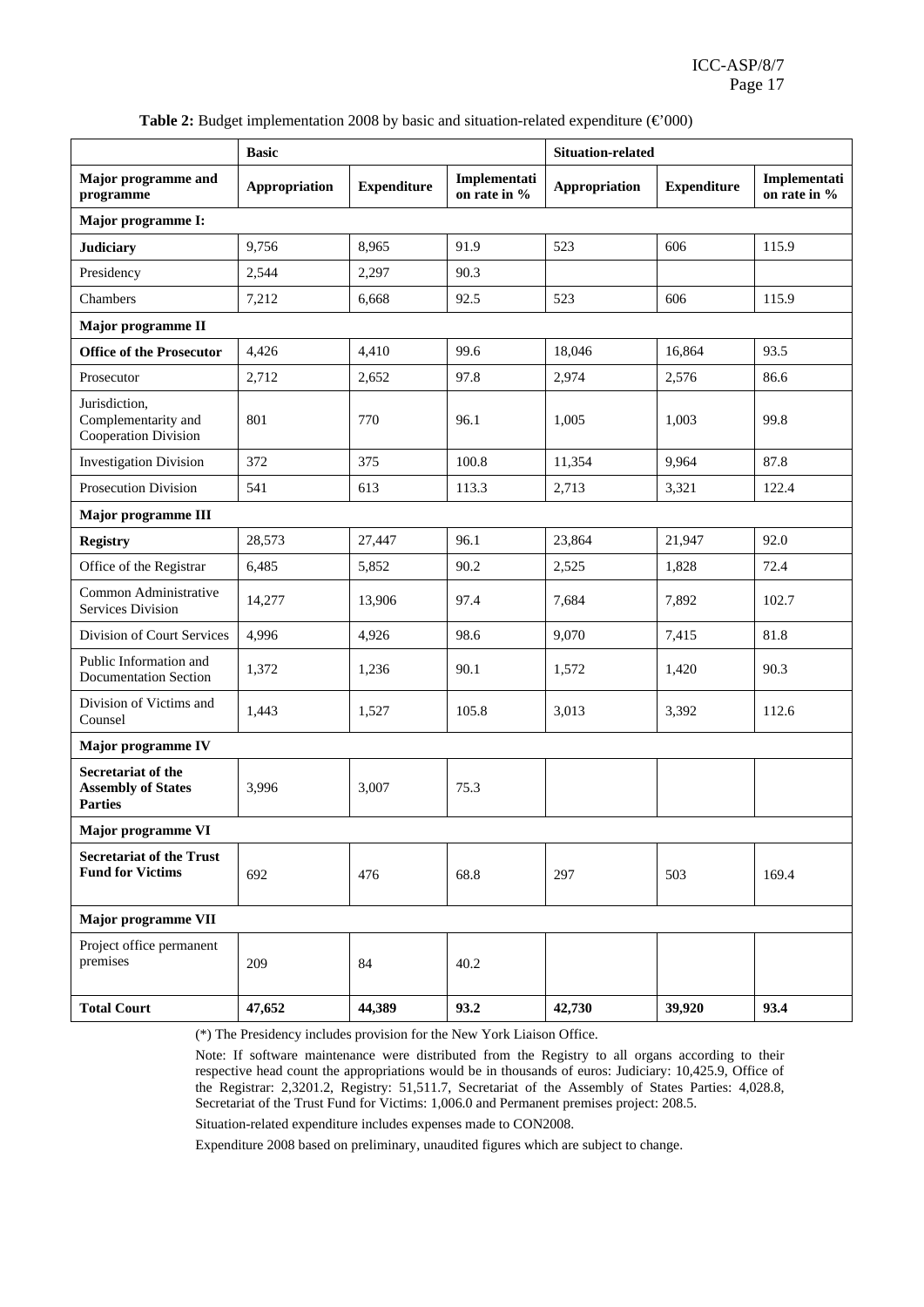38. Table 3 illustrates the implementation of the budget performance of 2008 by expenditure type.

|                                            | <b>Expenditure</b> |               |                |                            |
|--------------------------------------------|--------------------|---------------|----------------|----------------------------|
| <b>Item</b>                                | <b>Planned</b>     | <b>Actual</b> | <b>Balance</b> | <b>Implementation rate</b> |
| Judges                                     | 6,270              | 5,813         | 457            | 92.7                       |
| <b>Salaries &amp; allowances of Judges</b> | 6,700              | 5,813         | 457            | 92.7                       |
| Professional staff                         | n/a                | n/a           | n/a            | n/a                        |
| General Service staff                      | n/a                | n/a           | n/a            | n/a                        |
| Subtotal staff                             | 48,148             | 41,999        | 6,149          | 87.2                       |
| General temporary assistance               | 7,637              | 10,409        | $-2772$        | 136.3                      |
| Temporary assistance for meetings          | 1561               | 1,122         | 439            | 71.9                       |
| Overtime                                   | 383                | 283           | 100            | 73.9                       |
| Consultants                                | 350                | 340           | 10             | 97.1                       |
| <b>Subtotal other staff</b>                | 9,931              | 12,154        | $-2,223$       | 122.4                      |
| Travel *                                   | 4,471              | 3,601         | 870            | 80.5                       |
| Hospitality                                | 59                 | 47            | 12             | 79.7                       |
| Contractual services including training    | 7,406              | 8,201         | $-795$         | 110.7                      |
| General operating expenses                 | 11,704             | 9,630         | 2,074          | 82.3                       |
| Supplies and materials                     | 1228               | 1,075         | 153            | 87.5                       |
| Equipment                                  | 1165               | 1,789         | $-624$         | 153.6                      |
| <b>Subtotal non-staff</b>                  | 26,033             | 24,343        | 1,690          | 93.5                       |
| <b>Total</b>                               | 90,382             | 84,309        | 6,073          | 93.3                       |

**Table 3**. Budget implementation 2008 by expenditure type  $(\text{\textsterling}000)$ 

\* Travel includes judges travel.

Note: Expenditure 2008 based on preliminary, unaudited figures which are subject to change. Expenditure includes expenses made to CON2008.

39. Table 4 shows the staffing status as at December 2008. Distinction has been made between vacant posts under advertisement, those not advertised and posts abolished.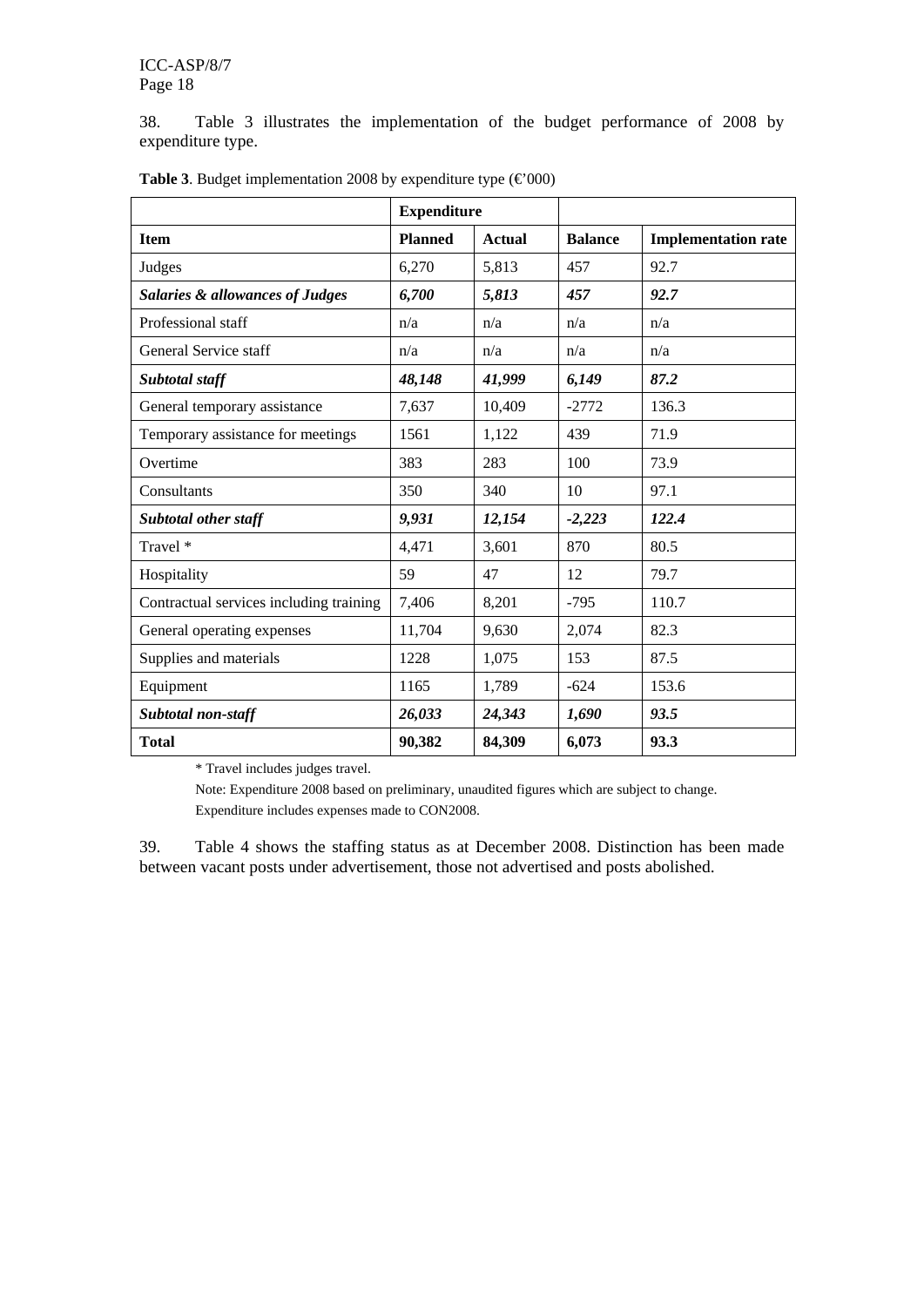| Major programme/programme             | Post<br>type     | Approved<br>posts 2008 | Filled<br>posts | Implementati<br>on rate in % | Vacant posts<br>advertised | Vacant posts not<br>advertised |
|---------------------------------------|------------------|------------------------|-----------------|------------------------------|----------------------------|--------------------------------|
|                                       | $[1]$            | $[2]$                  | $[3]$           | $[3]/[2]=[4]$                | $[5]$                      | [6]                            |
|                                       | P                | 27                     | 24              | 88.9                         | $\overline{c}$             | 1                              |
| <b>Judiciary</b>                      | <b>GS</b>        | 16                     | 13              | 81.3                         | 3                          | $\Omega$                       |
|                                       | P                | 138                    | 129             | 93.5                         | 5                          | $\overline{4}$                 |
| <b>Office of the Prosecutor</b>       | <b>GS</b>        | 65                     | 63              | 96.9                         | 2                          | $\Omega$                       |
|                                       | P                | 172                    | 138             | 80.2                         | 29                         | 5                              |
| <b>Registry</b>                       | <b>GS</b>        | 240                    | 215             | 89.6                         | 23                         | $\overline{2}$                 |
| Secretariat of the Assembly of        | P                | 5                      | 3               | 60.0                         | 2                          | $\theta$                       |
| <b>States Parties</b>                 | <b>GS</b>        | $\overline{4}$         | $\Omega$        | 0.0                          | $\theta$                   | $\overline{4}$                 |
| <b>Secretariat of the Trust Fund</b>  | P                | 3                      | 1               | 33.3                         | $\overline{c}$             | $\Omega$                       |
| for Victims                           | <b>GS</b>        | $\overline{2}$         | $\Omega$        | 0.0                          | 1                          | 1                              |
| Project office permanent              | P                | $\overline{2}$         | 1               | 50.0                         | 1                          | $\theta$                       |
| premises                              | <b>GS</b>        | 1                      | $\Omega$        | 0.0                          | $\theta$                   | 1                              |
| Subtotal Professional Staff           | $\boldsymbol{P}$ | 347                    | 296             | 85.3                         | 41                         | 10                             |
| <b>Subtotal General Service Staff</b> | GS               | 328                    | 291             | 88.7                         | 29                         | 8                              |
| <b>Total Court</b>                    |                  | 675                    | 587             | 86.96%                       | 70                         | 18                             |

**Table 4.** Staffing status as at December 2008

#### **Overview of the trust funds at the Court**

Table 5. Status of trust funds at December 2008<sup>6</sup>

| 2008             | Trust funds                                     | <b>Allotment</b> | <b>Total expenditures</b> | Variance |
|------------------|-------------------------------------------------|------------------|---------------------------|----------|
| T <sub>001</sub> | Internship and visiting professionals programme | 899,015          | 898,417                   | 598      |
| T <sub>101</sub> | Judicial capacity strengthening programme       | 42,002           | 42,002                    | 0        |
| T <sub>202</sub> | Legal tools project (Case matrix)               | 94.972           | 94.336                    | 636      |
| T <sub>401</sub> | Least developed countries                       | 171.538          | 153.017                   | 18.521   |
|                  | <b>Total</b>                                    | 1,207,527        | 1,187,772                 | 19,755   |

T001 Programme to support interns and visiting professionals at the Court: in Judiciary, Office of the Prosecutor and Registry. This programme runs from April through March of the next year. Allotment therefore covers two periods: January-March and April-December. Balance will be carried forward to 2009 – period January-March.

T101 Programme to facilitate the professional development of the judges. This programme is run by Judiciary.

T202 Project to facilitate and coordinate the introduction, implementation and use of the Legal tools project, in particular the Case matrix, by users outside the Court. This Project is run by the Office of the Prosecutor.

T401 Through this programme, run by the Secretariat of the Assembly of States Parties, travel costs related to the participation of representatives of least developed countries and other developing States at the Assembly are covered. This is an ongoing programme; therefore any balance will be carried forward to the next year.

 $\overline{6}$ <sup>6</sup> Unaudited figures.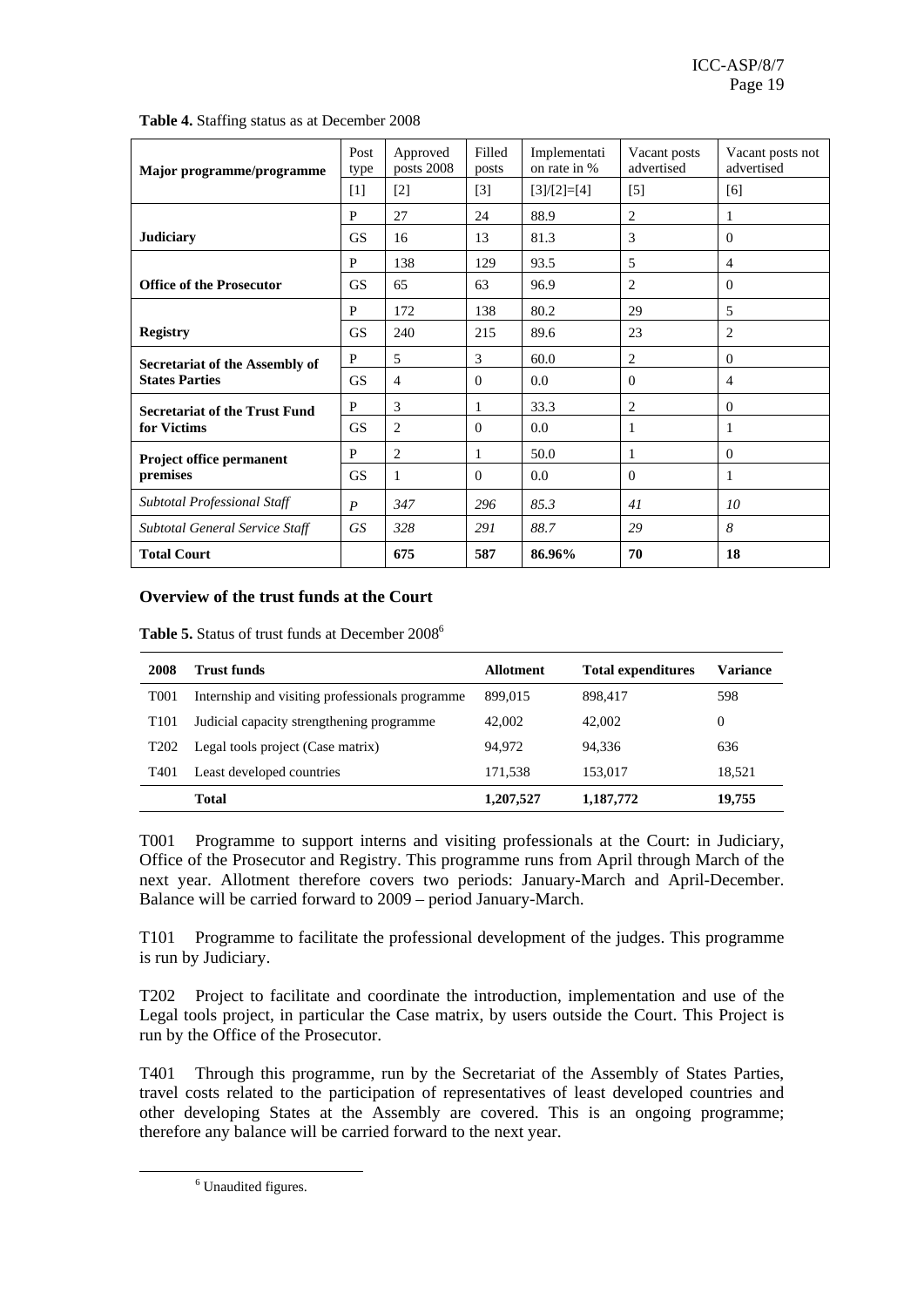# Annex I<br> **Annex I<br>
Major programme I: Judiciary**<br>  $\begin{array}{c}\n\stackrel{\text{d}}{\approx} 575 \\
\stackrel{\text{d}}{\approx} 575 \\
\stackrel{\text{d}}{\approx} 575\n\end{array}$

#### **1. Programme 1100: Presidency**

| <i><b>Objectives</b></i>                                                                                                                                                                                       | <i>Expected results</i>                                                                                                           | Performance indicators                                                                   | Target 2008                                                       | Achievements                                    |
|----------------------------------------------------------------------------------------------------------------------------------------------------------------------------------------------------------------|-----------------------------------------------------------------------------------------------------------------------------------|------------------------------------------------------------------------------------------|-------------------------------------------------------------------|-------------------------------------------------|
| Conduct five investigations into cases<br>one trial, subject to external<br>and<br>cooperation received (SO 1)                                                                                                 | Assistance to Chambers in efficient<br>$\bullet$<br>use of existing resources.                                                    | • Number of measures<br>taken to 3<br>improve efficiency of proceedings and<br>workflow. |                                                                   |                                                 |
| Constantly increase support for the<br>enhancing<br>through<br>Court<br>communication<br>and<br>mutual<br>with<br>stakeholders.<br>understanding<br>stressing the Court's role and its<br>independence. (SO 8) | Improved<br>$\bullet$<br>and<br>awareness<br>understanding of the Court through<br>communication with the diplomatic<br>community | • Number of briefings and meetings.                                                      | 3 diplomatic<br>briefings<br>l meeting<br><b>ICC/UN</b> officials | 3 briefings held.<br>Meeting postponed to 2009. |

#### **2. Programme 1200: Chambers**

| <i><b>Objectives</b></i>                                                                                                                                                                              | <i>Expected results</i>                                          | Performance indicators                                                              | Target 2008 | Achievements  |
|-------------------------------------------------------------------------------------------------------------------------------------------------------------------------------------------------------|------------------------------------------------------------------|-------------------------------------------------------------------------------------|-------------|---------------|
| Conduct five investigations into cases<br>and one trial, subject to external<br>cooperation received (SO 1)                                                                                           | Improved efficiency of proceedings.                              | • Number of measures taken to<br>improve efficiency of proceedings and<br>workflow. |             |               |
| Conduct fair, effective and expeditious<br>public proceedings in accordance with<br>the Rome Statute and high legal<br>standards, ensuring full exercise of the<br>rights of all participants. (SG 1) | Develop key performance indicators<br>$\bullet$<br>for Chambers. | • Number of<br>performance<br>key<br>indicators developed.                          |             | Moved to 2009 |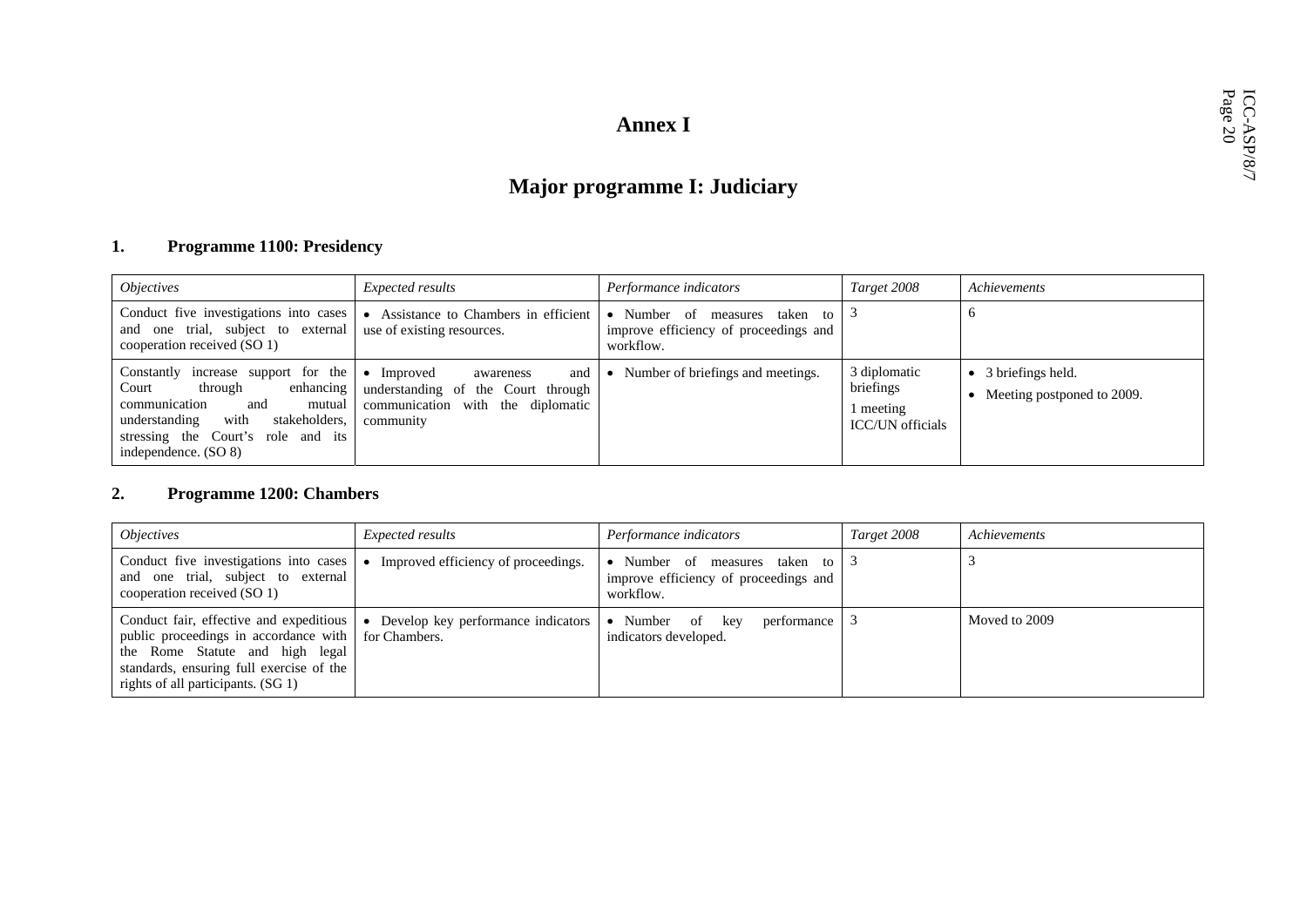#### **Annex II**

## **Major programme II: Office of the Prosecutor**

#### **1. Programme 2100: The Prosecutor**

| <i>Objectives</i>                                                                                                                                                                     | Expected results                                                                                                                                                                                                                                                    | Performance indicators                                                                                                                    | Target 2008           | Achievements                                                                                                                                                  |
|---------------------------------------------------------------------------------------------------------------------------------------------------------------------------------------|---------------------------------------------------------------------------------------------------------------------------------------------------------------------------------------------------------------------------------------------------------------------|-------------------------------------------------------------------------------------------------------------------------------------------|-----------------------|---------------------------------------------------------------------------------------------------------------------------------------------------------------|
| Develop policies for implementing the<br>quality standards specified in the<br>Statute and the Rules of Procedure and<br>with<br>Evidence<br>all<br>respect<br>to                     | All protocols and standard operating<br>procedures planned for 2008 finalized<br>and implemented.                                                                                                                                                                   | Actual proportion of planned<br>protocols/standard operating<br>procedures developed and<br>implemented.                                  | 100%                  | <b>SOPs</b><br>$\bullet$ All<br>developed<br>and<br>pending<br>implemented<br>approval<br><sub>or</sub><br>under Operations Manual                            |
| participants in proceedings and persons<br>otherwise affected by the Court's<br>activities, in a manner that is respectful<br>of diversity. (SO 3)                                    | development<br>of<br>• Systematic<br>network and<br>the<br>academic legal<br>implementation of the annual Legal<br>Tools Project plan.                                                                                                                              | Proportion of 2008 legal network<br>development plan and Legal Tools<br>Project objectives achieved.                                      | 100%                  | • Legal academic network maintained<br>at the level of 2007; additional<br>activities not performed<br>• Legal Tools Project Plan<br>fully<br>implemented     |
| Become<br>non-bureaucratic<br>a<br>administration focused on results rather<br>than processes, relying on rules where<br>necessary to guarantee rights and<br>minimize risks. (SO 11) | • Delivery of at least the level of<br>service indicated in the SLAs relevant<br>to the units.<br>OTP-specific<br>All<br>language,<br>$\bullet$<br>administrative, budgetary and technical<br>development<br>and<br>improvement<br>objectives for 2008 implemented. | Actual service standards compared<br>to published service standards.<br>Actual proportion of<br>improvements/developments<br>implemented. | $100\% > SLA$<br>100% | • All requests met within timeframes<br>established or negotiated.<br>• Formal SLAs pending approval<br>• All improvements implemented or<br>pending approval |

#### **2. Programme 2200: Jurisdiction, Complementarity and Cooperation Division**

| <i><b>Objectives</b></i>                                                                                    | <i>Expected results</i>                                                                                                                                                    | Performance indicators                                                                                                                              | Target 2008 | Achievements                                                                                                                    |
|-------------------------------------------------------------------------------------------------------------|----------------------------------------------------------------------------------------------------------------------------------------------------------------------------|-----------------------------------------------------------------------------------------------------------------------------------------------------|-------------|---------------------------------------------------------------------------------------------------------------------------------|
| Conduct five investigations into cases<br>and one trial, subject to external<br>cooperation received (SO 1) | admissibility or interests of justice for the Executive Committee.<br>situations under investigation delivered<br>on time and substantiated by the<br>Executive Committee. | All requested and periodic analytical • Actual percentage of reports<br>reports on situations of interest or delivered on time and substantiated by | 100%        | • All requested and periodic reports<br>were submitted to the<br>$(100\%)$<br>Executive Committee on time and<br>substantiated. |

ICC-ASP/8/7  $\frac{\text{ICC-ASP/8/7}}{\text{Page 21}}$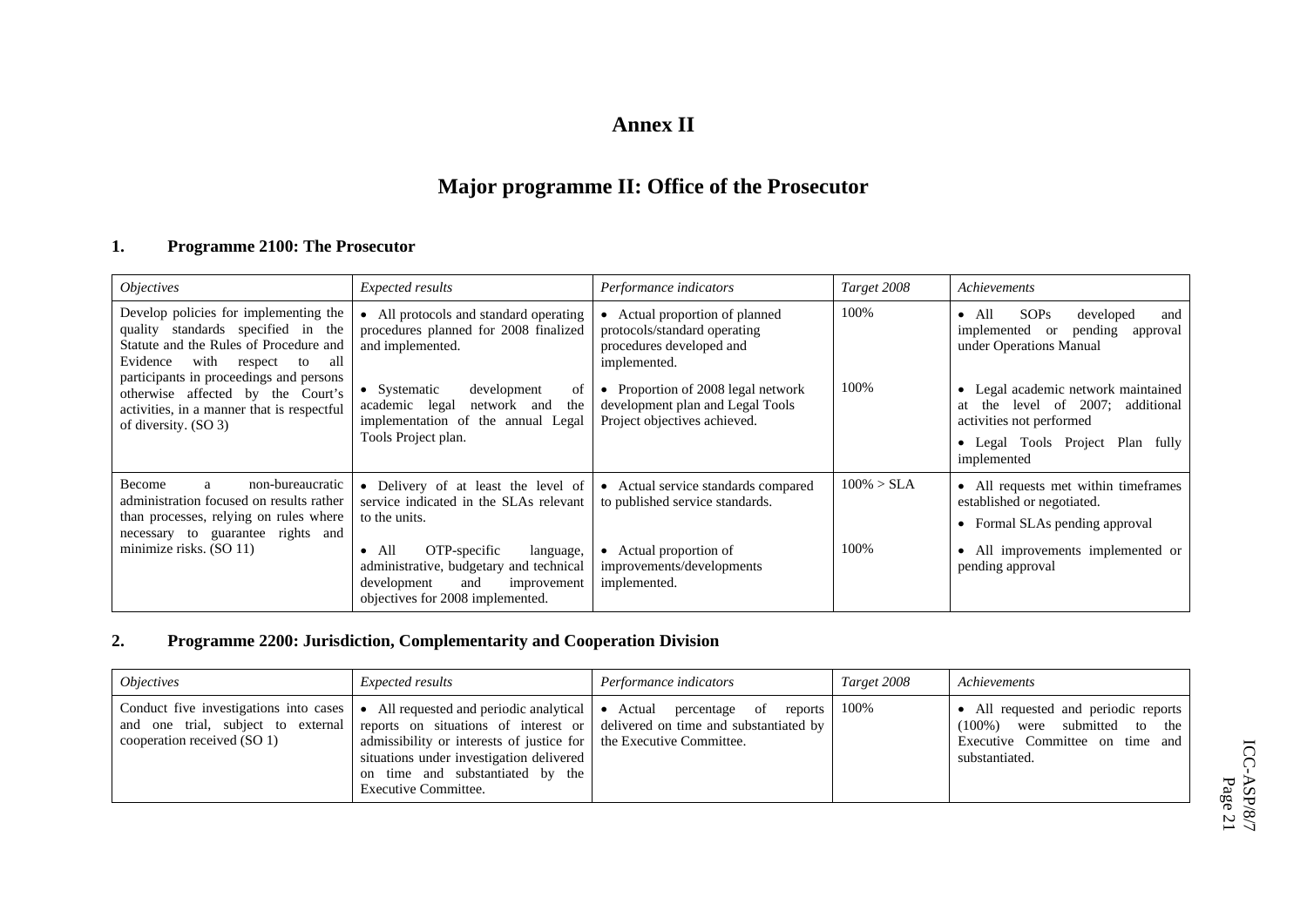| ٥<br>ΰā<br>õ | פ<br>C |
|--------------|--------|
|              |        |

| <i><b>Objectives</b></i>                                                                                                                                                                                       | Expected results                                                                                                                                                                            | Performance indicators                                                                                            | Target 2008      | Achievements                                                                                                                                                                                                                                                                                                                                              |
|----------------------------------------------------------------------------------------------------------------------------------------------------------------------------------------------------------------|---------------------------------------------------------------------------------------------------------------------------------------------------------------------------------------------|-------------------------------------------------------------------------------------------------------------------|------------------|-----------------------------------------------------------------------------------------------------------------------------------------------------------------------------------------------------------------------------------------------------------------------------------------------------------------------------------------------------------|
|                                                                                                                                                                                                                | • Efficient and compliant requests for<br>assistance.                                                                                                                                       | • Proportion of requests that are not<br>timely or where conformity issues are<br>identified; rate of compliance. | $< 5\%$          | • All requests complying with formal<br>and material<br>requirements<br>and<br>processed timely.<br>• All requests for assistance processed<br>in the RFA-Database.                                                                                                                                                                                       |
|                                                                                                                                                                                                                | • Expanded range of providers of<br>information and other support (through<br>situation-specific<br>and<br>general<br>agreements) including assistance for<br>investigative/trial purposes. | • Range available in 2008 vs. range in<br>2007.                                                                   | $>10\%$ increase | • Range increased in 2008 (in<br>particular African, Latin-American,<br>Arab and European partners, providing<br>technical support, sharing information,<br>facilitating access to witnesses and/or<br>authorization to host interviews on their<br>territory)                                                                                            |
|                                                                                                                                                                                                                |                                                                                                                                                                                             |                                                                                                                   |                  | • Agreements<br>with<br>information<br>providers on the disclosure of protected<br>information<br>continued<br>reached:<br>Organisations<br>consultations<br>with<br>exploring areas for<br>cooperation;<br>finalized MoU with IDLO.                                                                                                                      |
|                                                                                                                                                                                                                | • Conclusion of expected<br>2008<br>cooperation agreements.                                                                                                                                 | • Proportion of expected cooperation<br>agreements established.                                                   | 100%             | • Expected cooperation agreements<br>concluded                                                                                                                                                                                                                                                                                                            |
| Develop situation-specific mechanisms<br>provide for all<br>necessary<br>to<br>cooperation, in particular the arrest and<br>surrender of persons. (SO 7)                                                       | • Adequate progress made in the<br>implementation of cooperation and<br>arrest strategies developed for each<br>situation.                                                                  | • Actual implementation vs. planned<br>implementation.                                                            | 100%             | • Implementation<br>of<br>strategies<br>completed as planned in all situations.<br>• Coordination<br>and<br>cooperation<br>mechanisms<br>strategies<br>and<br>implemented through consultation with<br>Registry and coordinated interaction<br>with partners (NGOs and States.                                                                            |
| Constantly increase support for the<br>Court<br>through<br>enhancing<br>mutual<br>communication<br>and<br>stakeholders,<br>understanding<br>with<br>stressing the Court's role and its<br>independence. (SO 8) | • At least 85% implementation of<br>annual objectives contained within<br>cooperation and external relations<br>strategies directly involving OTP.                                          | • Actual implementation rate of<br>annual objectives.                                                             | $>85\%$          | • Dialogue<br>with<br>NGO <sub>s</sub><br>the<br>diplomatic<br>community<br>and<br>international organizations conducted<br>as planned.<br>• Public information<br>related<br>to<br>relevant developments in the situations<br>or activities of the Office disseminated<br>States.<br>NGO <sub>s</sub><br>international<br>to<br>organizations and media. |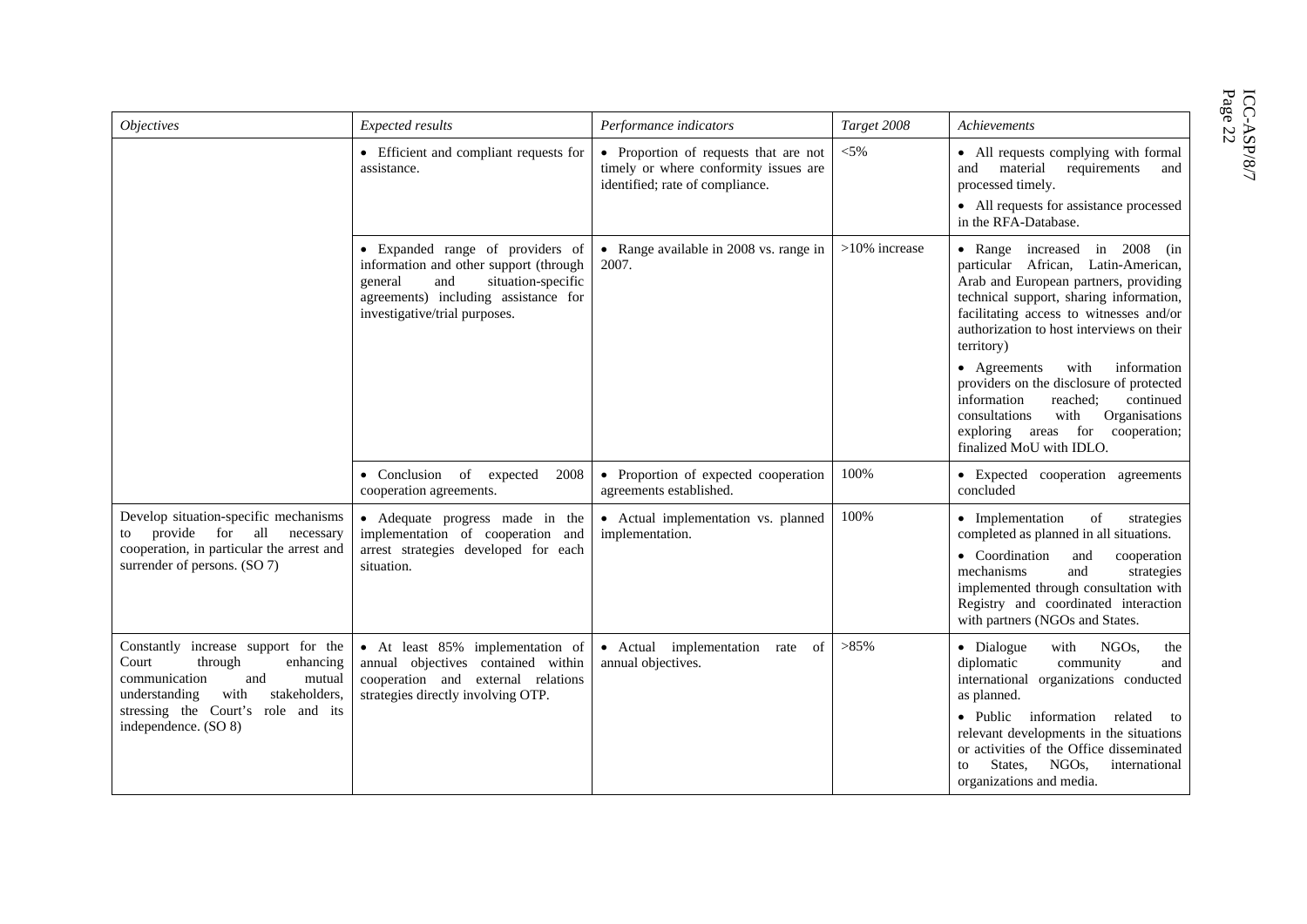#### **3. Programme 2300: Investigation Division**

| <i>Objectives</i>                                                                                              | <i>Expected results</i>                                                                                                    | Performance indicators                                                                                                                                                                     | Target 2008       | Achievements                                                                                                                                                                                  |
|----------------------------------------------------------------------------------------------------------------|----------------------------------------------------------------------------------------------------------------------------|--------------------------------------------------------------------------------------------------------------------------------------------------------------------------------------------|-------------------|-----------------------------------------------------------------------------------------------------------------------------------------------------------------------------------------------|
| Conduct five investigations into cases<br>one trial, subject to external<br>and<br>cooperation received (SO 1) | Collection and analysis objectives<br>set out in the joint team investigation<br>plan reached for the five investigations. | collection<br>• Planned<br>actual<br>VS.<br>collection.                                                                                                                                    | 0% deviation      | • Investigations executed in line with<br>updated planning<br>o 97 investigative missions performed<br>$\circ$ 104 interviews conducted                                                       |
|                                                                                                                | Support to trial teams provided with<br>satisfactory timeliness and quality.                                               | • Half-yearly survey of satisfaction<br>Division: number of<br>(Prosecution)<br>collection<br>products requested vs.<br>number of products delivered in time<br>and with required quality. | >90% satisfaction | • Based on a survey of Senior Trial<br>Lawyers, the products and services<br>ID in<br>provided<br>$-$ by<br>support to<br>prosecution presented a level of<br>satisfaction within the target. |

#### **4. Programme 2400: Prosecution Division**

| <i>Objectives</i>                                                                                           | Expected results                                                                                                                                                                | Performance indicators                                                                                                                      | Target 2008 | Achievements                                                                                                                                                                                                                                                                                                                                                                           |
|-------------------------------------------------------------------------------------------------------------|---------------------------------------------------------------------------------------------------------------------------------------------------------------------------------|---------------------------------------------------------------------------------------------------------------------------------------------|-------------|----------------------------------------------------------------------------------------------------------------------------------------------------------------------------------------------------------------------------------------------------------------------------------------------------------------------------------------------------------------------------------------|
| Conduct five investigations into cases<br>and one trial, subject to external<br>cooperation received (SO 1) | $\bullet$ High-quality<br>and<br>compact<br>delivered<br>applications<br>within the<br>stipulated time-frames (on time and<br>review/Deputy<br>approved by peer<br>Prosecutor). | • Proportion of draft submissions<br>approved by a peer review board and<br>delivered on time.                                              | 100%        | 2008,<br>applications for<br>$\bullet$ During<br>warrants of arrest were internally<br>reviewed and subsequently filed in the<br>Darfur (2 and 3) and in the CAR (1)<br>situations. The CAR application has<br>already led to a warrant of arrest being<br>executed. The Darfur applications,<br>which include an application against<br>the President of Sudan, are still<br>pending. |
|                                                                                                             | • Efficient presentation of evidence<br>Pre-Trial<br>and Trial<br>the<br>before<br>Chambers.                                                                                    | • Proportion of bi-monthly reviews<br>of case progress and updates to case-<br>approach approved by the Prosecutor<br>and Deputy Prosecutor | 100%        | • Evidence was efficiently presented<br>of<br>the<br>the<br>for<br>purposes<br>Katanga/Ngudjolo (DRC2) and Bemba<br>(CAR) confirmation hearings, as well<br>as the Lubanga trial, with full use of the<br>E-Court functionalities and adherence<br>to the relevant protocols.                                                                                                          |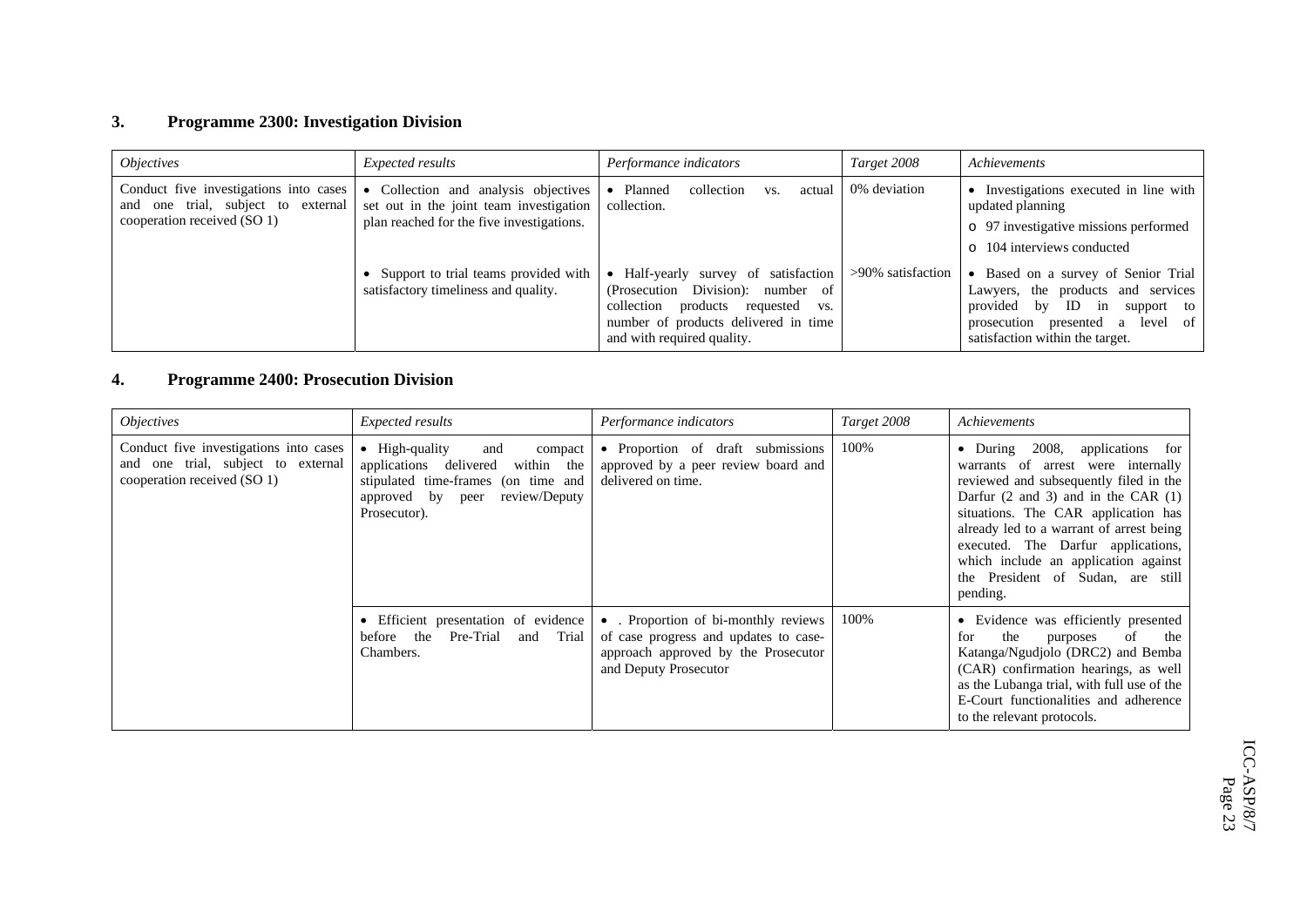| <i><b>Objectives</b></i> | Expected results                                                                                             | Performance indicators                                                                                   | Target 2008 | Achievements                                                                                                                                                                                                                                                                                                                                                                                                                                                                                                                                                                                                                                                                                                                                                                                     |
|--------------------------|--------------------------------------------------------------------------------------------------------------|----------------------------------------------------------------------------------------------------------|-------------|--------------------------------------------------------------------------------------------------------------------------------------------------------------------------------------------------------------------------------------------------------------------------------------------------------------------------------------------------------------------------------------------------------------------------------------------------------------------------------------------------------------------------------------------------------------------------------------------------------------------------------------------------------------------------------------------------------------------------------------------------------------------------------------------------|
|                          | • Efficient<br>communication<br>of<br>incriminatory, PEXO and Rule<br>-77<br>material to the defence.        | • Litigation arising of, or adverse<br>rulings related to the manner in which<br>disclosure is effected. | 100%        | • In all cases involving persons<br>detained before the Court, disclosure<br>requirements have been strictly<br>complied with, and all efforts have<br>been made to ensure timely and<br>efficient transmission of material to the<br>defence.                                                                                                                                                                                                                                                                                                                                                                                                                                                                                                                                                   |
|                          | • Efficient presentation of legal<br>arguments before Pre-Trial, Trial and<br>Appeals Chambers of the Court. | • Proportion of draft submissions<br>reviewed internally and delivered on<br>time.                       | 100%        | • Numerous briefs were filed before<br>Pre-Trial, Trial and Appeals Chambers<br>on a broad range of issues. In all cases,<br>deadlines were complied with and the<br>briefs presented amply met the internal<br>quality standards. The filings include<br>the presentation of charges in the<br>Katanga/Ngudjolo and Bemba cases.<br>Favourable rulings were entered, inter<br>alia, after the Katanga/Ngudjolo<br>confirmation<br>hearing<br>(charges)<br>confirmed) and during the Bemba<br>Confirmation hearing Lubanga pre-trial<br>proceedings (stay of proceedings lifted<br>and date for trial set). In turn, 13<br>rulings were received from the Appeals<br>Chamber during 2008 on matters of<br>fundamental importance, the vast<br>majority of which were favourable to<br><b>OTP</b> |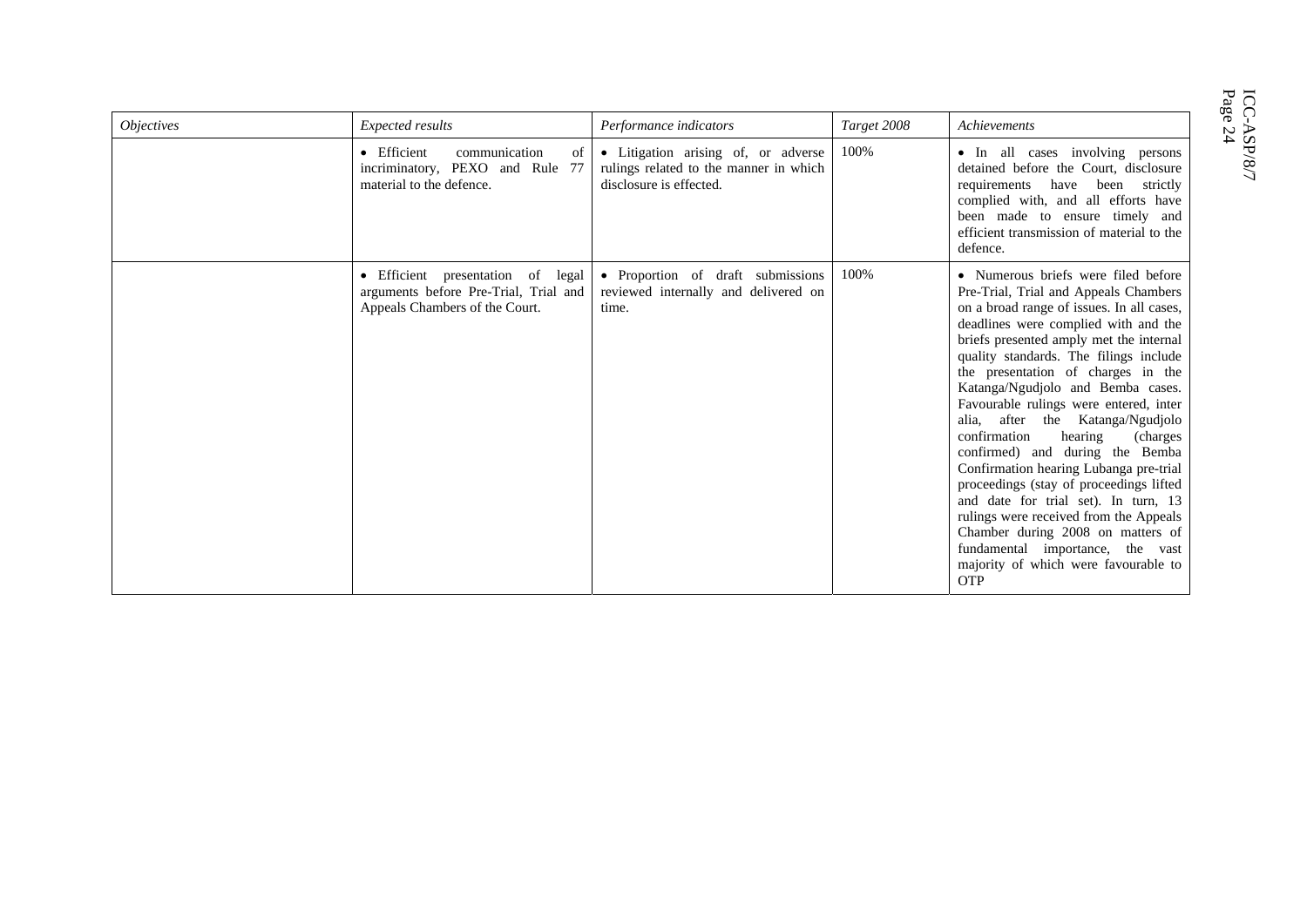#### **Annex III**

## **Major programme III: Registry**

#### **1. Programme 3100: Office of the Registrar**

| <i><b>Objectives</b></i>                                                     | Expected results                                                                  | Performance indicators                                              | Target 2008 | Achievements                                                                                                                                                                      |
|------------------------------------------------------------------------------|-----------------------------------------------------------------------------------|---------------------------------------------------------------------|-------------|-----------------------------------------------------------------------------------------------------------------------------------------------------------------------------------|
| Conduct five investigations into cases<br>and one trial, subject to external | • Support of investigations and trials<br>delivered in keeping with the statutory | • Regular assessments with<br>stakeholders conducted as foreseen in | $(*)$       | Regular assessments with stakeholders done<br>by the Registrar through:                                                                                                           |
| cooperation received. (SO 1)                                                 | framework.                                                                        | the bi-annual plan.                                                 |             | $\triangleright$ Participation in two CBF meetings, the<br>resumed ASP and the annual meeting of the<br><b>ASP</b>                                                                |
|                                                                              |                                                                                   |                                                                     |             | $\triangleright$ Three diplomatic briefings                                                                                                                                       |
|                                                                              |                                                                                   |                                                                     |             | $\triangleright$ Participation in The Hague Working<br>Group and on occasions in the New York<br>Working Group                                                                    |
|                                                                              |                                                                                   |                                                                     |             | $\triangleright$ More than 30 bilateral meetings with<br>representatives of states and over 15<br>participations in outside events, e.g.<br>lectures, roundtables                 |
|                                                                              |                                                                                   |                                                                     |             | $\geq 28$ meetings with representatives of<br>international organisations, bar associations<br>and other entities                                                                 |
|                                                                              |                                                                                   |                                                                     |             | $\triangleright$ Two strategic meetings with NGOs and<br>10 individual meetings with representatives<br>of NGOs                                                                   |
|                                                                              |                                                                                   |                                                                     |             | $\triangleright$ Other events participated in: Friends of<br>the Court, COJUR, seminar on defence<br>counsel, expert meeting on<br>witness<br>protection, seminar on family visit |
|                                                                              |                                                                                   |                                                                     |             | $\triangleright$ Four missions to the field and three<br>missions to New York (including feasibility<br>study trial in situ)                                                      |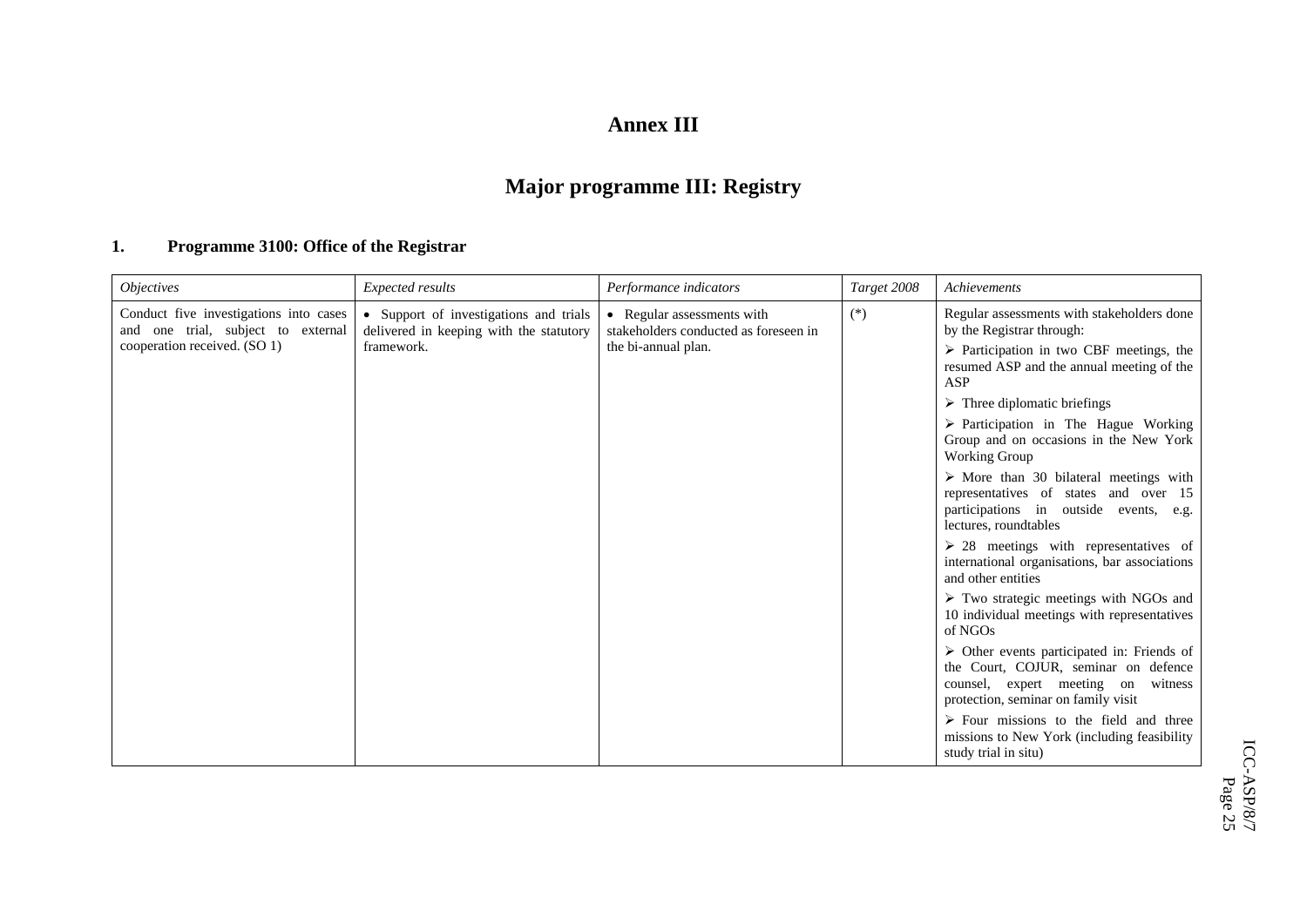| age |        |
|-----|--------|
|     | ¢<br>מ |
|     |        |

| <i><b>Objectives</b></i>                                                                                                                                 | Expected results                                                                          | Performance indicators                                                                                                                          | Target 2008 | Achievements                                                                                                                                                                                                                                                                                   |
|----------------------------------------------------------------------------------------------------------------------------------------------------------|-------------------------------------------------------------------------------------------|-------------------------------------------------------------------------------------------------------------------------------------------------|-------------|------------------------------------------------------------------------------------------------------------------------------------------------------------------------------------------------------------------------------------------------------------------------------------------------|
| Put in place a system to address all<br>security risks, striving for maximum<br>security of all participants consistent<br>with the Rome Statute. (SO 2) | • Maintenance of a secure and safe<br>environment at the seat of the Court.               | • Screening of all persons and items<br>entering the Court's premises.                                                                          | 100%        | $\triangleright$ ICC operates 100% screening policy for<br>persons and items entering the Arc<br>premises.<br>$\triangleright$ Total number of persons entering the<br>premises after security screening has<br>increased by 5.1%. Total number of items<br>screened has increased by 15.3%    |
|                                                                                                                                                          |                                                                                           | Response by a security officer to all<br>emergencies within two minutes.                                                                        | 100%        | $\triangleright$ SSS has responded within the timeline to<br>qualifying incidents at 98.5% rate.                                                                                                                                                                                               |
|                                                                                                                                                          | • Field security management system in<br>accordance with UN / international<br>standards. | • Compliance with United Nations<br>Field Security training programmes<br>(both Basic and Advanced Security in<br>the Field).                   | 100%        | $\triangleright$ Completion rate for the Basic Security in<br>the Field training package for all ICC<br>personnel is $66\%$ (536 out of 811).<br>$\triangleright$ Completion rate for the Advanced<br>Security in the Field training package for all<br>Court personnel is 90% (329 personnel) |
|                                                                                                                                                          |                                                                                           | Compliance with minimum<br>$\bullet$<br>operating security standards (MOSS)<br>and minimum operating residential<br>security standards (MORSS). | 100%        | $\triangleright$ ICC MOSS 94%<br>$\triangleright$ MORSS 99%<br>Note: that these figures are across all ICC<br>Field Offices and situations.                                                                                                                                                    |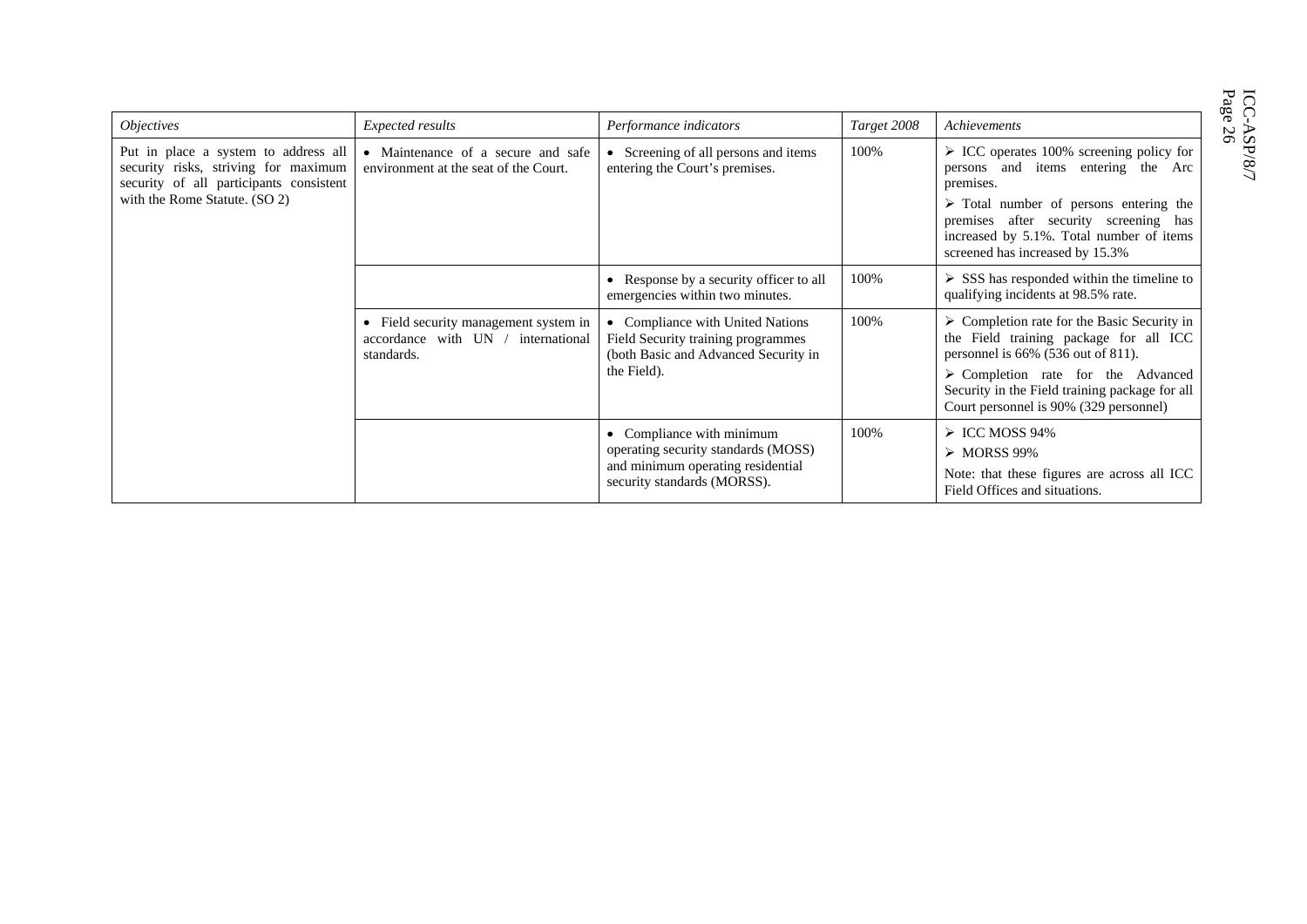| <i>Objectives</i>                     | Expected results                                                                       | Performance indicators                                                                 | Target 2008 | Achievements                                                                                                                                                                                                                                                                                                                                                                   |
|---------------------------------------|----------------------------------------------------------------------------------------|----------------------------------------------------------------------------------------|-------------|--------------------------------------------------------------------------------------------------------------------------------------------------------------------------------------------------------------------------------------------------------------------------------------------------------------------------------------------------------------------------------|
|                                       | • Controlled<br>consistent<br>and<br>information<br>security<br>management<br>process. | • Increased maturity score during<br>periodic ISO 27001 assessment.                    | $(*)$       | $\triangleright$ ICC conducted a penetration test in 2008<br>and as a result of the test an action plan has<br>been developed and in progress of being<br>implemented.                                                                                                                                                                                                         |
|                                       |                                                                                        |                                                                                        |             | $\triangleright$ There has been no reassessment<br>regarding maturity score in 2008. In 2009<br>Audit and ICTS will conduct a joint<br>assessment that will also include areas of<br>relevance to the 27001 maturity scale.                                                                                                                                                    |
|                                       |                                                                                        |                                                                                        |             | $\triangleright$ The 2009 assessment is being fed by the<br>I.S.O. with material of the 2007 maturity<br>assessment for reference.                                                                                                                                                                                                                                             |
|                                       |                                                                                        |                                                                                        |             | $\triangleright$ Major issues that come up in the 27001<br>assessment were absence of Court policies<br>and security controls in the network. Both<br>issues have improved considerably since.<br>Other measure implemented since are the<br>training and awareness program and the<br>forensic capability of the Court.                                                       |
|                                       |                                                                                        |                                                                                        |             | $\triangleright$ The ISO advises to await the results of<br>the joint assessment of Audit and ICTS for<br>relevant observations. In the absence of<br>such observations a follow up assessment<br>can be procured, subject to funding.                                                                                                                                         |
| (Related to the two above objectives) | · Protection of the Court's legal<br>interests.                                        | • Number of framework agreements<br>concluded in support of the Court's<br>operations. | 6           | $\triangleright$ One witness protection agreement<br>concluded and advanced progress made<br>with the negotiation of others.                                                                                                                                                                                                                                                   |
|                                       |                                                                                        | • Number of cases resolved<br>satisfactorily.                                          | 14          | $\triangleright$ There<br>have been no<br>commercial<br>related<br>disputes;<br>eighteen<br>contracts<br>administrative review decisions were taken,<br>ten Appeals Board cases were considered<br>five of which were amicably resolved; four<br>Disciplinary cases were filed and resolved<br>amicably. Other six cases<br>of a<br>miscellaneous nature were also dealt with. |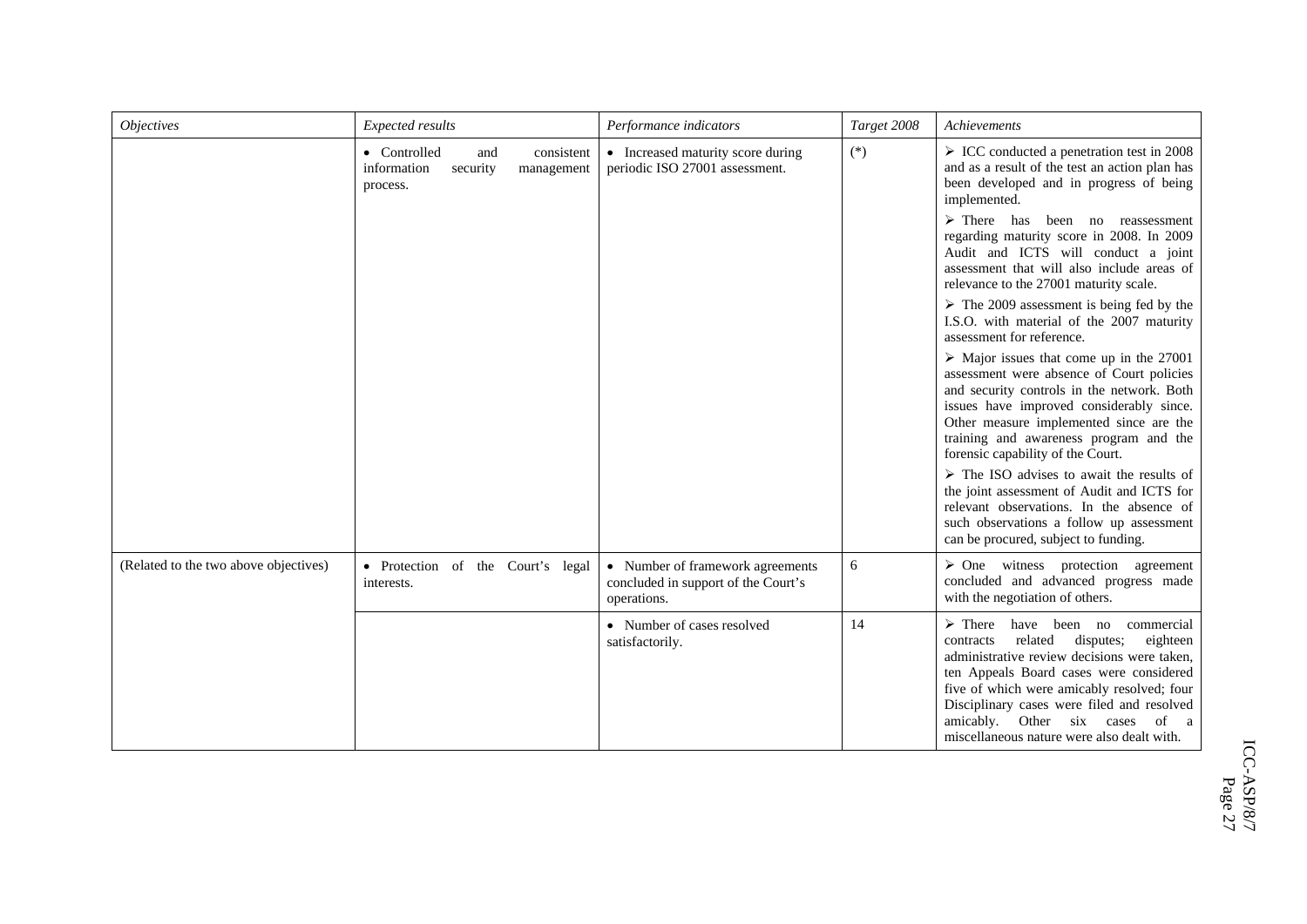| gg<br>õ |        |
|---------|--------|
|         | Ç<br>פ |
|         |        |

| <i>Objectives</i>                                                                                                     | <b>Expected results</b>                                                                                | Performance indicators                                                                                  | Target 2008       | Achievements                                                            |                                                               |
|-----------------------------------------------------------------------------------------------------------------------|--------------------------------------------------------------------------------------------------------|---------------------------------------------------------------------------------------------------------|-------------------|-------------------------------------------------------------------------|---------------------------------------------------------------|
| non-bureaucratic<br>Become<br>a<br>administration focused on results rather<br>than processes, relying on rules where | • Maintenance of an effective system<br>of internal controls with regards to<br>budget implementation. | • Expenditure in line with the<br>approved budget.                                                      | Zero<br>overspend | • Zero overspent                                                        |                                                               |
| guarantee rights or<br>necessary to<br>minimize risks. (SO 11)                                                        | • Reduced financial risk.                                                                              | • Number of issues identified by<br>internal audit.                                                     | Zero              | $\bullet$ 28 recommendations made                                       |                                                               |
|                                                                                                                       |                                                                                                        | • Delivery of independent, assurance-<br>based performance audits, objective<br>information and advice. | $(*)$             | • Audit of Leave Management                                             |                                                               |
|                                                                                                                       |                                                                                                        |                                                                                                         |                   | • Audit of the Victims and Witnesses<br>undercover financial activities |                                                               |
|                                                                                                                       |                                                                                                        |                                                                                                         |                   | • Audit of financial controls of FOS                                    |                                                               |
|                                                                                                                       |                                                                                                        |                                                                                                         |                   | • Audit of General Procurement                                          |                                                               |
|                                                                                                                       |                                                                                                        |                                                                                                         |                   | • Audit of IT Procurement                                               |                                                               |
|                                                                                                                       |                                                                                                        |                                                                                                         |                   | • Audit of Individual Consultants and<br>Contractors                    |                                                               |
|                                                                                                                       |                                                                                                        |                                                                                                         |                   | • Audit of the Administration of Trust<br><b>Fund for Victims</b>       |                                                               |
|                                                                                                                       |                                                                                                        |                                                                                                         |                   |                                                                         | · Investigation into misappropriation of<br>funds in Kinshasa |
|                                                                                                                       |                                                                                                        |                                                                                                         |                   | • Investigation into the fraudulent use of<br>SIM cards in Kinshasa     |                                                               |

*\** The Court is working to develop baselines for these objectives*.*

#### **2. Programme 3200: Common Administrative Services Division**

| <i><b>Objectives</b></i>                                                                                 | <i>Expected results</i>                     | Performance indicators                             | Target 2008 | Achievements                                               |
|----------------------------------------------------------------------------------------------------------|---------------------------------------------|----------------------------------------------------|-------------|------------------------------------------------------------|
| Become<br>non-bureaucratic $\bullet$<br>a<br>administration focused on results rather                    | Implement integrated management<br>systems. | Number of information system<br>modules available. | 38          | - 46                                                       |
| than processes, relying on rules where<br>guarantee rights or<br>necessary to<br>minimize risks. (SO 11) |                                             | Number of available accepted<br>reports.           | 30          | • 43 reports available, including SAP<br>and ECOS reports. |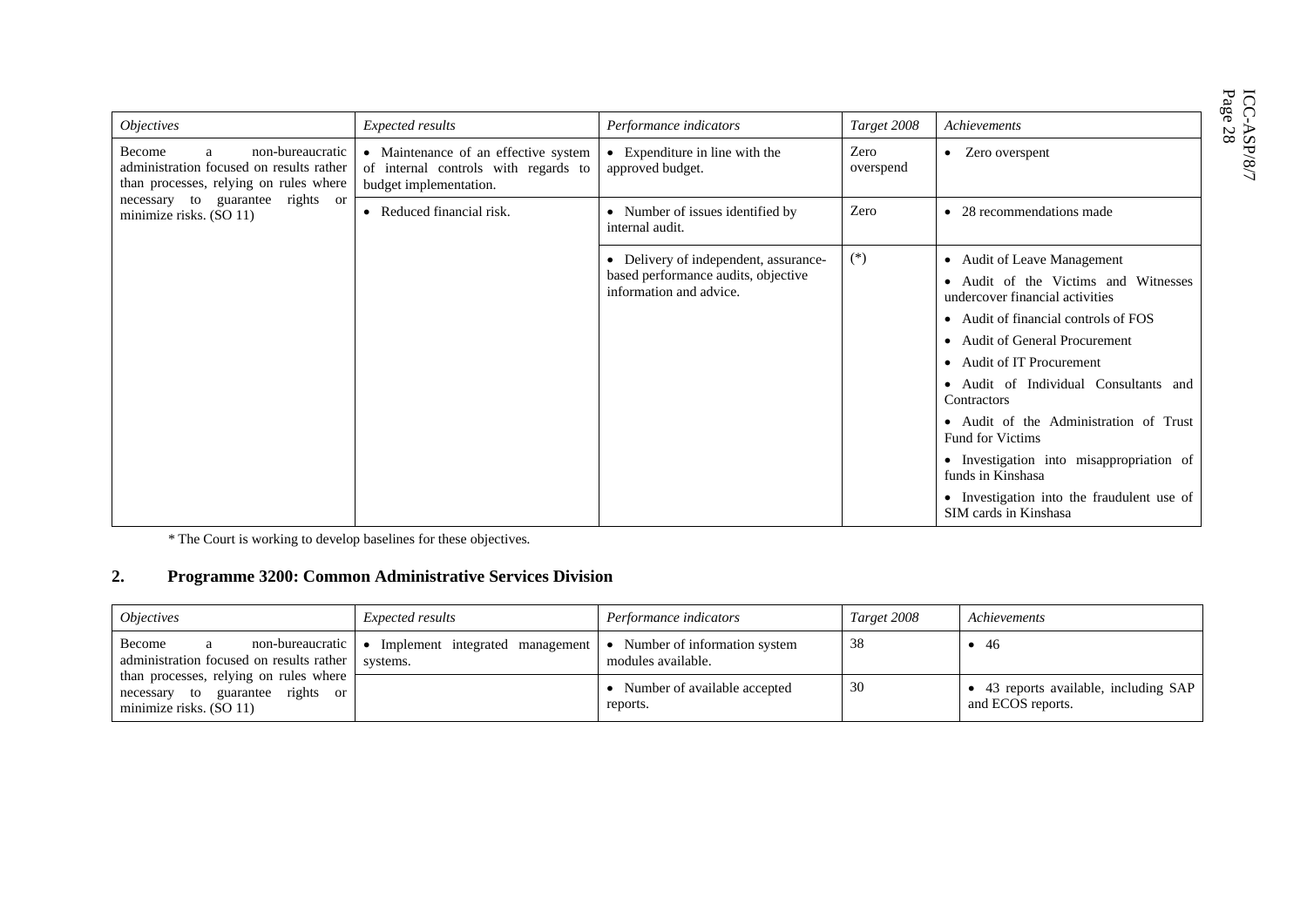| <i><b>Objectives</b></i>                                                                                                                                                                     | Expected results                                                                         | Performance indicators                                                                   | Target 2008                   | Achievements                                                                                                                                                                                                                                                                                                                                                                                                                                       |
|----------------------------------------------------------------------------------------------------------------------------------------------------------------------------------------------|------------------------------------------------------------------------------------------|------------------------------------------------------------------------------------------|-------------------------------|----------------------------------------------------------------------------------------------------------------------------------------------------------------------------------------------------------------------------------------------------------------------------------------------------------------------------------------------------------------------------------------------------------------------------------------------------|
| Develop and implement a structure to<br>ensure publicity of all proceedings for                                                                                                              | • Number of field offices allowing<br>public access and use.                             | • Number of field offices allowing<br>public access and use.                             | $\overline{4}$                | • 4: all field offices are allowing<br>public access and use.                                                                                                                                                                                                                                                                                                                                                                                      |
| local and global audiences. (SO 9)                                                                                                                                                           | • Number of field offices technically<br>set up for all required communication<br>types. | • Number of field offices technically<br>set up for all required communication<br>types. | $\overline{4}$                | • 4: all field offices are set-up for the<br>required communication types.                                                                                                                                                                                                                                                                                                                                                                         |
| Offer development and employment<br>advancement opportunities to well-<br>performing staff. (SO 17)                                                                                          | • Implement strategy for advancement<br>opportunities                                    | • Number of sub-objectives<br>implemented with no budgetary<br>implications.             | 80% of all sub-<br>objectives | well-functioning<br>performance<br>$\bullet$ A<br>has<br>been<br>system<br>management<br>institutionalized, as proposed in the HR<br>strategic objectives. (100%)                                                                                                                                                                                                                                                                                  |
|                                                                                                                                                                                              |                                                                                          | • Number of sub-objectives<br>implemented with budgetary<br>implications.                | 20% of all sub-<br>objectives | • Of the two sub-objectives with<br>budgetary implications, one has been<br>partially implemented (Provide learning<br>training<br>opportunities<br>and<br>that<br>contribute to the achievement of the<br>ICC goals and address individual<br>development needs). The other sub-<br>objective related to systems for career<br>management and advancement of staff<br>has only very partially been started.<br>Total of about 25% of achievement. |
| different<br>Formulate<br>options<br>for<br>geographical locations of the Court's<br>resources and activities, including the<br>for<br>the<br>requirements<br>permanent<br>premises. $(SO5)$ | • Secure sufficient workspace<br>to<br>support all activities of the Court.              | • Number of workspaces provided for.                                                     | 960                           | all staff members had<br>$\bullet$ 100%:<br>workspace provided for, including field<br>staff.                                                                                                                                                                                                                                                                                                                                                      |

#### **3. Programme 3300: Division of Court Services**

| <i><b>Objectives</b></i> | <i>Expected results</i>                                                                                                                                      | Performance indicators                                                                                                 | Target 2008 | Achievements |
|--------------------------|--------------------------------------------------------------------------------------------------------------------------------------------------------------|------------------------------------------------------------------------------------------------------------------------|-------------|--------------|
| received. $(SO 1)$       | trial, subject to external cooperation accordance with the Regulations of the attributable to the Division.<br>Court and the Regulations of the<br>Registry. | Conduct five investigations and one $\bullet$ Support to Court sessions in $\bullet$ Number of delays or interruptions | 10% maximum | 100%         |
|                          | requesting parties and to Chambers.                                                                                                                          | Efficient and effective services to $\bullet$ Requests responded to within a   90%<br>week.                            |             | 100%         |

ICC-ASP/8/7  $\text{ICC-ASP/S/7} \ \text{Page 29}$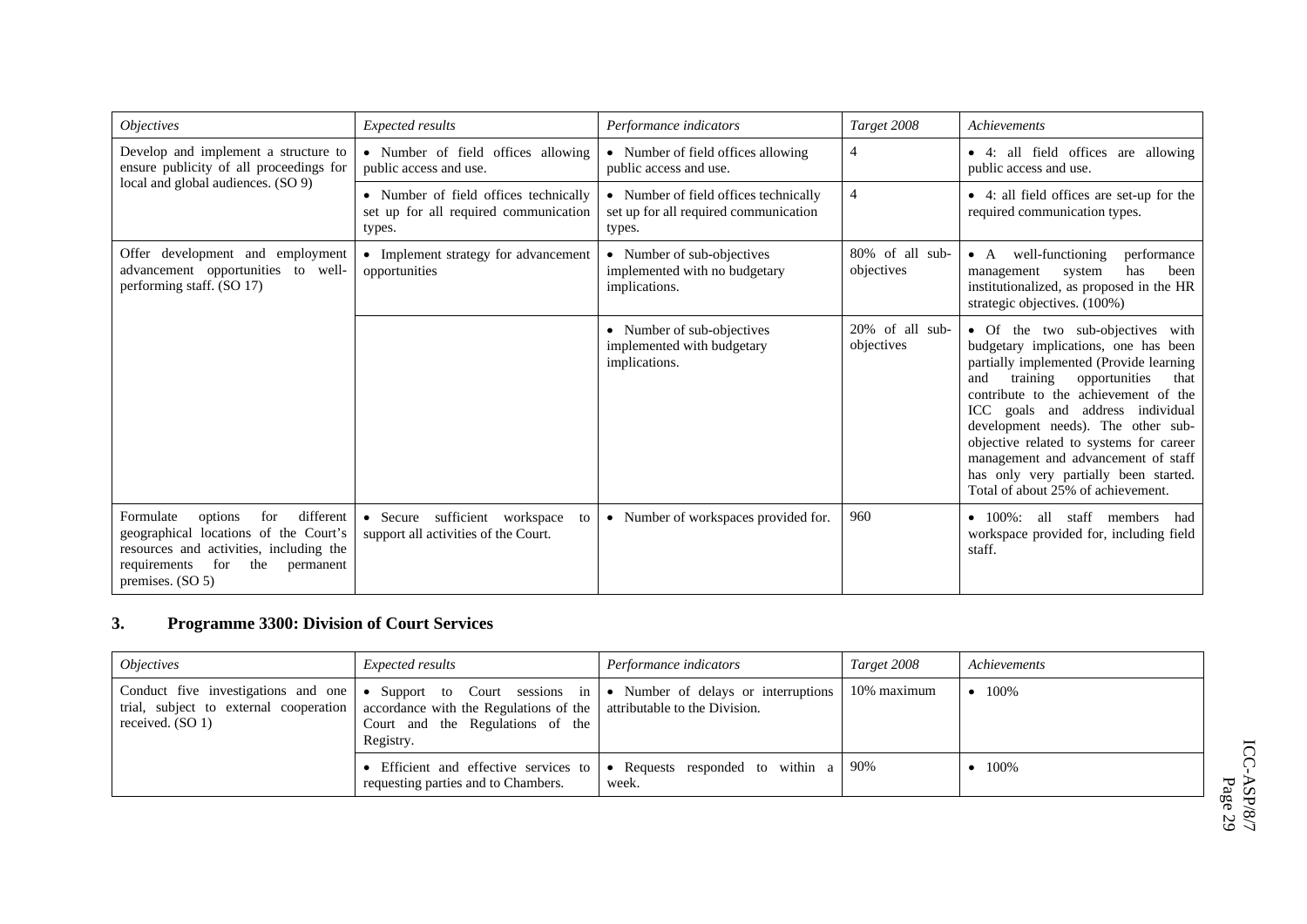$\begin{array}{lcl} &\text{ICC-ASP/8/} \\ &\text{Page 30} \end{array}$ 

| <i><b>Objectives</b></i>                                                                                                                                                                                                                                                                                               | Expected results                                                                                                                                                                          | Performance indicators                                                                                                    | Target 2008 | <b>Achievements</b>                                                                                                                                                                                                                           |
|------------------------------------------------------------------------------------------------------------------------------------------------------------------------------------------------------------------------------------------------------------------------------------------------------------------------|-------------------------------------------------------------------------------------------------------------------------------------------------------------------------------------------|---------------------------------------------------------------------------------------------------------------------------|-------------|-----------------------------------------------------------------------------------------------------------------------------------------------------------------------------------------------------------------------------------------------|
| Put in place a system to address all<br>security risks, striving for maximum                                                                                                                                                                                                                                           | $\bullet$ A<br>well-ordered<br>detention<br>community.                                                                                                                                    | • Number of incidents.                                                                                                    | $(*)$       | • 1 related to security                                                                                                                                                                                                                       |
| security of all participants consistent<br>with the Rome Statute. (SO 2)                                                                                                                                                                                                                                               |                                                                                                                                                                                           | • Number of incidents<br>due<br>to<br>inadequate protection.                                                              | $(*)$       | $\bullet$ 0                                                                                                                                                                                                                                   |
|                                                                                                                                                                                                                                                                                                                        |                                                                                                                                                                                           | • Positive ICRC reviews.                                                                                                  | 100%        | $\bullet$ 100%                                                                                                                                                                                                                                |
|                                                                                                                                                                                                                                                                                                                        | • Efficient and<br>effective support,<br>protection and operational/logistical<br>services to victims, witnesses and others<br>at risk, regardless of location, subject to<br>assessment. | • Number of "good" or "very good"<br>service reviews.                                                                     | 75%         | • In the absence of trial, no formal<br>witness feedback received for trial<br>services. However the target was met<br>regarding protection and logical support<br>in the field.                                                              |
| Develop policies for implementing the<br>quality standards specified in the Statute<br>and the Rules of Procedure and<br>Evidence with respect to all participants<br>in proceedings and persons otherwise<br>affected by the Court's activities in a<br>manner that is respectful of diversity.<br>(SO <sub>3</sub> ) | • Strengthening<br>terminological<br>accuracy and consistency.                                                                                                                            | • Number of searches performed in<br>language tools per month.                                                            | $(*)$       | • 15,686 searches performed per<br>month                                                                                                                                                                                                      |
|                                                                                                                                                                                                                                                                                                                        | • Effective and accurate translation<br>and interpretation (Court and field) with<br>focus on rare languages                                                                              | • Number of qualified interpreters for<br>rare languages working for the Court.                                           | $(*)$       | • 2 interpreters Swahili booth<br>• 2 interpreters Lingala booth<br>• Goal: Develop a full Lingala booth<br>• Action Completed: Selection of<br>candidates for P-1 paraprofessional<br>training Lingala; training program<br>started in 2008. |
| Develop situation-specific mechanisms<br>to provide for all necessary cooperation,<br>in particular the arrest and surrender of<br>persons. (SO 7)                                                                                                                                                                     | • Successful arrest operations.                                                                                                                                                           | • Number<br>of<br>complaints<br>by<br>participants, Chambers or civil society<br>regarding arrest operations.             | $(*)$       | • 2 successful arrest operations (Mr<br>Ngudjolo and Mr Bemba)                                                                                                                                                                                |
|                                                                                                                                                                                                                                                                                                                        |                                                                                                                                                                                           | • Number of agreements with States,<br>organizations and local stakeholders<br>regarding services provided by the<br>DCS. | $(*)$       | • Three agreements with States                                                                                                                                                                                                                |

\* The Court is working to develop baselines for these objectives.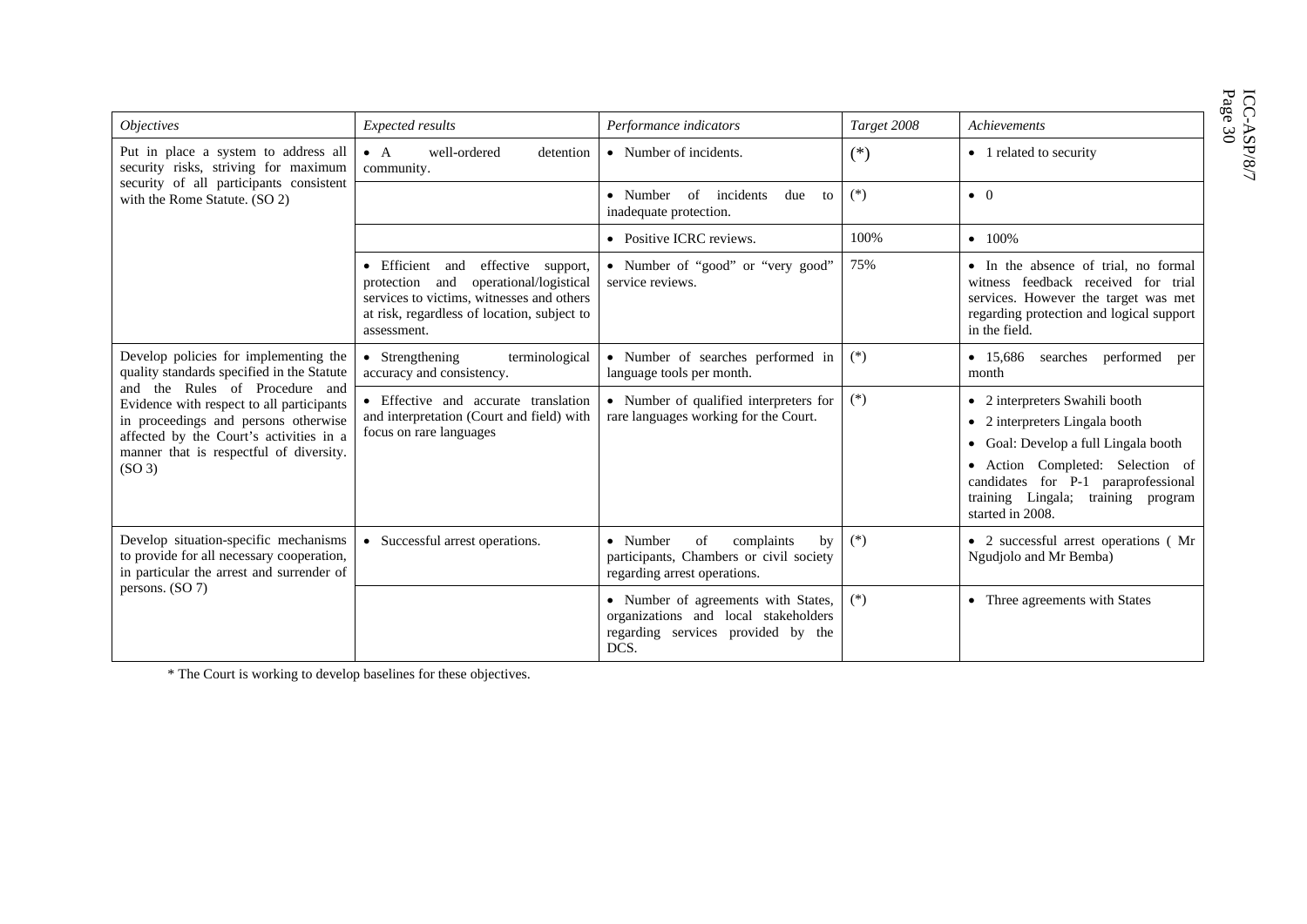#### **4. Programme 3400: Public Information and Documentation Section**

| <i><b>Objectives</b></i>                                                                                                                                  | Expected results                                                                                            | Performance indicators                                                                                                                | Target 2008                         | Achievements                                                                       |
|-----------------------------------------------------------------------------------------------------------------------------------------------------------|-------------------------------------------------------------------------------------------------------------|---------------------------------------------------------------------------------------------------------------------------------------|-------------------------------------|------------------------------------------------------------------------------------|
| Cultivate a level of awareness and<br>understanding of the Court appropriate<br>to the stage of the Court's activities in<br>affected communities. (SO 6) | • Increased<br>awareness<br>and<br>understanding at grassroots levels of<br>Court activities.               | • Number of base surveys.<br>• Number of interviews with focus<br>groups.                                                             | 4 per situation<br>24 per situation | $\bullet$ UG: 3; DRC: 3; SUD-2; CAR: 0<br>• UG:44; DRC:157; SUD: 2; CAR: 9         |
|                                                                                                                                                           | • Increased applications by victims to<br>participate in proceedings.<br>• Realistic expectations about the | • Estimated population reached via<br>radio and television.                                                                           | 80% of affected<br>communities      | • UG:89%; DRC:45%; SUD:80% ';<br>CAR:3%                                            |
|                                                                                                                                                           | scope of the work of the Court.                                                                             | • Proportion of properly filled victims'<br>applications submitted.                                                                   | 75%                                 | • $1,280$<br>applications<br>received<br>SUD 0%, CAR 83%, UG 66%,<br><b>DRC88%</b> |
|                                                                                                                                                           |                                                                                                             | • Number of random interviews with<br>typical members of a target group.                                                              | 120 per situation                   | • UG: 201; DRC: 116; SUD: 16;<br>CAR: 6                                            |
| Constantly increase support for the<br>Court<br>through<br>enhancing<br>communication<br>and<br>mutual<br>with<br>stakeholders.<br>understanding          | • Operation of the Court is well<br>known.                                                                  | • Performance indicators used<br>to<br>assess Objective 1 will also serve to<br>Objective<br>2<br>measure<br>(cross)<br>information). |                                     | $\bullet$ UG:89%;<br>DRC:45%;<br>SUD:79%;<br>$CAR:3\%$                             |
| stressing the Court's role and its<br>independence. (SO 8)                                                                                                |                                                                                                             | • Number of visitors briefed.                                                                                                         | 10,300                              | • 6,847 visitors briefed                                                           |
| Develop and implement a structure to<br>ensure publicity of all proceedings for                                                                           | • Increased access to Court judicial<br>proceedings.                                                        | • Estimated population reached.                                                                                                       | 30%                                 | $\bullet$ UG:89%;<br>DRC:45%;<br>SUD:79%;<br>$CAR:3\%$                             |
| local and global audiences. (SO 9)                                                                                                                        |                                                                                                             | • Number of viewing sites operating.                                                                                                  | $\sqrt{2}$                          | • UG: 0; DRC: 2; CAR: 1; SUD: 0                                                    |
|                                                                                                                                                           |                                                                                                             | • Increased number of visitors to the<br>website<br>Court's<br>video-streaming<br>service.                                            | 30%                                 | $\bullet$ 1,737.739 achieved                                                       |
|                                                                                                                                                           |                                                                                                             | • Number of publications and outreach<br>materials distributed.                                                                       | 70,000                              | • 65,310 printing materials in the field;<br>56 radio and television programmes    |
|                                                                                                                                                           |                                                                                                             | • Internal and external clients satisfied<br>with the service provided.                                                               | 90%                                 | • 84% of requests received were<br>successfully fulfilled.                         |

 $^7$  In the situation in Darfur this data refers to Sudanese refugees based in Eastern Chad.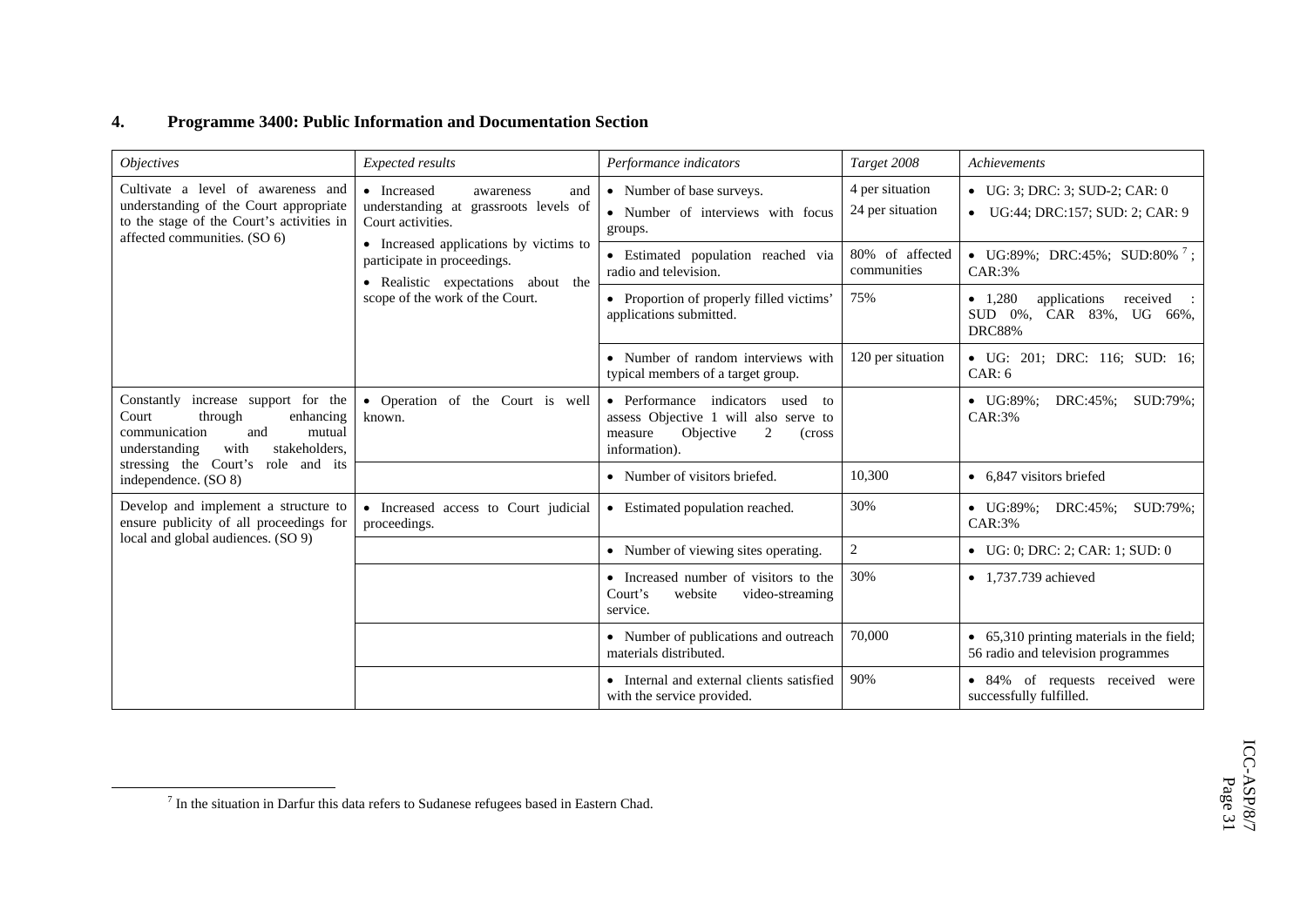$\begin{array}{lcl} &\text{ICC-ASP/8/} \\ &\text{Page 32} \end{array}$ 

| <i><b>Objectives</b></i>                                                   | <i>Expected results</i>                                                                                                                                                   | Performance indicators                 | Target 2008 | Achievements                                                                                                                       | ICC-<br>Page<br>ω D       |
|----------------------------------------------------------------------------|---------------------------------------------------------------------------------------------------------------------------------------------------------------------------|----------------------------------------|-------------|------------------------------------------------------------------------------------------------------------------------------------|---------------------------|
| Put in place a system of programmes to<br>quality with maximum efficiency. | • Legal and other information • Number of users of the Library<br>achieve identified optimal levels of resources readily available from the intranet section.<br>Library. |                                        | 3,600       | • 9,000 sessions on library online<br>catalogue.                                                                                   | $\alpha$<br>ా<br>$\infty$ |
| (SO 12)                                                                    |                                                                                                                                                                           | User satisfaction of Library services. | 90%         | • Number of users of the library<br>intranet section (still to be provided by<br>ICT Section in consultation with the<br>Library). |                           |

#### **5. Programme 3500: Division of Victims and Counsel**

| <i><b>Objectives</b></i>                                                                                                                                                                       | Expected results                                                                                     | Performance indicators                         | Target 2008 | Achievements                                                                                                                                                                                                                                                                                                                                                                                                                                                                                                                                                                                                                                                                                                                                                                                                                                                 |
|------------------------------------------------------------------------------------------------------------------------------------------------------------------------------------------------|------------------------------------------------------------------------------------------------------|------------------------------------------------|-------------|--------------------------------------------------------------------------------------------------------------------------------------------------------------------------------------------------------------------------------------------------------------------------------------------------------------------------------------------------------------------------------------------------------------------------------------------------------------------------------------------------------------------------------------------------------------------------------------------------------------------------------------------------------------------------------------------------------------------------------------------------------------------------------------------------------------------------------------------------------------|
| Develop policies for implementing the<br>quality standards specified in the Statute<br>and the Rules of Procedure and                                                                          | • Provision of legal assistance and/or<br>advice for the purpose of proceedings<br>before the Court. | • Number of legal representations<br>provided. | 15          | • Legal representation was provided<br>by way of 18 appointments of external<br>counsel                                                                                                                                                                                                                                                                                                                                                                                                                                                                                                                                                                                                                                                                                                                                                                      |
| Evidence with respect to all participants<br>in proceedings and persons otherwise<br>affected by the Court's activities, in a<br>manner that is respectful of diversity.<br>(SO <sub>3</sub> ) |                                                                                                      |                                                |             | • Legal representation<br>was<br>also<br>provided by way of 27 appointments of<br><b>OPCD</b><br>which<br>resulted in<br>- 30<br>interventions in court proceedings to<br>represent the interests of the defence in<br>connection with 4 interlocutory appeals,<br>64 victim applications (DRC), two Trust<br>Fund Notifications.<br>• Legal representation was finally<br>provided by way of 7 appointments of<br>OPCV to represent a total of 397<br>applicants/victims in the proceedings<br>(108 in DRC; 237 in Uganda; 29 in<br>CAR; 23 in Darfur (Sudan), which<br>resulted in 71 interventions in courts<br>proceedings (19 in DRC sit; 13 in<br>Lubanga case; 4 in Katanga and<br>Ngudjolo Chui case; 10 in Uganda sit.;<br>12 in Kony et al. case; 13 in Bemba<br>case) and 8 representation at hearings in<br>the absence of legal representatives |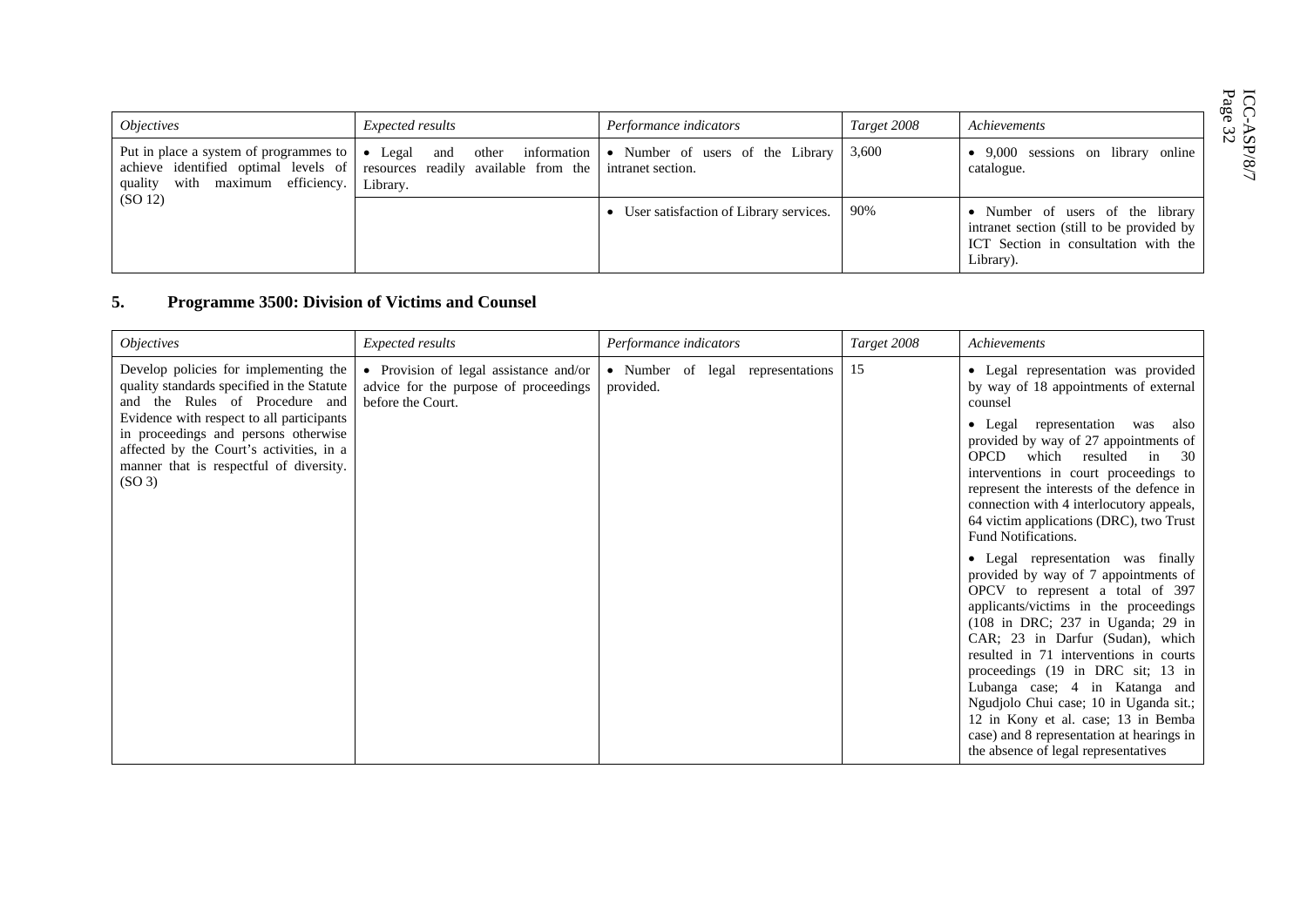| <b>Objectives</b> | Expected results                                                                               | Performance indicators                                                                                                                        | Target 2008 | Achievements                                                                                                                                                                                                                                                                                                                                                                                                                                                                                            |
|-------------------|------------------------------------------------------------------------------------------------|-----------------------------------------------------------------------------------------------------------------------------------------------|-------------|---------------------------------------------------------------------------------------------------------------------------------------------------------------------------------------------------------------------------------------------------------------------------------------------------------------------------------------------------------------------------------------------------------------------------------------------------------------------------------------------------------|
|                   | • Preparation of suitable material for<br>legal representatives' teams or for<br>defence teams | • Number of legal advisory services<br>provided.                                                                                              | 300         | • A total of 423 as follows:<br>• To suspects/accused by OPCD<br>· 184 legal advisory services in<br>connection with 3 defence teams and 3<br>ad hoc counsel.<br>• Legal assistance to defence teams<br>through access to real time transcripts<br>during 38 hearings.<br>• To legal representatives by OPCV:<br>• 120 legal advices<br>• 31 legal researches<br>$\bullet$ 25 draft submissions<br>$\bullet$ Legal<br>assistance<br>legal<br>to<br>during<br>25<br>representatives<br>teams<br>hearings |
|                   |                                                                                                | • Number of reports<br>and<br>other<br>applicable documents.                                                                                  | 40          | • 85                                                                                                                                                                                                                                                                                                                                                                                                                                                                                                    |
|                   |                                                                                                | · Number of justified claims in<br>relation to actions carried out by the<br>Office<br>behalf<br>of<br>on<br>legal<br>representatives' teams. | None        | • None                                                                                                                                                                                                                                                                                                                                                                                                                                                                                                  |
|                   |                                                                                                | • Policy document prepared.                                                                                                                   | 95%         | $-100%$                                                                                                                                                                                                                                                                                                                                                                                                                                                                                                 |
|                   | • Compliance<br>with<br>strict<br>confidentiality<br>by<br>all<br>staff<br>rules               | • Number of incidents of improper<br>handling of confidential information.                                                                    | None        | • None                                                                                                                                                                                                                                                                                                                                                                                                                                                                                                  |
|                   | members of the units within the<br>programme.                                                  | · Number of justified claims in<br>relation to breach of confidentiality.                                                                     | None        | • None                                                                                                                                                                                                                                                                                                                                                                                                                                                                                                  |
|                   | · Availability of transparent criteria<br>for providing legal support to legal<br>teams.       | • Policy document prepared.                                                                                                                   | 95%         | • 75% 3 out of 4 of the major policy<br>documents completed                                                                                                                                                                                                                                                                                                                                                                                                                                             |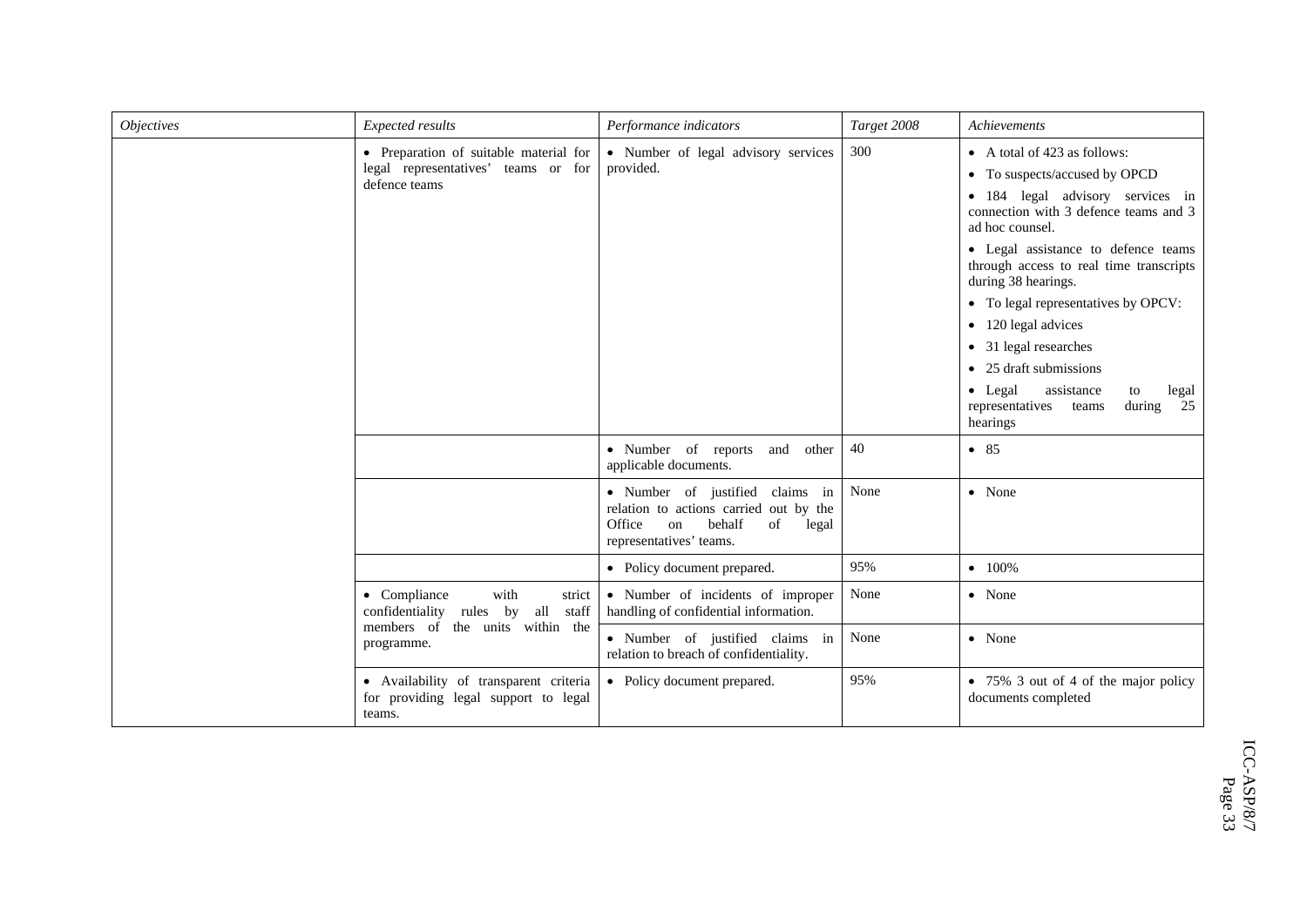$\begin{array}{lcl} \text{ICC-ASP/S/7} \\ \text{Page 34} \end{array}$ 

| <i><b>Objectives</b></i>                                                                                                                                  | Expected results                                                                                                                                                              | Performance indicators                                                                                                        | Target 2008 | Achievements                                                                                                                                       |
|-----------------------------------------------------------------------------------------------------------------------------------------------------------|-------------------------------------------------------------------------------------------------------------------------------------------------------------------------------|-------------------------------------------------------------------------------------------------------------------------------|-------------|----------------------------------------------------------------------------------------------------------------------------------------------------|
| Cultivate a level of awareness and<br>understanding of the Court appropriate<br>to the stage of the Court's activities in<br>affected communities. (SO 6) | • Suspects, accused persons, and<br>victims' communities are respectively<br>made aware of their fair trial rights, and<br>their rights to participate and to<br>reparations. | • Number of applications from victims<br>using the standard application forms.                                                | >75%        | • 100% all applicants (629 victims<br>applicants) have used the relevant<br>forms<br>application<br>for<br>participation/reparation                |
|                                                                                                                                                           |                                                                                                                                                                               | • Number of suspect and accused<br>persons using the relevant application<br>forms for legal assistance paid by the<br>Court. | $>95\%$     | • 100% All suspects and accused have<br>used the relevant form                                                                                     |
|                                                                                                                                                           |                                                                                                                                                                               | • Number of intermediaries.                                                                                                   | 10          | $\bullet$ 20                                                                                                                                       |
| Put in place a system of programmes to<br>achieve identified optimal levels of<br>with<br>maximum efficiency.<br>quality<br>(SO 12)                       | • Effective system for legal assistance<br>paid by the Court.                                                                                                                 | · Number of requests for legal<br>assistance paid by the Court.                                                               | $(*)$       | • 2 from defendants (1 of them<br>refused)<br>• 131 from victims questionnaires on<br>financial situation and declaration of<br>indigence received |
|                                                                                                                                                           |                                                                                                                                                                               | • Number of lawyers in good standing<br>in their national systems.                                                            | 200         | • 280 (All counsel on the List to date)                                                                                                            |
|                                                                                                                                                           |                                                                                                                                                                               | • Proportion of payments made within<br>one month.                                                                            | 95%         | • 98%                                                                                                                                              |
|                                                                                                                                                           | • Effective<br>system<br>to<br>process<br>applications from victims.                                                                                                          | • Number of applications from victims<br>registered and acknowledged within<br>seven days of receipt.                         | 95%         | • 100% registered within seven days<br>of receipt.                                                                                                 |
|                                                                                                                                                           |                                                                                                                                                                               | • Number of applications from victims<br>entered into database within 30 days of<br>receipt.                                  | 95%         | $\bullet$ 72.5% (457)                                                                                                                              |
|                                                                                                                                                           | • Training of legal professionals and<br>lawyers in targeted countries on<br>proceedings before the Court.                                                                    | • Number of lawyers trained per<br>annum.                                                                                     | >40         | $\bullet$ Ca 140                                                                                                                                   |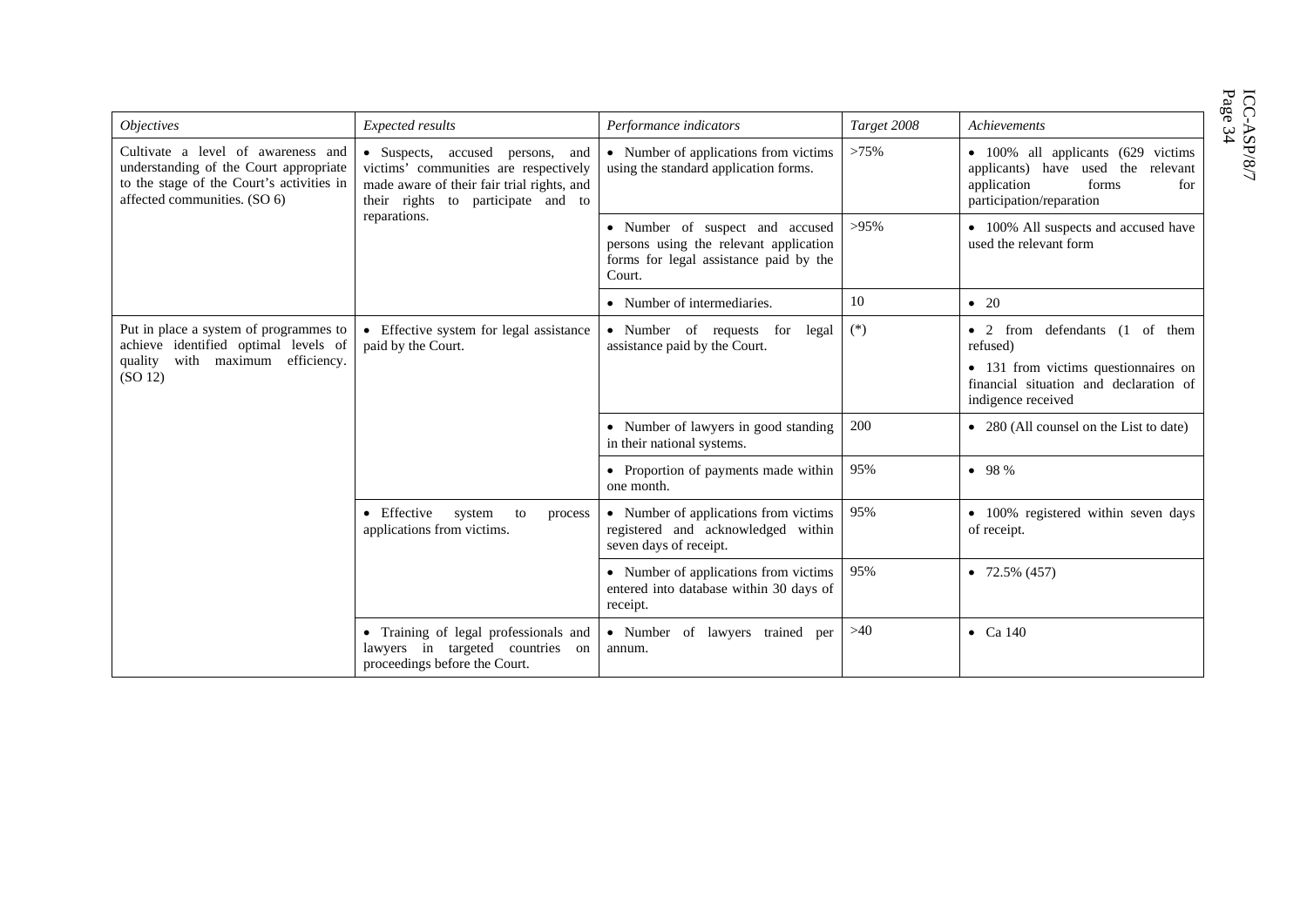#### **Annex IV**

## **Major programme IV: Secretariat of the Assembly of States Parties**

| <i>Objectives</i>                                                                                                                                                                                                                                                                                                                                                                                                                                                         | Expected results              | Performance indicators                                                                                                                                                                 | Target 2008 | Achievements                                                                                                                                                                                                                                                                                                                                                                                                                                                                                                                                                                                                                                                                         |
|---------------------------------------------------------------------------------------------------------------------------------------------------------------------------------------------------------------------------------------------------------------------------------------------------------------------------------------------------------------------------------------------------------------------------------------------------------------------------|-------------------------------|----------------------------------------------------------------------------------------------------------------------------------------------------------------------------------------|-------------|--------------------------------------------------------------------------------------------------------------------------------------------------------------------------------------------------------------------------------------------------------------------------------------------------------------------------------------------------------------------------------------------------------------------------------------------------------------------------------------------------------------------------------------------------------------------------------------------------------------------------------------------------------------------------------------|
| quality conferences<br>by<br>Organize<br>organizing a four-day resumed session<br>of the sixth session of the Assembly in<br>New York, as well as the seventh<br>session of the Assembly in The Hague<br>and two sessions of the Committee on<br>Budget and Finance in The Hague. In<br>addition, the Secretariat will service<br>meetings of a number of subsidiary<br>bodies of the Assembly, in particular<br>the Special Working Group on the<br>Crime of Aggression. | • Conference held as planned. | • Meetings run smoothly, end on time<br>and adopt reports.                                                                                                                             | n/a         | • All meetings of the Assembly and its<br>subsidiary bodies were conducted smoothly,<br>with attendance by a high percentage of<br>members. The Assembly concluded its<br>seventh session one day before the<br>scheduled closing date, which was<br>facilitated in part by the efficient servicing<br>by the Secretariat, including the on-time<br>translation and issuance of in-session<br>The Secretariat also<br>documentation.<br>serviced meetings of the following<br>subsidiary bodies:<br>• The Hague Working Group of the<br>Bureau:<br>• The Oversight Committee on permanent<br>premised; and<br>• Two sessions (22 meetings) of the<br>Committee on Budget and Finance |
|                                                                                                                                                                                                                                                                                                                                                                                                                                                                           |                               | • All agenda items are considered.                                                                                                                                                     |             | • The meetings were facilitated in<br>concluding consideration of all agenda<br>items and taking decisions thereon.                                                                                                                                                                                                                                                                                                                                                                                                                                                                                                                                                                  |
|                                                                                                                                                                                                                                                                                                                                                                                                                                                                           |                               | • Participants<br>supported<br>are<br>substantively<br>logistically<br>and<br>at<br>meetings, including with registration,<br>provision of documentation,<br>and<br>language services. |             | • The Secretariat provided substantive and<br>logistical support to States Parties at<br>meetings. Registration of all participants in<br>the seventh session was successfully<br>completed, all required documentation was<br>processed and available to participants and<br>quality interpretation was provided. Within<br>the scope of its mandate, the Secretariat<br>assisted participants with all queries and<br>logistical arrangements.                                                                                                                                                                                                                                     |

ICC-ASP/8/7  $\begin{array}{lcl} & \text{ICC-ASP/8/7} \\ & \text{Page 35} \end{array}$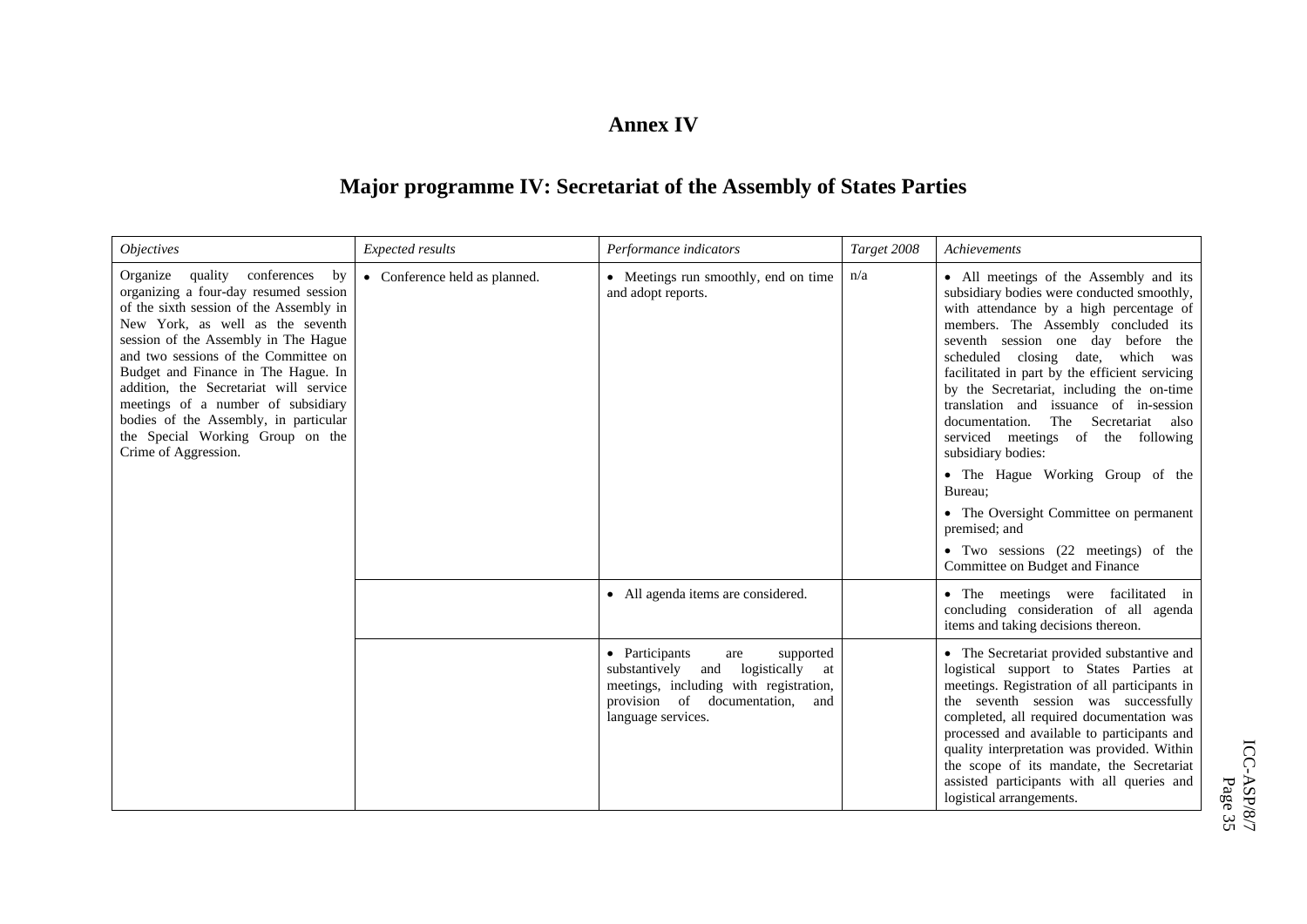| <i><b>Objectives</b></i> | Expected results | Performance indicators                                                                             | Target 2008 | Achievements                                                                                                                                                                                                                                                                                                                             |
|--------------------------|------------------|----------------------------------------------------------------------------------------------------|-------------|------------------------------------------------------------------------------------------------------------------------------------------------------------------------------------------------------------------------------------------------------------------------------------------------------------------------------------------|
|                          |                  | • Participants of the sessions are<br>satisfied with the arrangements and<br>information provided. |             | • Participants were satisfied with the<br>arrangements put in place by the Secretariat,<br>including the administration of the Trust<br>Funds for the participation of the least<br>developed countries and other developing<br>States in the meetings of the Assembly, as<br>well as with the arrangements for numerous<br>side-events. |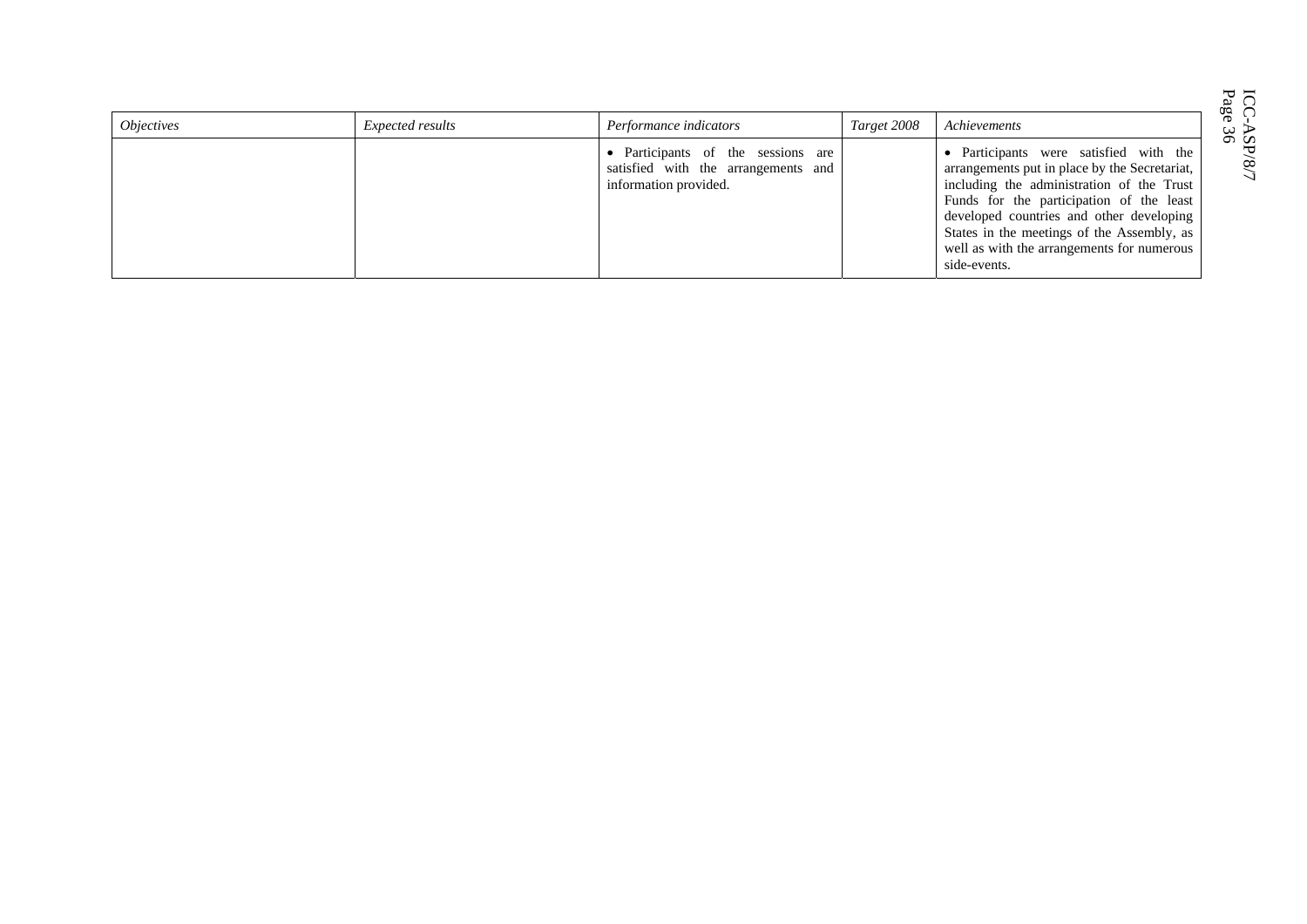| <i><b>Objectives</b></i>                                                                                                                                                                                                                                                                                                                                                                                                                                                                                                                                                                                                                                                                                     | Expected results                                                                                                                        | Performance indicators                                                                                                                                                                                                             | Target 2008 | Achievements                                                                                                                                                                                                                                                                                                                                                                                                                                                                                                                                                                                                                                                                                                                                                                                                                                                                                                                                                                                                                                                                                                                                                      |
|--------------------------------------------------------------------------------------------------------------------------------------------------------------------------------------------------------------------------------------------------------------------------------------------------------------------------------------------------------------------------------------------------------------------------------------------------------------------------------------------------------------------------------------------------------------------------------------------------------------------------------------------------------------------------------------------------------------|-----------------------------------------------------------------------------------------------------------------------------------------|------------------------------------------------------------------------------------------------------------------------------------------------------------------------------------------------------------------------------------|-------------|-------------------------------------------------------------------------------------------------------------------------------------------------------------------------------------------------------------------------------------------------------------------------------------------------------------------------------------------------------------------------------------------------------------------------------------------------------------------------------------------------------------------------------------------------------------------------------------------------------------------------------------------------------------------------------------------------------------------------------------------------------------------------------------------------------------------------------------------------------------------------------------------------------------------------------------------------------------------------------------------------------------------------------------------------------------------------------------------------------------------------------------------------------------------|
| Enable the Assembly and its subsidiary<br>organs to carry out its mandate more<br>effectively by: providing it with quality<br>servicing and support, such as planning<br>and coordinating conference services;<br>preparing, coordinating and submitting<br>documentation;<br>monitoring<br>the<br>compliance of various organs of the<br>Court with regulations governing the<br>timely preparation and submission of<br>documents; identifying and acquiring<br>additional resources to enable the<br>Secretariat to carry out its mandate<br>effectively and efficiently; and ensuring<br>that States Parties have access to<br>conference and documentation services<br>in accordance with the Statute. | • Quality<br>edited<br>and<br>translated<br>documents released for<br>processing,<br>production and distribution in a timely<br>manner. | · States are provided and satisfied<br>with quality conference services and<br>with the editing, translation and timely<br>issuance of documents in the six official<br>languages, which fully support them in<br>their functions. | n/a         | • High-quality conference services were<br>provided to the Assembly and its subsidiary<br>bodies. All pre-session documents, in-<br>session and post-session documents were<br>edited, translated and made available to<br>States in a timely manner, despite delays in<br>receipt of some documents.<br>• For the tenth and eleventh sessions of the<br>Committee on Budget and Finance, the<br>Secretariat processed, in the six languages<br>of the Assembly, 66 documents (726 pages)<br>and<br>72 documents<br>(498<br>pages),<br>respectively.<br>• For the resumed sixth session, the<br>Secretariat processed, in the six official<br>languages of the Assembly, the following<br>documentation:<br>• Pre-session: 18 documents (66 pages);<br>• In-session: 48 documents (288 pages);<br>and<br>Post-session: 6 documents (174 pages).<br>$\bullet$<br>• For the seventh session of the Assembly,<br>the Secretariat processed, in the six official<br>languages, the following documentation:<br>• Pre-session: 264 documents (4920<br>pages);<br>• In-session: 102 documents (4920 pages);<br>and<br>• Post-session: 12 documents<br>(2484)<br>pages). |
|                                                                                                                                                                                                                                                                                                                                                                                                                                                                                                                                                                                                                                                                                                              |                                                                                                                                         | · States are assisted as required, in<br>provision of<br>particular with the<br>information<br>and<br>documentation<br>regarding the Assembly and Court.                                                                           |             | available<br>information<br>$\bullet$ All<br>and<br>documentation requested regarding the<br>work of the Assembly and the Court were<br>provided upon request. States were thus<br>facilitated in fulfilling their role.                                                                                                                                                                                                                                                                                                                                                                                                                                                                                                                                                                                                                                                                                                                                                                                                                                                                                                                                          |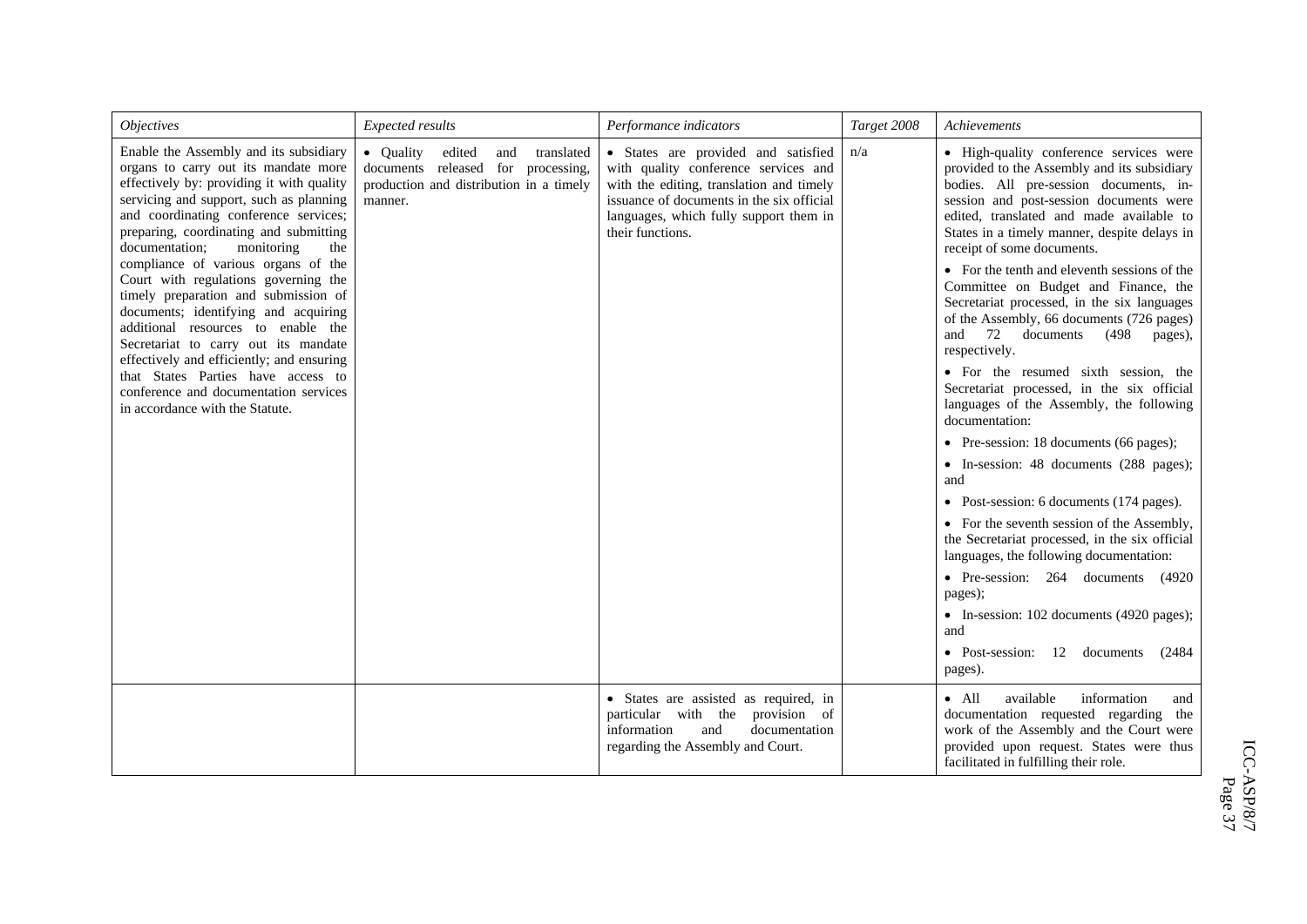| <i>Objectives</i>                                                                                                                                                                   | <b>Expected results</b>                                                                                                                        | Performance indicators                                                                                                                                                                                                                           | Target 2008 | Achievements                                                                                                                                                                                                                                                                                                                                                                                                       |
|-------------------------------------------------------------------------------------------------------------------------------------------------------------------------------------|------------------------------------------------------------------------------------------------------------------------------------------------|--------------------------------------------------------------------------------------------------------------------------------------------------------------------------------------------------------------------------------------------------|-------------|--------------------------------------------------------------------------------------------------------------------------------------------------------------------------------------------------------------------------------------------------------------------------------------------------------------------------------------------------------------------------------------------------------------------|
| Research and prepare analytical studies<br>on the application and interpretation of<br>the provisions of the Statute related to<br>the Assembly and its subsidiary bodies.          | • Quality legal advice provided to the<br>Assembly and its subsidiary bodies.                                                                  | • States are provided with substantive<br>legal services, especially in the form of<br>documentation, thereby facilitating and<br>supporting their work.<br>• Members of the Assembly and<br>relevant bodies are satisfied with the<br>sessions. | n/a         | analytical<br>studies<br>$\bullet$ Legal<br>and<br>were<br>the Assembly<br>for<br>prepared<br>and<br><i>its</i><br>subsidiary bodies, which facilitated and<br>supported their work.                                                                                                                                                                                                                               |
| effective<br>dissemination<br>Enable<br>- of<br>documentation<br>information to<br>and<br>States Parties<br>other interested<br>and<br>organizations via, inter alia, the internet. | • Effective<br>dissemination<br>Οİ<br>documentation<br>information<br>and<br>to<br>States Parties<br>via, <i>inter alia</i> , the<br>internet. | • Web site and the Assembly extranet<br>are used frequently.                                                                                                                                                                                     | n/a         | • Information regarding the Assembly and<br>the issues before it was regularly made<br>available to States and interested parties,<br>where appropriate, via the internet web site<br>and the Assembly extranet. States were<br>satisfied with the provision of this service.<br>The Secretariat, on a regular basis,<br><b>States</b><br>disseminated<br>the<br>relevant<br>to<br>documentation for all meetings. |
|                                                                                                                                                                                     |                                                                                                                                                | Information and documentation can<br>be accessed without delays.                                                                                                                                                                                 |             | • Information and documentation were<br>posted on the website of the Assembly upon<br>issuance, including information on the<br>nominations for the election of judges and<br>members of the Committee on Budget and<br>Finance, thus making them accessible<br>without delay.                                                                                                                                     |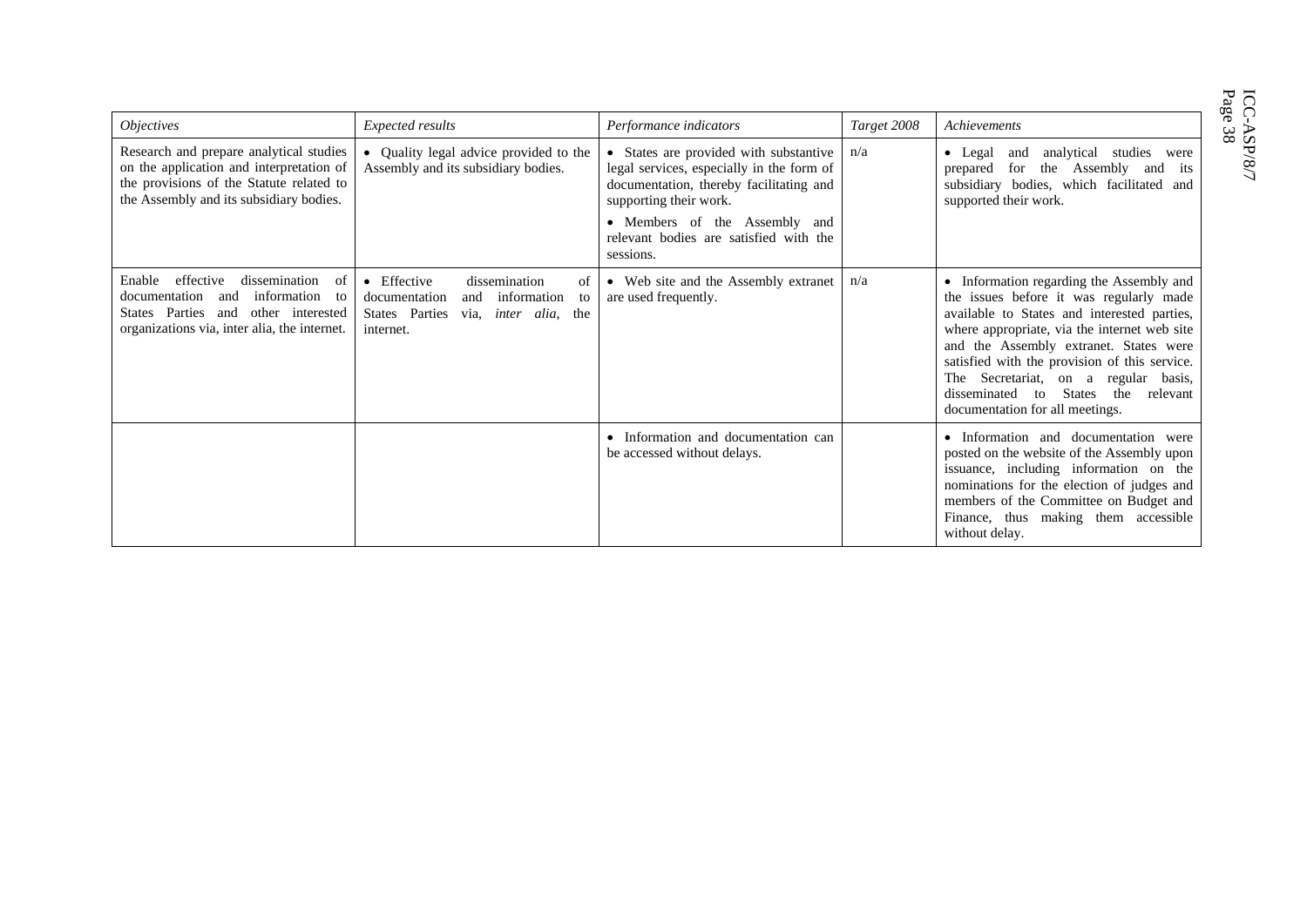#### **Annex V**

## **Major programme VI: Secretariat of the Trust Fund for Victims**

| <i><b>Objectives</b></i>                                                                                                                             | Expected results                                                                                                   | Performance indicators                                 | Target 2008              | Achievements                                                                                                                                                                                                                                                |
|------------------------------------------------------------------------------------------------------------------------------------------------------|--------------------------------------------------------------------------------------------------------------------|--------------------------------------------------------|--------------------------|-------------------------------------------------------------------------------------------------------------------------------------------------------------------------------------------------------------------------------------------------------------|
| different<br>Formulate<br>for<br>options<br>geographical allocations of the Court's                                                                  | • TFV staff in place both in the field<br>and at HO.                                                               | • All staff on board.                                  | 100%                     | $• 50\%$                                                                                                                                                                                                                                                    |
| resources and activities, including the<br>for<br>the<br>requirements<br>permanent<br>premises. (SO 5)                                               | • Programmatic<br>financial<br>and<br>frameworks approved and in place.                                            | • Frameworks approved, disseminated<br>and in use.     | 2                        | • $2(100%)$                                                                                                                                                                                                                                                 |
|                                                                                                                                                      | • Agreements reached with partners on<br>specific donations to the TFV or on<br>project implementation modalities. | • Proposal turnaround<br>(approval/rejection) time.    | $<$ 60 days              | • On average $4$ months                                                                                                                                                                                                                                     |
|                                                                                                                                                      | • Resources allocated to projects based<br>on the above frameworks.                                                | • Level of funding earmarked for<br>approved projects. | $(*)$                    | • Projects with a value of $\bigoplus$ 2 million<br>are currently under implementation                                                                                                                                                                      |
| Develop situation-specific mechanisms<br>to provide for all necessary cooperation,<br>in particular the arrest and surrender of<br>persons. $(SO 7)$ | • Regular forums with partners.                                                                                    | • Number of forums/participants.                       | $(*)$                    | • 4 meetings with the Friends of the<br>Court with an average of 40 participants<br>each time plus regular meetings with<br>partners in the fields                                                                                                          |
|                                                                                                                                                      | $\bullet$ Expansion<br>of<br>the<br>network<br>of<br>partners.                                                     | • Number of partners.                                  | $(*)$                    | $\bullet$ 87                                                                                                                                                                                                                                                |
|                                                                                                                                                      | mobilization<br>• Increased<br>resource<br>levels.                                                                 | • Amount of contributions received.                    | Double<br>funds<br>value | • The TFV received $\bigoplus 80,600$ in cash<br>contributions plus the equivalent of<br>about $\bigoplus$ 00,000 in-kind donations which<br>were implemented in 2008. In addition,<br>the Government of Denmark pledged<br>$\bigoplus$ 00.000 for the TFV. |
|                                                                                                                                                      | • Approved/implemented<br>Communication Strategy.                                                                  | • Proportion of strategy<br>implemented/disseminated.  | $(*)$                    | • 15%                                                                                                                                                                                                                                                       |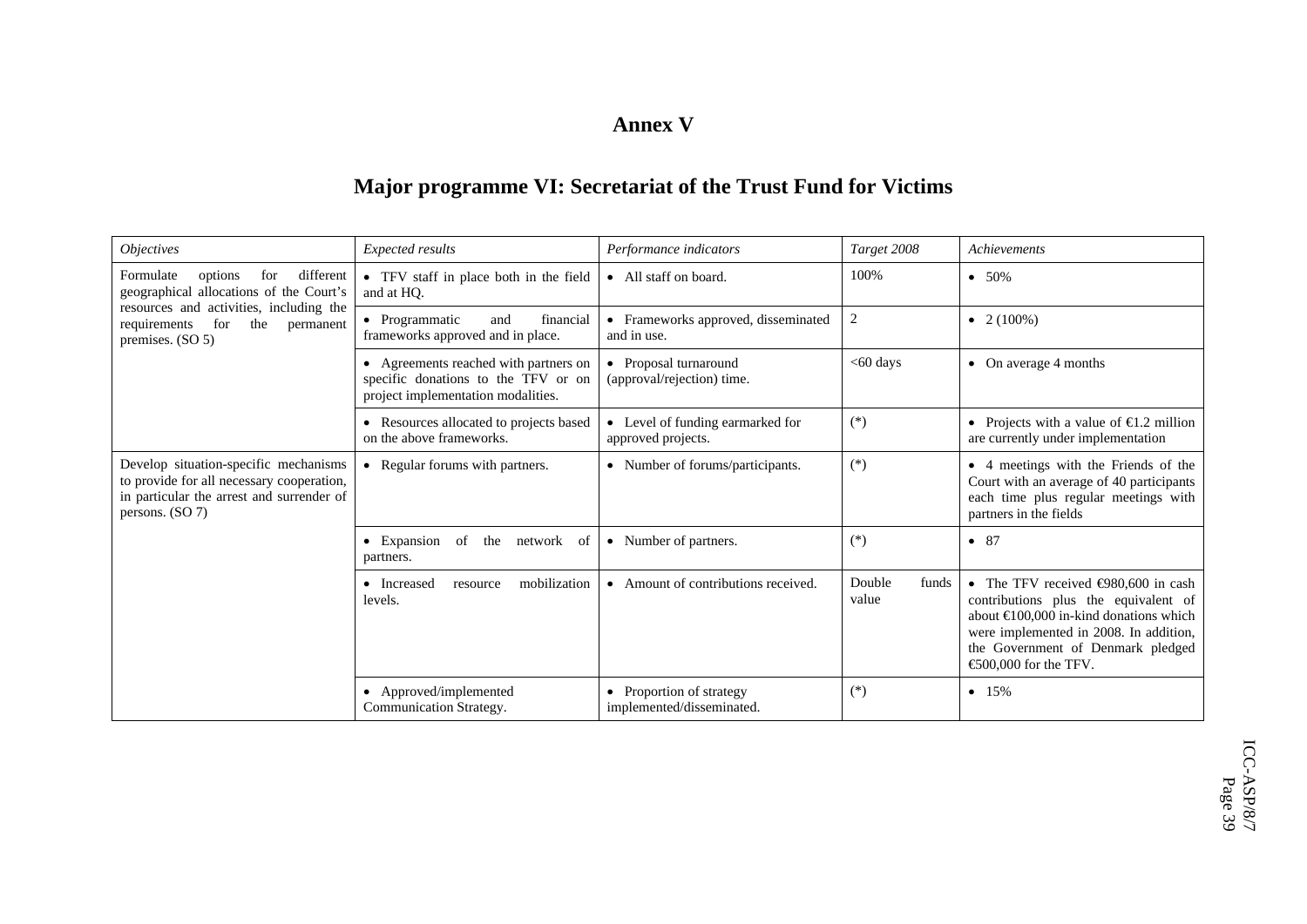$\begin{array}{lcl} & \text{ICC-ASP/S/} \\ & \text{Page 40} \end{array}$ 

| <i>Objectives</i>                                                                                                                                                                                                    | Expected results                                                                                                        | Performance indicators                                                                   | Target 2008 | Achievements                                                                                              |
|----------------------------------------------------------------------------------------------------------------------------------------------------------------------------------------------------------------------|-------------------------------------------------------------------------------------------------------------------------|------------------------------------------------------------------------------------------|-------------|-----------------------------------------------------------------------------------------------------------|
| Constantly<br>increase support for the<br>Court<br>through<br>enhancing<br>communication<br>and<br>mutual<br>stakeholders,<br>understanding<br>with<br>Court's role and its<br>stressing the<br>independence. (SO 8) | • Advocacy for the Fund, the Court<br>and the victims through electronic,<br>traditional, political and other forums.   | • Number of forums.                                                                      | $(*)$       | $\bullet$ 10 per year                                                                                     |
|                                                                                                                                                                                                                      |                                                                                                                         | • Number of individuals reached.                                                         | $(*)$       | • Approximately 5000                                                                                      |
|                                                                                                                                                                                                                      |                                                                                                                         | • Effective use of the TFV<br>communication strategy.                                    | $(*)$       | • $15%$                                                                                                   |
| Develop situation-specific mechanisms<br>to provide for all necessary cooperation,<br>in particular the arrest and surrender of<br>persons. $(SO 7)$                                                                 | • Direct participation of victims in the<br>determination of their needs and in the<br>implementation of the solutions. | • Number of forums with victims.                                                         | $(*)$       | $\bullet$ 32                                                                                              |
|                                                                                                                                                                                                                      |                                                                                                                         | • Projects elaborated with victims.                                                      | $(*)$       | 34<br>reaching<br>340,000<br>projects<br>direct/indirect beneficiaries                                    |
|                                                                                                                                                                                                                      | • Targeted but systematic support and<br>project oversight.                                                             | • Number of monthly visits by TFV<br>staff/partners.                                     | $(*)$       | • 12 visits per year in each country<br>(Uganda/DRC)                                                      |
|                                                                                                                                                                                                                      | coordination<br>with<br>other<br>$\bullet$ Close<br>partners intervening in the area/sector.                            | • Number of meetings attended by the<br>TFV of sector coordination meetings.             | $(*)$       | • The staff of the Secretariat of the<br>attends all sector coordination<br>TFV<br>meetings in the fields |
|                                                                                                                                                                                                                      | with<br>budget<br>$\bullet$ Compliance<br>and<br>programme objectives/milestones.                                       | • Annual compliance with budget<br>limits, programme objectives and donor<br>agreements. | 100%        | $• 99.8\%$                                                                                                |

(\*) As the TFV is in a start-up phase it is not currently possible to estimate the level of activities.